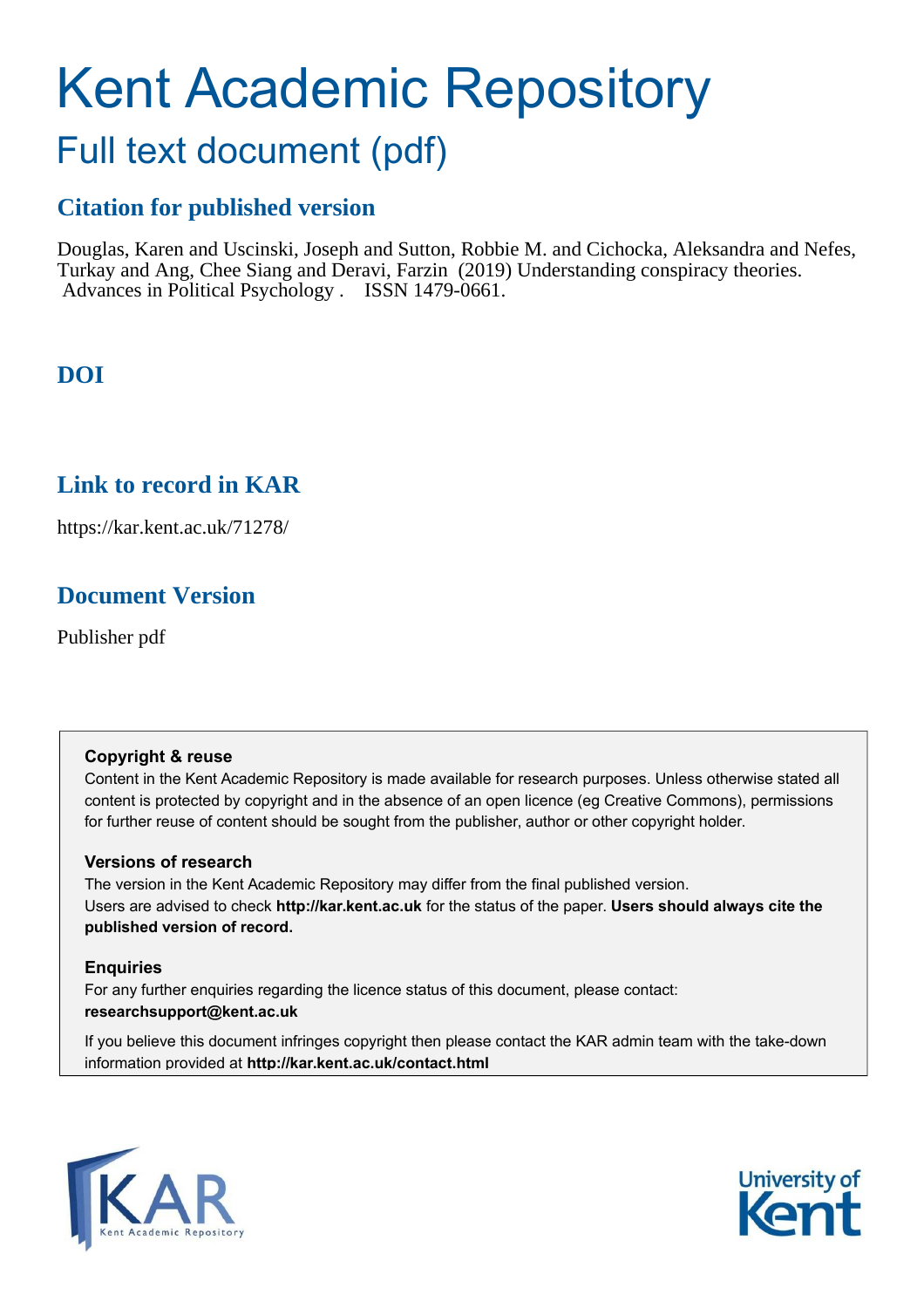# Political Psychology



*Advances in Political Psychology, Vol. 40, Suppl. 1, 2019* doi: 10.1111/pops.12568

# **Understanding Conspiracy Theories**

**Karen M. Douglas** *University of Kent*

bs\_bs\_banner

**Joseph E. Uscinski** *University of Miami*

**Robbie M. Sutton** *University of Kent*

**Aleksandra Cichocka** *University of Kent*

**Turkay Nefes** *Oxford University*

**Chee Siang Ang** *University of Kent*

**Farzin Deravi** *University of Kent*

*Scholarly efforts to understand conspiracy theories have grown significantly in recent years, and there is now a broad and interdisciplinary literature. In reviewing this body of work, we ask three specific questions. First, what factors are associated with conspiracy beliefs? Our review of the literature shows that conspiracy beliefs result from a range of psychological, political, and social factors. Next, how are conspiracy theories communicated? Here, we explain how conspiracy theories are shared among individuals and spread through traditional and social media platforms. Next, what are the societal risks and rewards associated with conspiracy theories? By focusing on politics and science, we argue that conspiracy theories do more harm than good. We conclude by suggesting several promising avenues for future research.*

**KEY WORDS:** communication, conspiracy belief, conspiracy theories, politics, psychology

Conspiracy theories are abundant in social and political discourse, yet a coordinated research agenda to grapple with their causes and consequences has only developed in the last decade. It is imperative that scholars better understand conspiracy theories for many important reasons. Across history they have been closely linked to prejudice, witch hunts, revolutions, and genocide. Many perpetrators of terrorist attacks were known to be keen supporters of conspiracy theories. Conspiracy theories have

This is an open access article under the terms of the [Creative Commons Attribution](http://creativecommons.org/licenses/by/4.0/) License, which permits use, distribution and reproduction in any medium, provided the original work is properly cited.

0162-895X © 2019 The Authors Political Psychology published by Wiley Periodicals, Inc. on behalf of International Society of Political Psychology Published by Wiley Periodicals, Inc., 350 Main Street, Malden, MA 02148, USA, 9600 Garsington Road, Oxford, OX4 2DQ, and PO Box 378 Carlton South, 3053 Victoria, Australia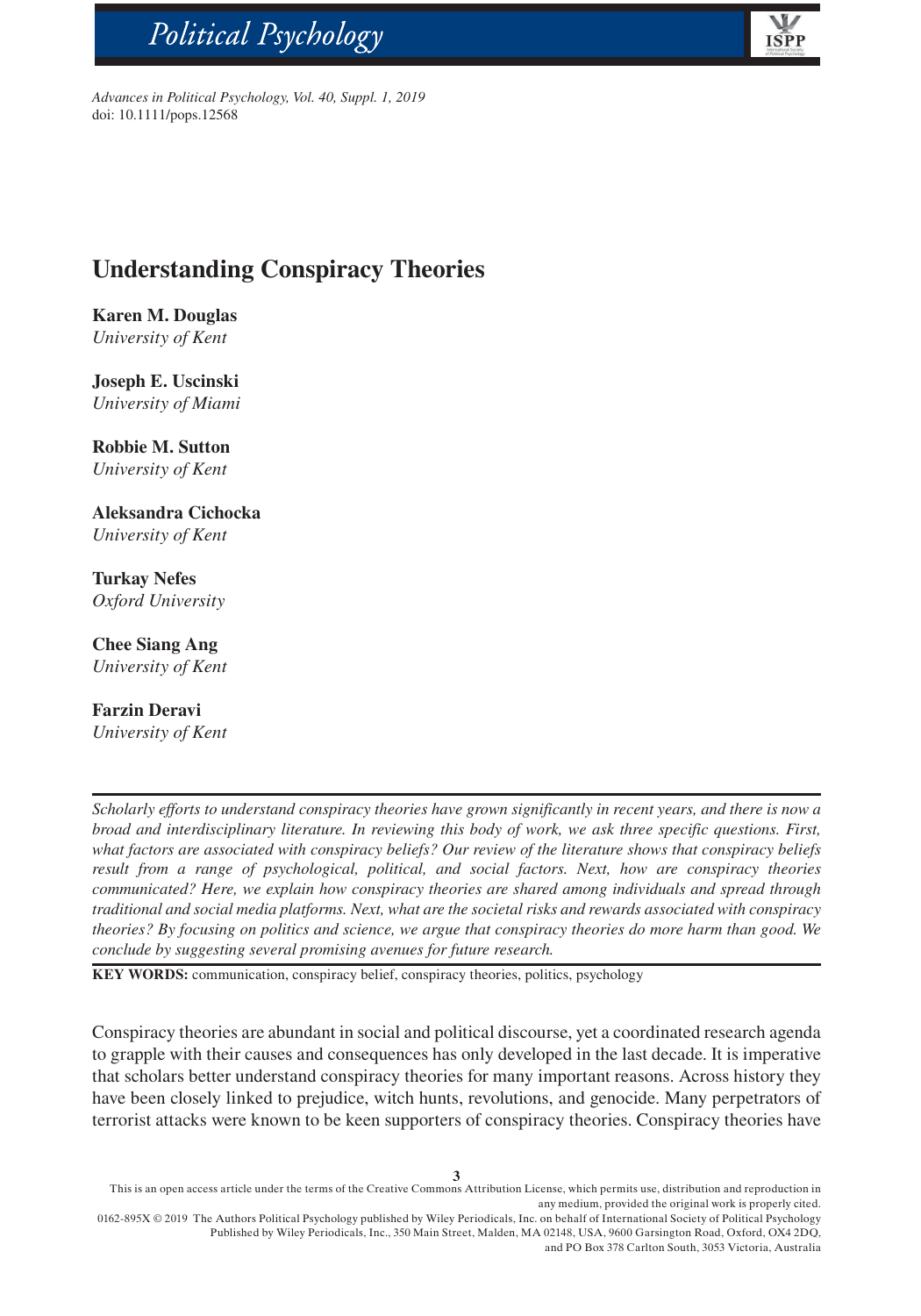also driven people to reject mainstream medicine to the point where once-cured diseases are now making a comeback in some parts of the world. Also, conspiracy theories drive people to reject scientific consensuses, most notably the consensus around anthropogenic climate change.

In this article, we review studies from psychology, political science, sociology, history, information sciences, and the humanities. We consider conspiracy theories ranging in topics from science, health, the environment, immigration, racism, terrorism, and politics to international relations. The research we review spans a range of methodologies including content analysis of texts, discourse analysis of political tracts and private interviews, analyses of public survey data, psychological experiments, studies of personality variables, trends within individuals over time, archival studies of societal trends, computer simulations, and automated computerized coding. We believe this effort comprises the most comprehensive and interdisciplinary review yet of research on conspiracy theories.

We begin by defining key terms and discussing measurement. We then delineate the psychological, demographic, and political factors that predict belief in conspiracy theories. Next, we address the motives, mediums, and methods of communizing conspiracy theories. Then we assess the effects of conspiracy theories, beginning with their social and political benefits and moving on to their influence on other views and actions. We conclude by highlighting some questions that remain open for future research.

#### **Definitions**

It is first necessary to define some key terms since many arguments about conspiracy theories originate with disputes over what counts as a conspiracy theory and what does not. First, we identify a "conspiracy" as secret plot by two or more powerful actors (Keeley, 1999; Pigden, 1995). Conspiracies typically attempt to usurp political or economic power, violate rights, infringe upon established agreements, withhold vital secrets, or alter bedrock institutions. This definition goes beyond simple criminal conspiracies, such as conspiring to rob a corner shop. Conspiracies such as the Watergate scandal do happen, but because of the difficulties inherent in executing plans and keeping people quiet, they tend to fail (Dai & Handley-Schachler, 2015; Grimes, 2016; Keeley, 1999; Popper, 1972). When conspiracies fail—or are otherwise exposed—the appropriate experts deem them as having actually occurred (Levy, 2007).

"Conspiracy theories" are attempts to explain the ultimate causes of significant social and political events and circumstances with claims of secret plots by two or more powerful actors (Aaronovitch, 2010; Byford, 2011; Coady, 2006; Dentith & Orr, 2017; Keeley, 1999). While often thought of as addressing governments, conspiracy theories could accuse any group perceived as powerful and malevolent. Conspiracy theories about the 9/11 terror attacks accuse the Bush administration, the Saudi Government, corporations, the financial industry, and the Jews; conspiracy theories about climate change accuse scientists, communists, the United Nations, Democrats, the government, and the oil industry among others. While a conspiracy refers to a true causal chain of events, a conspiracy theory refers to an allegation of conspiracy that may or may not be true. For a history of the term, see McKenzie-McHarg (2018), and for a critique of its usage, see Walker (2018).

Another term we will use throughout this review—"conspiracy belief"*—*refers to belief in a specific conspiracy theory, or set of conspiracy theories. For example, about 60% of Americans continue to believe that the CIA killed President John F. Kennedy (Enders & Smallpage, 2018), and in the run up to the 2016 European Union membership referendum in the United Kingdom, about 46% of those intending to vote "leave" believed that the vote would be rigged (YouGov, 2016; see also Drochon, 2018). Many of the social scientific studies on conspiracy theories focus on beliefs about the assassination of President John F. Kennedy (McCauley & Jacques, 1979), the death of Diana, Princess of Wales (Douglas & Sutton, 2008), 9/11 "Truther" theories (Laine & Parakkal, 2017; Stempel, Hargrove, & Stempel, 2007), "chemtrail" conspiracy theories (Tingley & Wagner, 2018),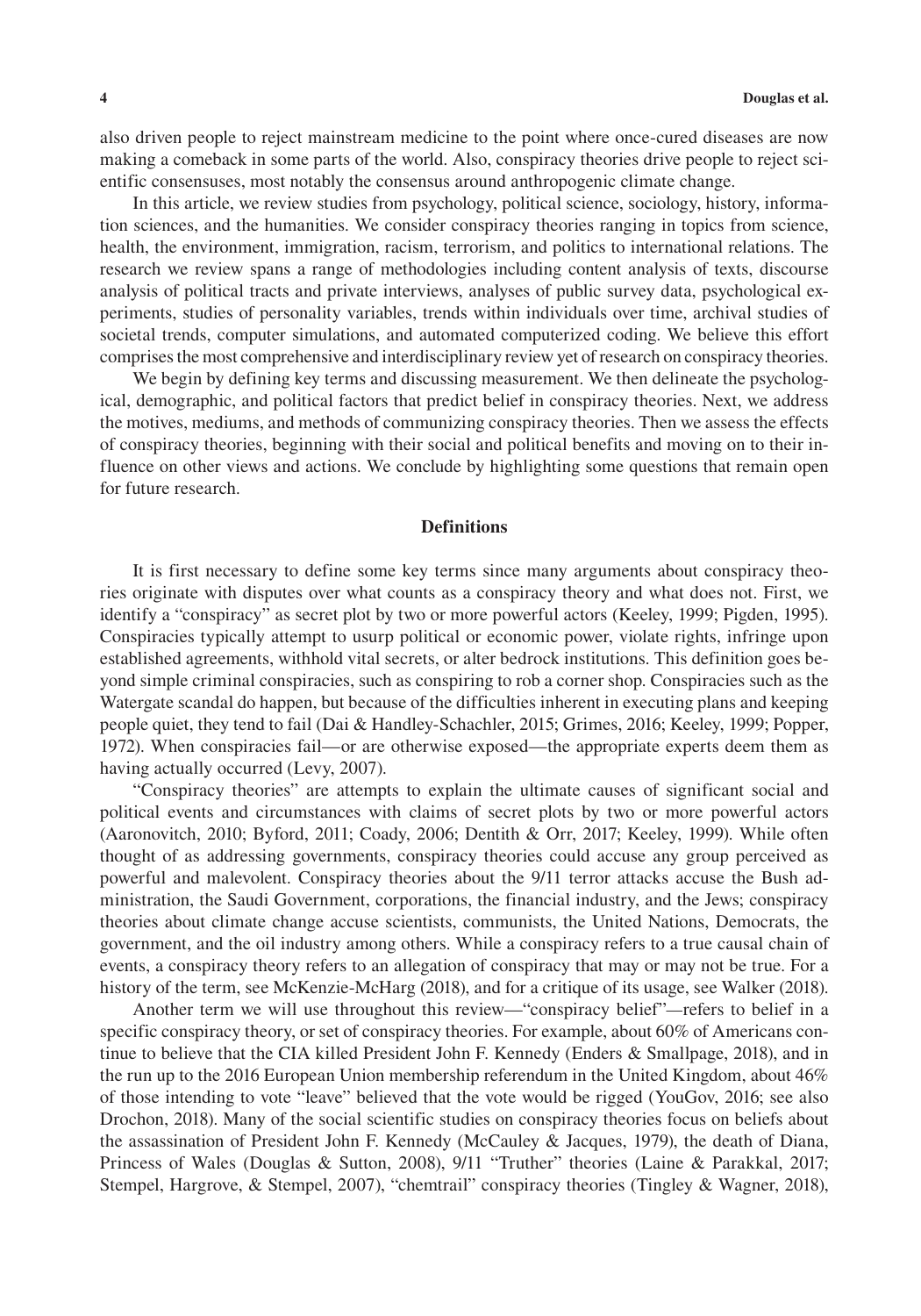and theories about Barack Obama's citizenship (Enders, Smallpage, & Lupton, in press). Other studies have looked at beliefs that are less specific about the plot but accuse groups of conspiring more generally (Furnham, 2013; Smallpage, Enders, & Uscinski, 2017).

Another suggestion made more recently by scholars is that there may be such a thing as a tendency toward "conspiracy thinking," or a general "conspiracy mindset" (e.g., Brotherton, French, & Pickering, 2013; Imhoff & Bruder, 2014; Moscovici, 1987; Uscinski & Parent, 2014). This idea largely stems from the finding that people who already believe in particular conspiracy theories are likely to believe in others (Goertzel, 1994), even unrelated ones (Wood, Douglas, & Sutton, 2012). This may indicate an underlying tendency for some people to prefer conspiracy explanations because of a bias against powerful disliked groups and official accounts (Wood, Douglas, & Sutton, 2012; see also Imhoff & Lamberty, 2018). Other terms used to refer to this idea include "conspiracy predispositions," "conspiracist ideation," "conspiracy ideology," "conspiracy mentality," and "conspiracy worldview."

Finally, the term "conspiracy theorist" refers to a variety of concepts in both popular usage and in the literature. For some, the term refers to a person who believes in a particular conspiracy theory or has a strong tendency toward conspiracy thinking. It is sometimes used more specifically to denote a person who propagates conspiracy theories professionally (e.g., Alex Jones, David Icke) or to people who advocate strongly for a conspiracy theory, such as former Florida Atlantic University Professor James Tracy who claims that the 2012 killings at the Sandy Hook elementary school in Connecticut in the United States were a hoax, or Piers Corbyn—brother of UK Labour Party Leader Jeremy Corbyn—who claims that climate science is a fraud. We avoid this term in this review in exchange for more precise language.

It is important for scholars to define what they mean by "conspiracy theorist" and "conspiracy theory" because—by signalling irrationality—these terms can neutralize valid concerns and delegitimize people (Harambam & Aupers, 2017; McKenzie-McHarg & Fredheim, 2017; Orr & Husting, 2018; Raikka & Basham, 2018). These terms can thus be weaponized, and because of this, people often deny that their ideas are conspiracy theories even though they clearly qualify. Politicians sometimes use these terms to deflect criticism because it turns the conversation back onto the accuser rather than the accused (Coady, 2006; Hall & Hewitt, 1970). The exact effect the term "conspiracy theory" and its variants have is open for debate. Some people are clearly repulsed by these terms, while others are attracted to them (see Wood, 2016). Nonetheless, conspiracy theories are a controversial subject (Bjerg & Presskorn-Thygesen, 2017; Smallpage, 2018) which can arouse passions both in and out of academia (Cullen, 2018; Lewandowsky, 2018).

#### **Measurement**

To measure belief in conspiracy theories, scholars and polling houses often ask respondents through surveys—if they believe in particular conspiracy theories such as 9/11, the assassination of JFK, or the death of Princess Diana (Cassino, 2016; Douglas & Sutton, 2008; Public Policy Polling, 2013). For example, one item from Douglas and Sutton's (2008) scale measuring belief in Princess Diana conspiracy theories is "There was an official campaign by MI6 to assassinate Princess Diana, sanctioned by elements of the establishment" where participants responded on a scale from 1 (*strongly disagree*) to 5 (*strongly agree*). Some scholars create scales using several questions about belief in various different conspiracy theories like those mentioned above (Miller, Saunders, & Farhart, 2016; Oliver & Wood, 2014a) to come up with an overall measure of beliefs in conspiracy theories. To address issues of validity across time and cultural context, Wood (2017) devised a scale that could be adapted to specific conspiracy theories. Enders and Smallpage (2018) examined a wide range of polling techniques pointing out the promises and pitfalls of polling about conspiracy theories (see also studies by Berinsky, 2018 and Lopez & Hillygus, 2018).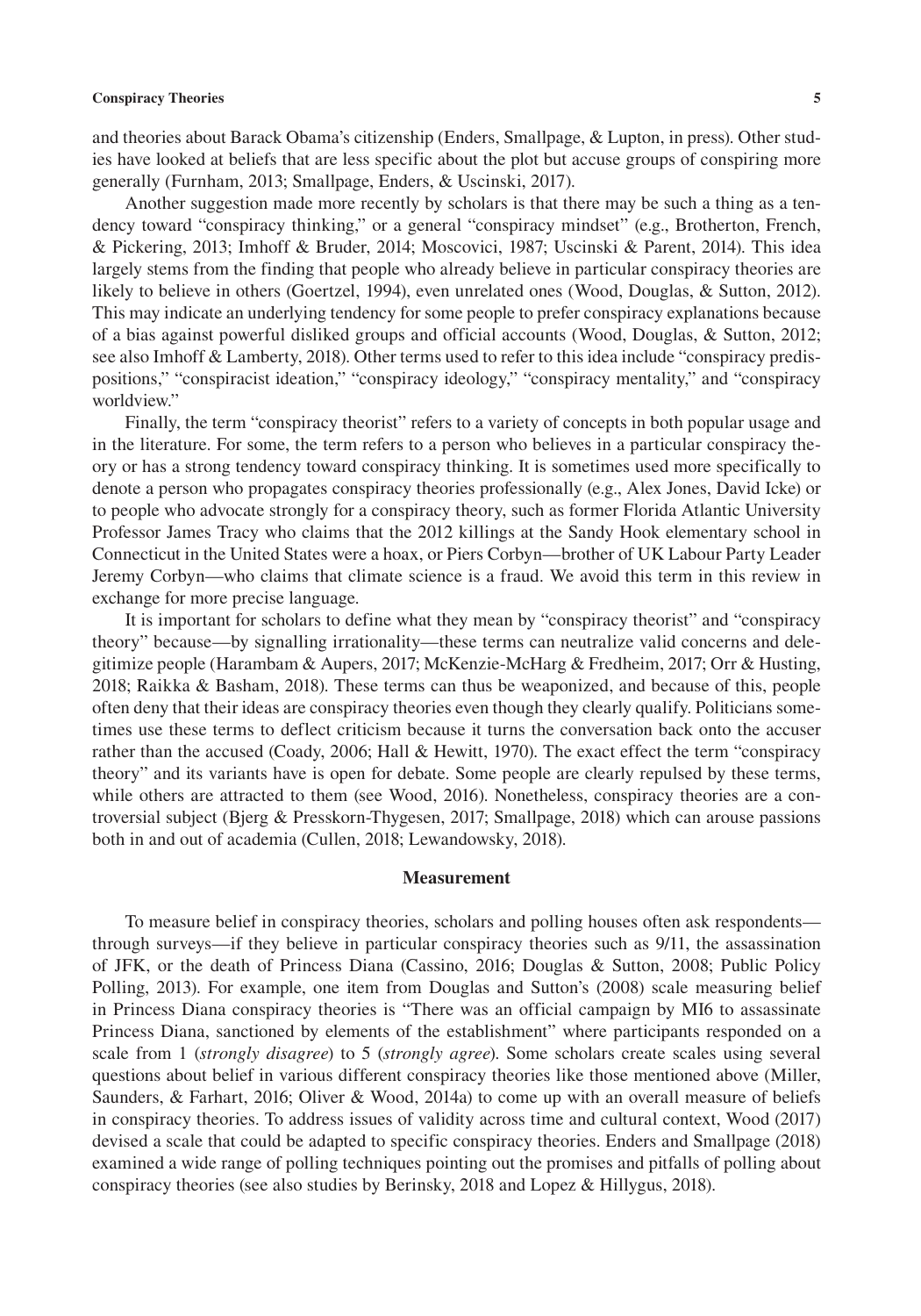Other researchers (e.g., Brotherton et al., 2013; Bruder, Haffke, Neave, Nouripanah, & Imhoff, 2013; Imhoff & Bruder, 2014; Lantian, Muller, Nurra, & Douglas, 2016; Uscinski & Parent, 2014) have devised scales to measure the general tendency toward conspiracy thinking rather than referring to specific events. For example, Brotherton et al.'s (2013) scale includes statements like "A lot of important information is deliberately concealed from the public out of self-interest" where participants rate the likelihood of each statement being true from 1 (*definitely not true*) to 5 (*definitely true*). Some of these scales include as many as 15 questions and may therefore be prohibitively costly for representative polling (i.e., Brotherton et al., 2013); other scales are significantly shorter. For example, Lantian et al. (2016) employ one question while Uscinski and Parent (2014) use three. One concern about all of these scales that is yet to be resolved is that all combine two elements that may be distinct—a tendency toward believing that malevolent groups are conspiring and a tendency to believe that official accounts are false. These two beliefs could substantively overlap, but they could also be separate (i.e., one could believe that an official account is wrong but not believe that malevolent groups are out to get them; see also Swami et al. [2017] for a critique of existing scales). Furthermore, both of these measurement approaches assume that belief in conspiracy theories is property that varies from individual to individual, but also a property that can be measured as a dependent variable in response to experimental manipulations predicted to heighten or reduce conspiracy beliefs. Whether these scales are appropriate for both of these purposes also remains an open question.

Expressions of belief can also be captured by measuring discourse. For example, Wood and Douglas (2013) surveyed online comments made by people who both believe and disbelieve conspiracy theories about 9/11; Lewandowsky, Oberauer, and Gignac (2013) gathered online comments rejecting published scientific research; Wood (2018) examined the content of Tweets; and Uscinski and Parent (2014) examined letters to the editor of *The New York Times*. This approach is valuable because it allows those engaging in the discourse to express their conspiracy beliefs, rather than researchers choosing a set of conspiracy theories and then asking respondents if they agree with them or not. Note that we are leaving aside from this discussion that some people spread conspiracy theories for profit (e.g., Alex Jones), political gain (e.g., Donald Trump), or as a foreign relations tactic (e.g., see Watanabe, 2018) and therefore may have a reason to transmit them other than to merely express their true beliefs.

All of these measurement methods have their merits. For example, surveys allow large-scale and representative data to be collected. They are also efficient to use and do not require lengthy contact with respondents. They are also relatively inexpensive. On the other hand, recording discourse avoids the problem that surveys have of occasionally capturing opinions on topics that were not thought about before the survey and are therefore nonopinions. Recording discourse also provides richer data on the content of respondents' conspiracy beliefs and how these relate to the personal experiences of respondents, which surveys cannot capture. Whichever method researchers choose, the aim is typically to gauge the extent to which people adopt conspiracy theories. It is this question that we turn to in the following section.

#### **Why Do People Adopt Conspiracy Theories?**

#### *Psychological Factors*

A small number of studies were published in psychology journals before 2007 (e.g., Abalakina-Paap, Stephan, Craig, & Gregory, 1999; Butler, Koopman & Zimbardo, 1995; Goertzel, 1994; McHoskey, 1995), but a significant research agenda did not develop until after that time (Butter  $\&$ Knight, 2018). A significant and rapidly growing body of research since then has concentrated on the psychological factors that increase the likelihood of believing conspiracy theories.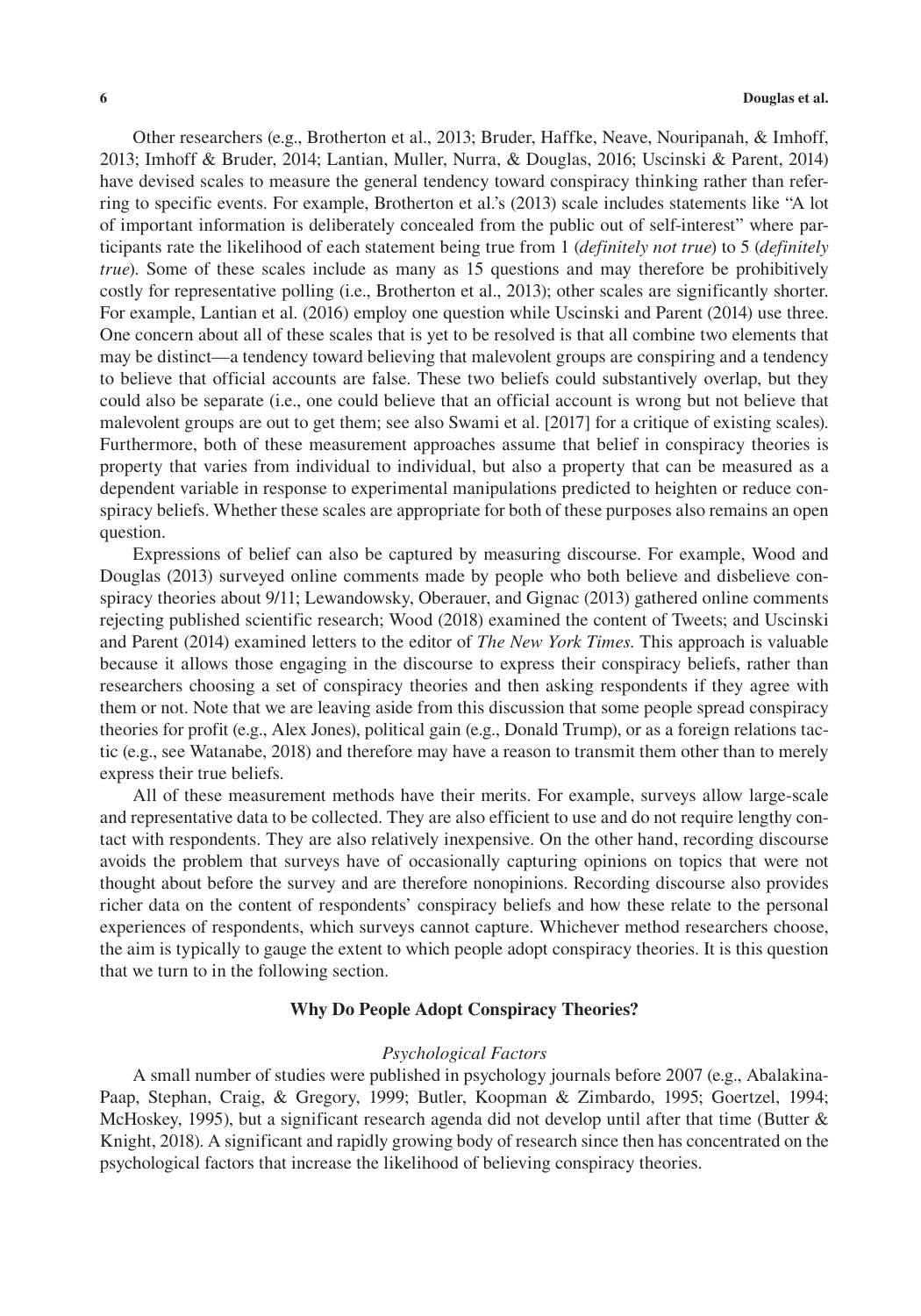Goertzel's (1994) study used a survey of New Jersey residents in the United States that asked about 10 conspiracy theories. The data showed that some people believed in several while others believed in none. As an explanation for this, Goertzel proposed that conspiracy beliefs comprise part of a *monological belief system* where these beliefs comprise a self-sealing and expanding network of ideas that mutually support each other (Goertzel, 1994). Indeed, it does appear that conspiracy beliefs tend to "stick together"—some conspiracy beliefs tend to correlate strongly with each other. In addition, those who believe in a conspiracy theory often turn to other conspiracy theories to explain why their pet theory has amassed no positive proof or support (Boudry & Braeckman, 2011; Keeley, 1999).

While the monological explanation is appealing, it has limitations (see Franks, Bangerter, Bauer, Hall, & Noort, 2017; Sutton & Douglas, 2014). Specifically, conspiracy theories are not always mutually supportive and often directly contradict each other. For example, Wood et al. (2012) showed that the positive correlation between mutually contradictory conspiracy beliefs (e.g., that Princess Diana was murdered or that she faked her own death and is still alive) was no longer significant when participants' level of agreement that there was a cover-up was taken into account. Therefore, a competing and potentially more attractive explanation is that conspiracy beliefs are only related to each other to the extent that they cohere with a higher-order belief system. Given this, the monological account of conspiracy theories has lost traction, and the literature suggests that other psychological factors provide more compelling explanations. According to Douglas, Sutton, and Cichocka (2017), people appear to be drawn to conspiracy theories when—compared to nonconspiracy explanations—they promise to satisfy important social psychological motives that can be characterized as *epistemic* (e.g., the desire for understanding, accuracy, and subjective certainty), *existential* (e.g., the desire for control and security), and *social* (e.g., the desire to maintain a positive image of the self or group). Note that people do not necessarily need to be conscious of these motives. We review each of these in turn.

#### *Epistemic Motives*

Conspiracy theories appear to provide broad, internally consistent explanations that allow people to preserve beliefs in the face of uncertainty and contradiction. Consistent with this analysis, research suggests that belief in conspiracy theories is stronger under conditions of uncertainty (van Prooijen & Jostmann, 2013). Further, belief in conspiracy theories appears to be stronger when people perceive patterns in randomness (van Prooijen, Douglas, & de Inocencio, 2018; van der Wal, Sutton, Lange, & Braga, 2018; Whitson & Galinsky, 2008; but see Dieguez, Wagner-Egger, & Gauvrit, 2015). Conspiracy belief is also stronger among people who consistently seek patterns and meaning in their environment, such as believers in paranormal and supernatural phenomena (Bruder et al., 2013; Darwin, Neave, & Holmes, 2011; Drinkwater, Dagnall, & Parker, 2012; Leiser, Duani, & Wagner-Egger, 2017; Oliver & Wood, 2014a, 2018). It is also stronger when events are especially large-scale or significant and when small-scale, mundane explanations therefore seem unsatisfactory (Leman & Cinnirella, 2013). People who overestimate their ability to understand complex causal phenomena are also prone to conspiracy beliefs (Vitriol & Marsh, 2018). Conspiracy beliefs have also been linked to the need for cognitive closure (Marchlewska, Cichocka, & Kossowska, 2018; Leman & Cinnirella, 2013), especially when events lack a clear official explanation. Conspiracy beliefs have also been linked to feelings of boredom (Brotherton & Eser, 2015).

However, conspiracy theories might appear to satisfy some epistemic motives at the expense of others. For example, conspiracy belief has been linked to the conjunction fallacy (Brotherton & French, 2015; Dagnall, Denovon, Drinkwater, Parker, & Clough, 2017), which is an error of probabilistic reasoning whereby people overestimate the likelihood of co-occurring events (Tversky & Kahneman, 1983). Other researchers have shown that projection of one's own personal beliefs onto others is associated with conspiracy belief—that is, the belief that "they conspire" is in part the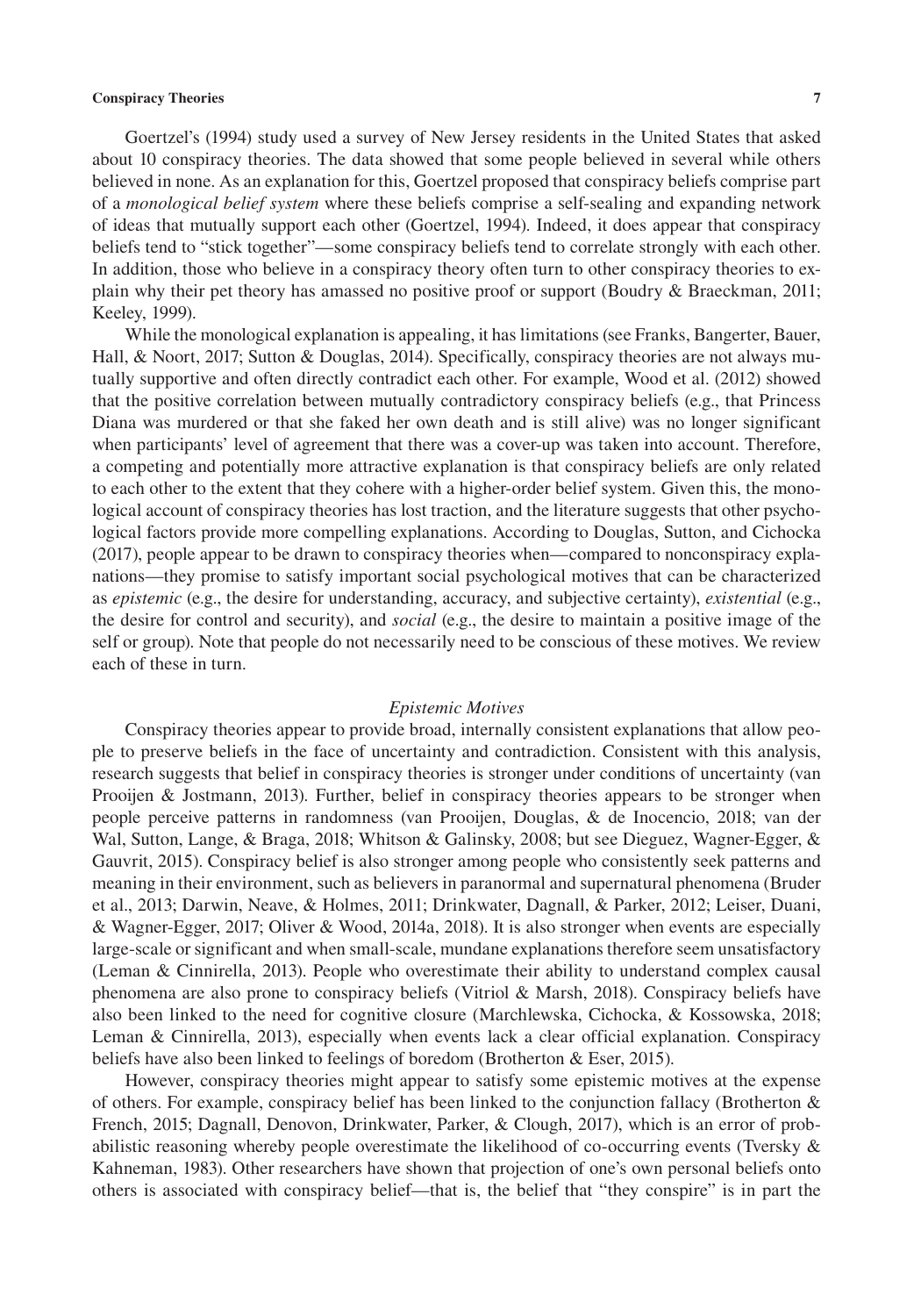result of the belief that "I would conspire" (Douglas & Sutton, 2011). Swami, Voracek, Stieger, Tran, and Furnham (2014; see also Ståhl & van Prooijen, 2018) found that lower levels of analytic thinking predicted conspiracy beliefs. Mikušková (2017) found that student teachers high in conspiracy beliefs were more likely to score lower in rational thinking style. Douglas, Sutton, Callan, Dawtry, and Harvey (2016) found that hypersensitive agency detection—the tendency to attribute agency and intentionality where it does not (or is unlikely to) exist—predicts conspiracy beliefs (see also Brotherton & French, 2015; van der Tempel & Alcock, 2015). McHoskey (1995) found that conspiracy beliefs may be in part a product of biased assimilation—accepting information that confirms one's views and scrutinizing information that disconfirms one's views (see also Thorson, 2015).

Other cognitive processes linked to conspiracy beliefs involve a tendency to accept epistemically unwarranted beliefs (Lobato, Mendoza, Sims, & Chin, 2014), a quasi-religious mentality (Franks, Bangerter, & Bauer 2013; Wagner-Egger, Delouvee, Gauvrit, & Dieguez, 2018), and lower levels of intelligence (Stieger, Gumhalter, Tran, Voracek, & Swami, 2013). Finally, conspiracy beliefs have been linked to factors such as nonclinical delusional thinking (Dagnall, Drinkwater, Parker, Denovan, & Parton, 2015) and schizotypy (Barron, Morgan, Towell, Altemeyer, & Swami, 2014; Bruder et al., 2013; Darwin et al., 2011; Swami, Pietschnig, Tran, Nader, Stiener, & Voracek, 2013; van der Tempel & Alcock, 2015). Overall, there is evidence that conspiracy theories appear to appeal to individuals who seek accuracy and/or meaning, but perhaps lack the cognitive tools or experience problems that prevent them from being able to find accuracy and meaning via other more rational means.

#### *Existential Motives*

People may also turn to conspiracy theories when their existential needs are threatened, as a way to compensate for those threatened needs (Douglas et al., 2017). For example, people who lack agency and control may reclaim some sense of control by believing conspiracy theories because they offer the opportunity to reject official narratives and allow people to feel that they possess a better account. Consistent with this reasoning, studies have demonstrated that conspiracy beliefs are associated with feelings of powerlessness (Abalakina-Paap et al., 1999; Pratt, 2003; Zarefsky, 1984/2014), anxiety (Grzesiak-Feldman, 2013; Radnitz & Underwood, 2017), anxious attachment style (Green & Douglas, 2018), and existential anxiety (Newheiser, Farias, & Tausch, 2011). Further, Bruder et al. (2013) demonstrated a relationship between conspiracy thinking and low feelings of control in the sociopolitical domain (see also Nyhan, 2017; van Prooijen and Acker 2015; Uscinski & Parent, 2014). Conversely, experimentally strengthening people's sense of control appears to reduce conspiracy beliefs (van Prooijen & Acker, 2015; for another perspective, see van Elk & Lodder, 2018).

Furthermore, research demonstrates that conspiracy beliefs are correlated with alienation from the political system and anomie—a feeling of personal unrest and lack of understanding of the social world (e.g., Abalakina-Paap et al., 1999; Bruder et al., 2013; Goertzel, 1994; but see Nyhan & Zeitzoff, 2018). Belief in conspiracy theories is also associated with a belief that the economy is getting worse (Parsons, Simmons, Shinhoster, & Kilburn, 1999). Conspiracy theories may allow people to come to terms with particular problems, enabling them to regain some of the psychological goods that they have lost (Franks et al., 2013). In this vein, others have demonstrated that conspiracy theories might buffer people from threats to the social system in which they live (Federico, Williams & Vitriol, 2018; Jolley, Douglas, & Sutton, 2018).

#### *Social Motives*

People generally have the need to maintain a positive image of the self, and conspiracy theories may assist people in maintaining this positive image. For example, Cichocka, Marchlewska, and Golec de Zavala (2016) demonstrated that the endorsement of conspiracy theories is associated with narcissism—an exaggerated self-view accompanied by the need for external validation. Other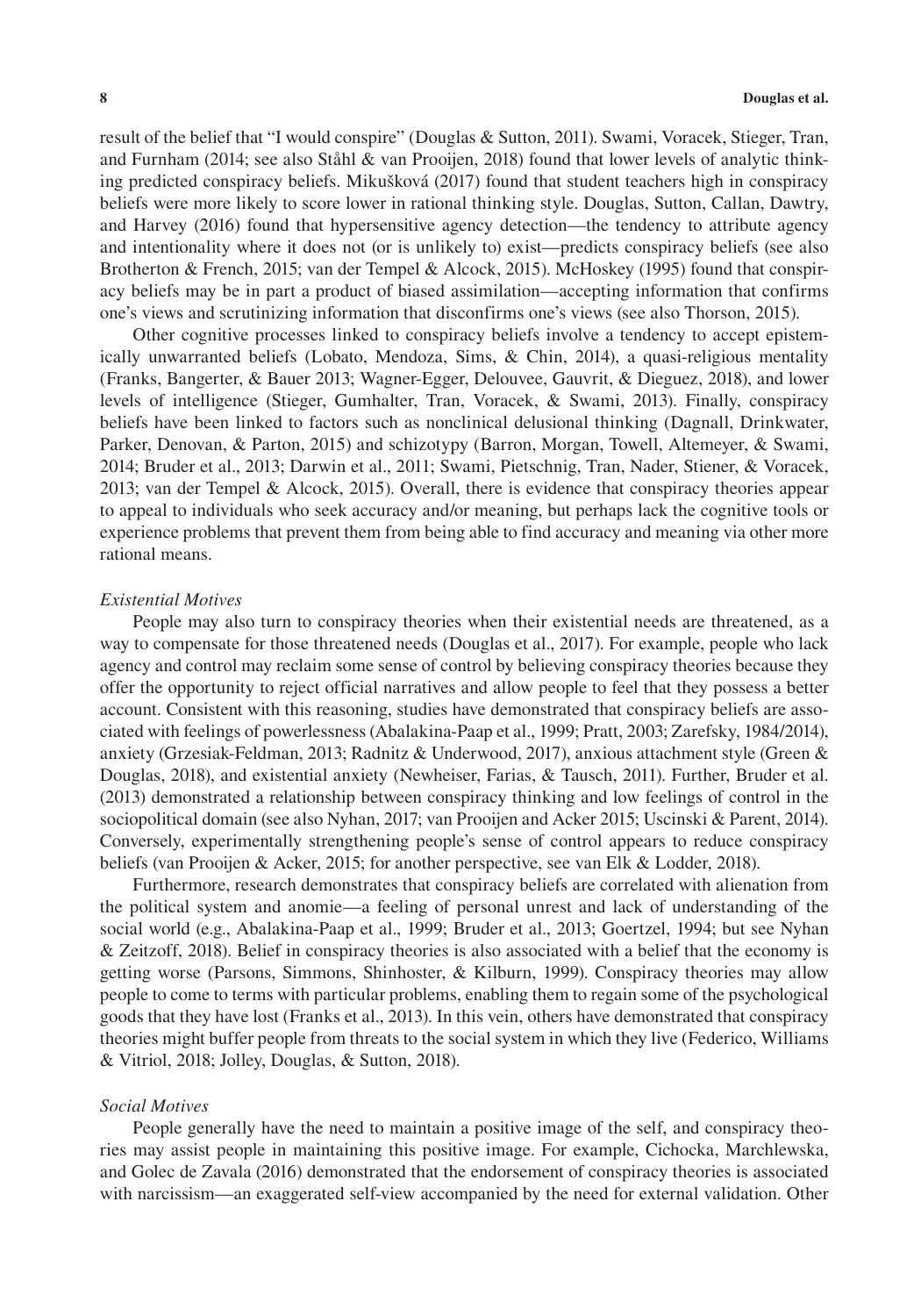studies have shown links between conspiracy beliefs and the social psychological need to feel unique to others (Imhoff & Lamberty, 2017; Lantian, Muller, Nurra, & Douglas, 2017). Perhaps conspiracy theories allow people to feel that they are in possession of rare, important information that other people do not have, making them feel special and thus boosting their self-esteem.

People have a strong need to feel positive about the groups they belong to as well, such as their nationalities, political parties, and religious groups. A conviction that others conspire against one's group is more likely to emerge when the group thinks of itself as undervalued, underprivileged, or under threat (Uscinski & Parent, 2014). For example, research by Mashuri and Zaduqisti (2014) demonstrated that beliefs that Western people have victimized Muslims were associated with belief in conspiracy theories suggesting that Western intelligence services instigated terrorism in Indonesia. Bilewicz, Winiewski, Kofta, and Wojcik (2013) showed similar findings in a Polish sample with respect to conspiracy theories about Jews. Thus, conspiracy theories are linked to defensive ways of identifying with one's social group. This is captured by the concept of *collective narcissism* (Golec de Zavala, Cichocka, Eidelson, & Jayawickreme, 2009)—a form of ingroup positivity that reflects a belief in the ingroup's greatness associated with a conviction that others do not acknowledge the ingroup's worth enough. Golec de Zavala and Cichocka (2012) found that national collective narcissism in Poland predicted endorsement of conspiracy stereotypes of Jews. Golec de Zavala and Federico (2018) found that American collective narcissism predicted conspiracy theorizing during the 2016 US presidential campaign. Also, Cichocka, Marchlewska, Golec de Zavala, and Olechowski (2016) demonstrated that national collective narcissism in Poland was associated with the endorsement of conspiracy theories about Russian involvement in the Smolensk crash of 2010 in which the Polish president and several officials died (see also Soral, Cichocka, Bilewicz, & Marchlewska, 2018). However, mere identification with the national group without the narcissistic component predicted *lower* likelihood of endorsing these conspiracy theories. This suggests that conspiracy explanations of intergroup events derive from a need to validate group image by denigrating outgroups.

Thus, conspiracy theories are more likely to be prevalent among members of low-status groups attempting to explain their status. Indeed, research shows that members of low-status social groups are more likely to endorse conspiracy theories than members of high-status groups (Abalakina-Paap et al., 1999; Crocker, Luhtanen, Broadnax, & Blaine, 1999; Goertzel, 1994; Uscinski & Parent, 2014). For example, Crocker et al. (1999) demonstrated that black Americans (compared to white Americans) were more likely to believe in conspiracy theories about the American government conspiring against blacks.

Given their experiences, it is not completely irrational for historically disadvantaged groups to believe that dominant groups are conspiring against them (e.g., Davis, Wetherell & Henry, 2018; Thomas & Quinn, 1991). On this point, studies have shown that people are more likely to believe in conspiracies directed at their own group if they personally have experienced discrimination, such as being the victim of police harassment (Parsons et al., 1999) or racial discrimination (Simmons & Parsons, 2005). Thus, belief in outgroup conspiracies can be fueled by experiences suggesting that one's social group has been treated unfairly. Therefore it is important to consider the political, social, and historical contexts that make conspiracy theories seem plausible (see also Briggs, 2004; Nattrass, 2013).

Situational threats and crisis situations can also increase the likelihood of strong group attachment to foster conspiracy beliefs (Kofta, Sędek, & Sławuta, 2011; Mashuri & Zaduqisti, 2014; van Prooijen & Douglas, 2017; Thomson et al., 2012). Taken together, findings from research on the role of social identification highlight the fact that feelings of being undermined and threatened in the context of international relations can facilitate the development of conspiracy theories that serve to justify groups' disadvantaged position (Uscinski & Parent, 2014). In the end, a conviction that other groups conspire against one's own can help excuse the ingroup's disadvantaged position.

To sum up, research on the psychology of conspiracy theories suggests that epistemic, existential, and social motives drive conspiracy belief. Whether or not these psychological motives are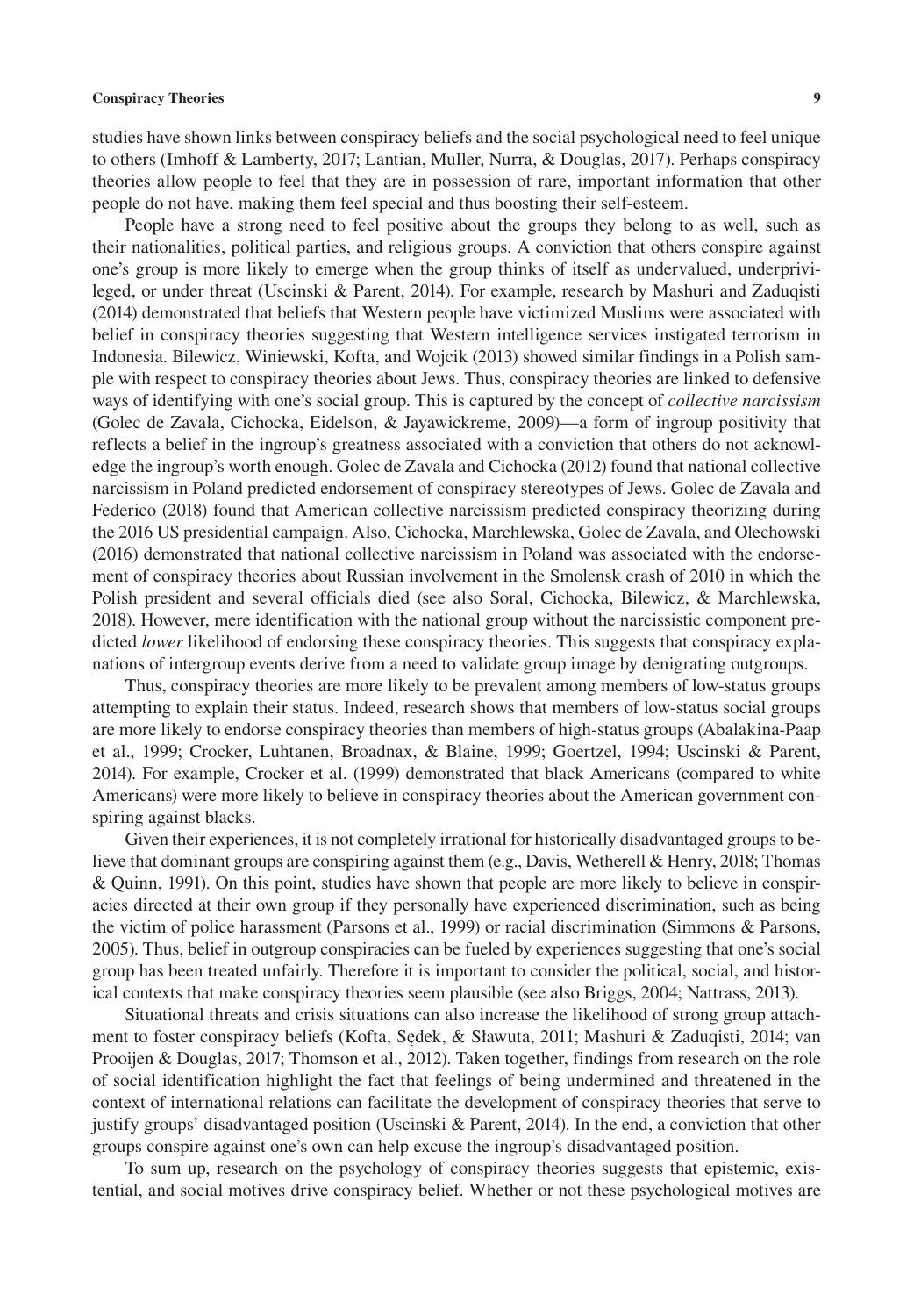satisfied by conspiracy theories is another matter, and research would suggest that they are not and that conspiracy theories might even do more harm than good (Douglas et al., 2017). We return to this issue later when we highlight the consequences of conspiracy theories.

#### *Demographic Factors*

Some studies have attempted to chart the social characteristics of those prone to conspiracy theories. In the United States, Uscinski and Parent (2014) found that higher levels of conspiracy thinking correlate with lower levels of education and lower levels of income. A recent study analyzing historical survey data found further evidence of the relationships between demographic factors and conspiracy belief (Freeman & Bentall, 2017). In this study, conspiracy believers were more likely to be male, unmarried, less educated, have lower income, be unemployed, be a member of an ethnic minority group, and have weaker social networks. Similar relationships were found in a large sample of South African adolescents when surveyed about HIV/AIDS conspiracy theories (Hogg et al., 2017).

Other investigations point in particular to the link between conspiracy belief and lower levels of education (e.g., Bogart & Bird, 2003; Goertzel, 1994; Mancosu, Vassallo, & Vezzoni, 2017; Oliver & Wood, 2014a). Two recent investigations have attempted to explain this relationship. Douglas et al. (2016) demonstrated that the relationship was explained in part by the tendency for people with lower levels of education to also be more likely to attribute agency and intentionality where it does not, or is unlikely, to exist. Van Prooijen (2017) found support for two additional mediating factors—greater feelings of control and a general doubt that complex problems may have simple solutions. Although neither of these articles have established a causal link between education and conspiracy beliefs, they suggest that education may provide people with a set of cognitive and affective attributes that enable them to resist conspiracy theories. For example, news media literacy has been found to decrease conspiracy theory endorsement (Craft, Ahsley, & Maksl, 2017).

The causal relationships between conspiracy beliefs and income are also indeterminate. It could be that employers shun those who advocate conspiracy theories or that those who advocate conspiracy theories shun establishment jobs that offer higher pay. For example, Uscinski and Parent (2014) found that those with the lowest levels of conspiracy thinking were the most likely to work in the financial industry or for government or the military. In addition, more research is needed to understand how elite status affects conspiracy theorizing. Simmons and Parsons (2005) found that elites and masses are equally likely to traffic in specific conspiracy theories, and Uscinski & Parent (2014) found that elites and masses follow similar patterns with their conspiracy discourse. Nefes (2013, 2014, 2015a, 2015b, 2017) has shown that political party members in Turkey endorse or reject conspiracy theories based upon situational and ideological factors. With this said, insiders seem to be the scapegoats of much conspiracy theorizing in Western societies, so it would seem obvious that insiders would tend to reject conspiracy thinking.

#### *Political Factors*

Politics presents circumstances similar to other social conflicts: There are "winners" and "losers" in highly competitive situations, one group (usually a party) is more powerful than others, and the stakes of the conflict are real. Given the stakes, conspiracy theories arise frequently from political events especially when those events stimulate the psychological states linked to conspiracy beliefs, such as low political trust, feelings of powerlessness, uncertainty, and unpredictability. For example, Einstein and Glick (2013) demonstrated that political scandals diminish trust in government, which in turn result in higher levels of conspiracy beliefs (see also Moore, 2018). Conspiracy beliefs can also be strengthened by exposing participants to redactions in government documents (Nyhan et al., 2016) or to media environments in which conspiracies feature prominently in the news (Einstein & Glick 2013; Udani, Kimball, & Fogerty, 2018; see also Weeks, 2018). Finally, conspiracy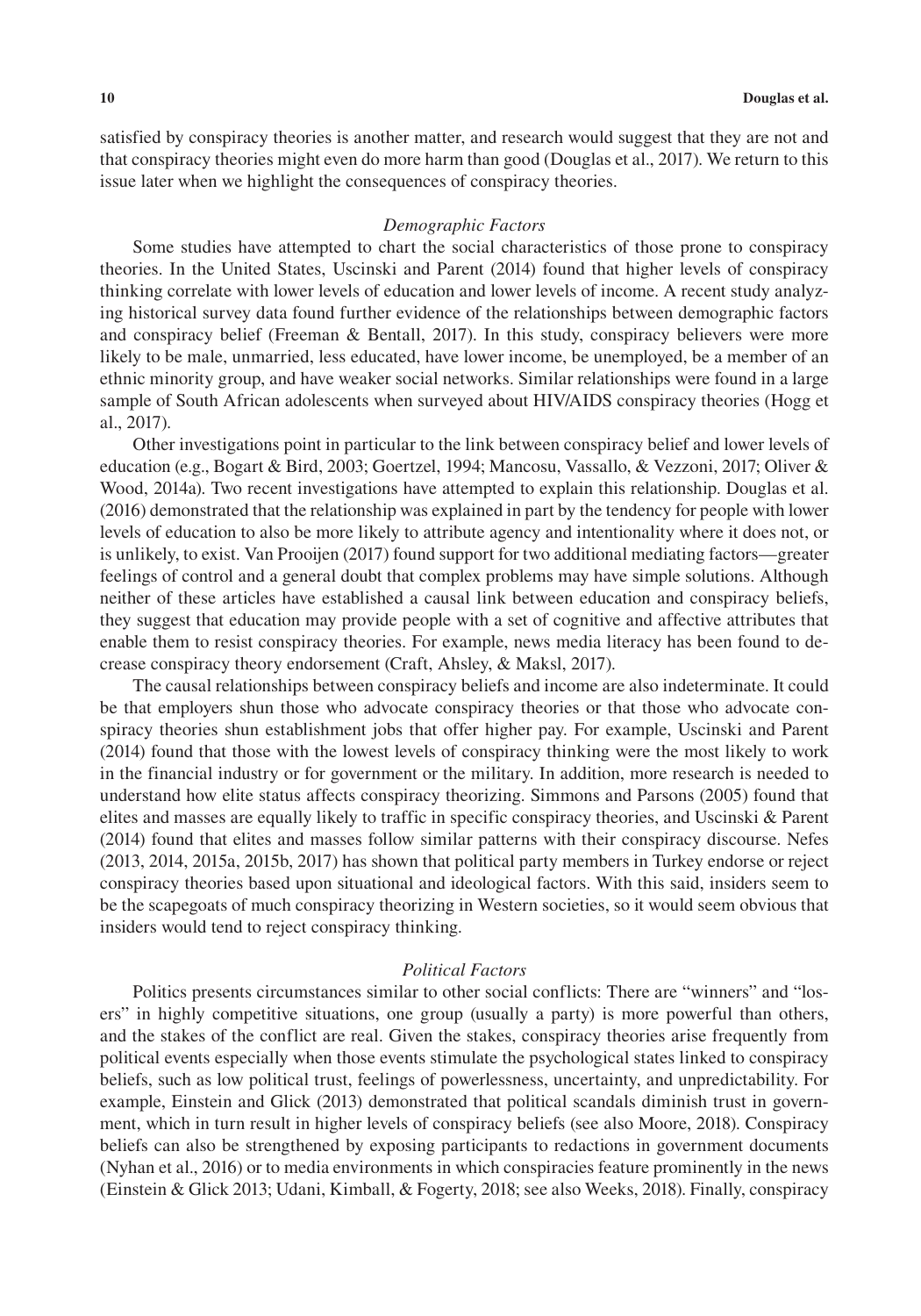theories can be especially potent in times of uncertainty—upcoming elections drive Americans to fear voter fraud (Edelson, Alduncin, Krewson, Sieja, & Uscinski, 2017) and Poles to link conspiracy theories portraying Jews as collective enemies to anti-Semitic attitudes (Kofta & Sedek, 2005). With this said, political scientists are just beginning to examine how conspiracy theories become part of political contests, what political factors drive conspiracy belief, and when conspiracy theories are used as persuasive political tools (Atkinson & DeWitt, 2018; Atkinson, DeWitt, & Uscinski, 2017).

#### *Ideology*

In general, people are more likely to believe that political opposition is involved in malevolent activity than their own party's representatives (Claassen & Ensley, 2016; McCloskey & Chong, 1985). In terms of accusing the opposition of fraud, Democrats are more likely to believe that Republicans commit voter fraud to win, and Republicans are more likely to believe that Democrats do so (Cassino & Jenkins, 2013; Karp, Nai, & Norris, 2018). Overall, these findings suggest that political opponents are more likely to accuse each other of being involved in conspiracies, which might be a reflection of the ingroup-outgroup mentality and be especially strong when people experience a threat to their political faction or feel that it is being undermined in some way (Smallpage et al., 2017).

However, research demonstrates that certain political convictions are more strongly associated with conspiracy beliefs than others (Mancuso et al., 2017). van Prooijen, Krouwel, and Pollet (2015) demonstrated that conspiracy beliefs are most prevalent at the political extremes. They found a quadratic effect—that is a "U-shaped" function— in both the United States and the Netherlands suggesting that conspiracy theorizing is strongest at the far left and right, although stronger on the right. Similar effects have been found in Sweden (Krouwel, Kutiyski, van Prooijen, Martinsson, & Markstedt, 2017). Although it is unknown whether conspiracy theorizing may be a result of political ideology, or vice versa, or both, this research suggests that extremist attitudes may be a consequence of conspiracy belief. On the other hand, Uscinski and Parent (2014) and Uscinski, Klofstad, and Atkinson (2016) suggest that levels of conspiracy thinking are stronger among those identifying as independents or with third parties.

There exists a strong assumption both within and outside academia that there is evidence for conservatives being more prone to conspiracy theories than liberals. Some studies support this assumption (Galliford & Furnham, 2017; Miller et al., 2016). Furthermore, several studies (e.g., Bruder et al., 2013; Grzesiak-Feldman & Irzycka, 2009; see also Richey, 2017) reported a link between conspiracy beliefs and right-wing authoritarianism—a dimension of political attitudes characterized by preference for conventionalism, authoritarian aggression, and authoritarian submission to authorities (Altemeyer, 1996). On the other hand, Oliver and Wood (2014a) and Uscinski and Parent (2014) did not find a link between political ideology/party and conspiracy belief, and Berinsky (2012) did not find a link between authoritarianism and conspiracy belief.

How is it possible to integrate these findings? One possibility is that although both extreme leftand right-wingers are likely to embrace various conspiracy theories, the link is stronger at the right side of the political spectrum, as observed by van Prooijen et al. (2015). In other words, although both extreme left-wing and right-wing ideologies foster conspiracy convictions, right-wingers are more predisposed to believe in conspiracy theories because they are also more likely to exhibit the personality predispositions that foster conspiracy thinking, such as the need to manage uncertainty (Jost, Glaser, Kruglanski, & Sulloway, 2003). It is also possible, given that much of the research to date has been conducted on American samples during the Obama administration, that situational factors, rather than dispositional factors, affected the discrepancy between conservatives and liberals. For example, the research by Miller et al. (2016) was conducted in the United States while conservatives were on the "losing" side at the time of the data collection. In short, the method and timing of measurement could explain the discrepancies (Enders & Smallpage, 2018).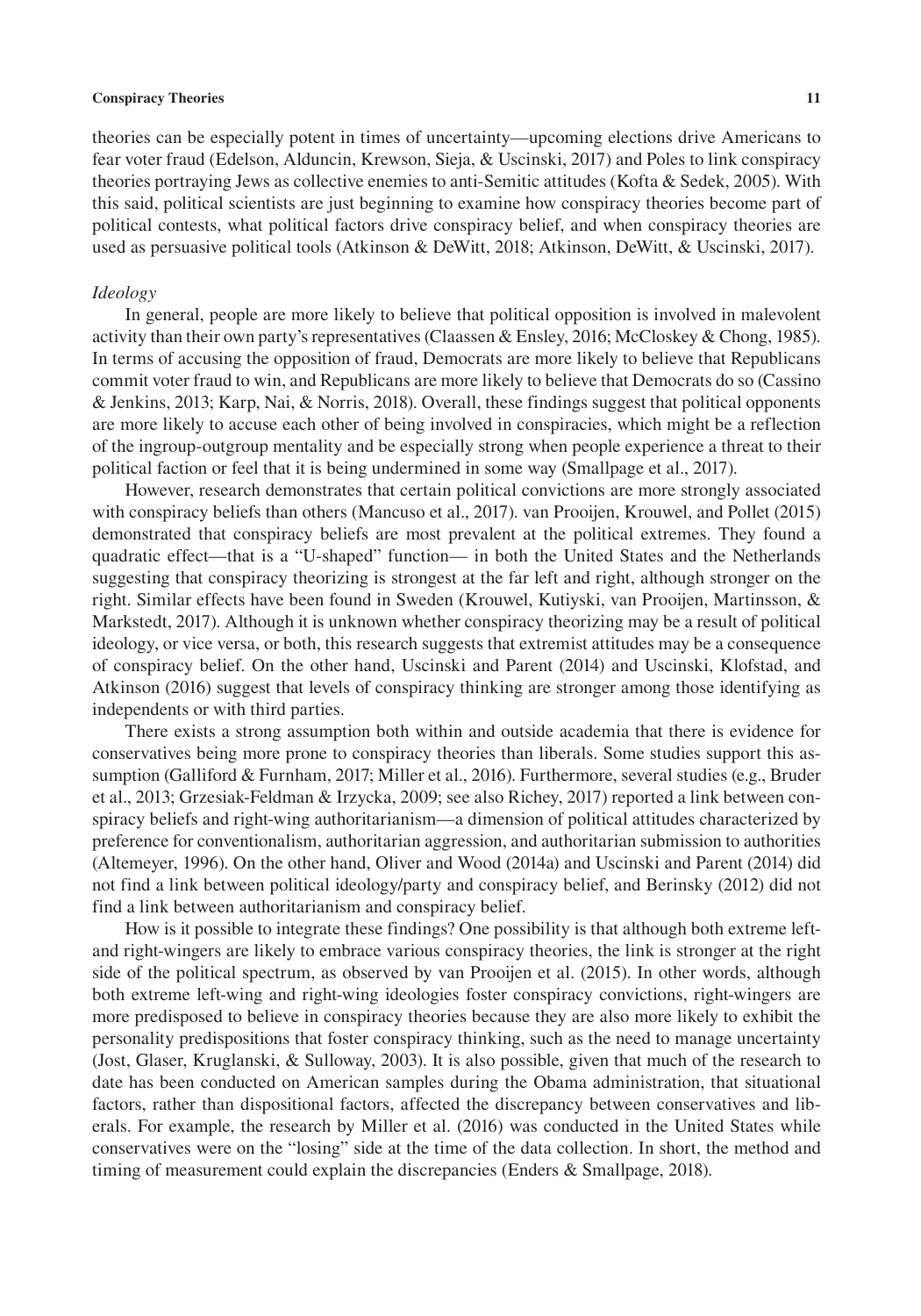On the other hand, it may simply be the case that the bulk of the research has been conducted by left-leaning researchers (Cardiff & Klein, 2005). There have been many studies of conspiracy theories held by the right (going back to Hofstadter, 1964), but few studies focusing on conspiracy theories held by the left (Douglas & Sutton, 2015). The end result is that researchers may overlook conspiracy theories closer to home.

#### *Motivated Reasoning*

An increasing line of research shows that people with different ideologies are likely to interpret the same information differently (e.g., Jerit & Barabas, 2012). One mechanism that can explain this consistent finding is that of motivated reasoning (Kunda, 1990; Lodge & Taber, 2013). People resort to motivated reasoning when they are presented with facts that contradict their predispositions, and they will interpret new information in such a way as to not disturb their previously held worldviews. Scholars in the American context most often observe this phenomenon in conjunction with partisanship (Lodge & Taber, 2013; see Flynn, Nyhan, & Reifler, 2017 for an overview). Motivated reasoning has frequently been observed with conspiracy theories, particularly with partisanship and political ideology (Duran, Nicholson, & Dale, 2017; Edelson et al., 2017; Enders et al., 2018; Hartman & Newmark, 2012; Miller et al., 2016; Nyhan, 2010; Oliver & Wood 2014a; Pasek, Stark, Krosnik, & Tompson, 2014; Saunders, 2017; Uscinski et al., 2016; Uscinski & Parent, 2014).

However, just as people filter events and circumstances through the lens of their underlying political predispositions (i.e., partisanship, political ideology; Berinsky, 2007, 2009; Campbell Converse, Miller, & Stokes, 1960; Zaller, 1992) they also interpret information through the lens of their underlying view about the role of conspiracies in political events (e.g., Brotherton et al., 2013). In a survey experiment in which researchers attempted to convince Americans of a media conspiracy, Uscinski et al. (2016) showed that only nonpartisans who scored high on a measure of conspiracy thinking were affected by information suggesting a conspiracy because Republicans were already likely to believe that the media was conspiring against them, and Democrats were already likely to not believe this. This holds with predispositions outside politics. New Age believers are more likely to believe Da Vinci Code conspiracy theories than are Catholics (Newheiser et al., 2011), and sports fans are more likely to believe that other teams engage in shenanigans rather than their favorites (Carey, Nyhan, Valentino, & Liu, 2016). The literature strongly suggests that conspiracy theories must align with a person's existing set of predispositions to be adopted.

#### *Are Conspiracy Theories for Losers?*

Situational factors, such as being on the losing end of a power asymmetry, could lead to increased belief in conspiracy theories (Uscinski & Parent, 2014). Uscinski and Parent (2014) argue that conspiracy theories are for "losers" and tend to accuse those in power and their coalitions. Examining letters to the editor of the *New York Times* spanning 1890–2010, they found that when a Republican was president, the resonant conspiracy theories tended to accuse Republicans and big business of conspiring, but when a Democrat was in office, the conspiracy theories tended to accuse Democrats and socialists of conspiring. They also found that during declared wars and the Cold War conspiracy theories focused on foreign enemies more than during other times. Edelson et al. (2017) found that electoral losers were more likely than winners to believe that fraud had occurred (see also Nyhan, 2017). To Uscinski and Parent (2014, Chap. 6), these findings indicate that:

[The] targets and timing of resonant conspiracy theories follow a strategic logic, based on foreign threat and domestic power. In this way, conspiracy theories are used by vulnerable groups to manage perceived dangers: they are early warning systems that keep watch over the most sensitive areas and prepare solutions to potential attacks. At bottom, conspiracy theories are a form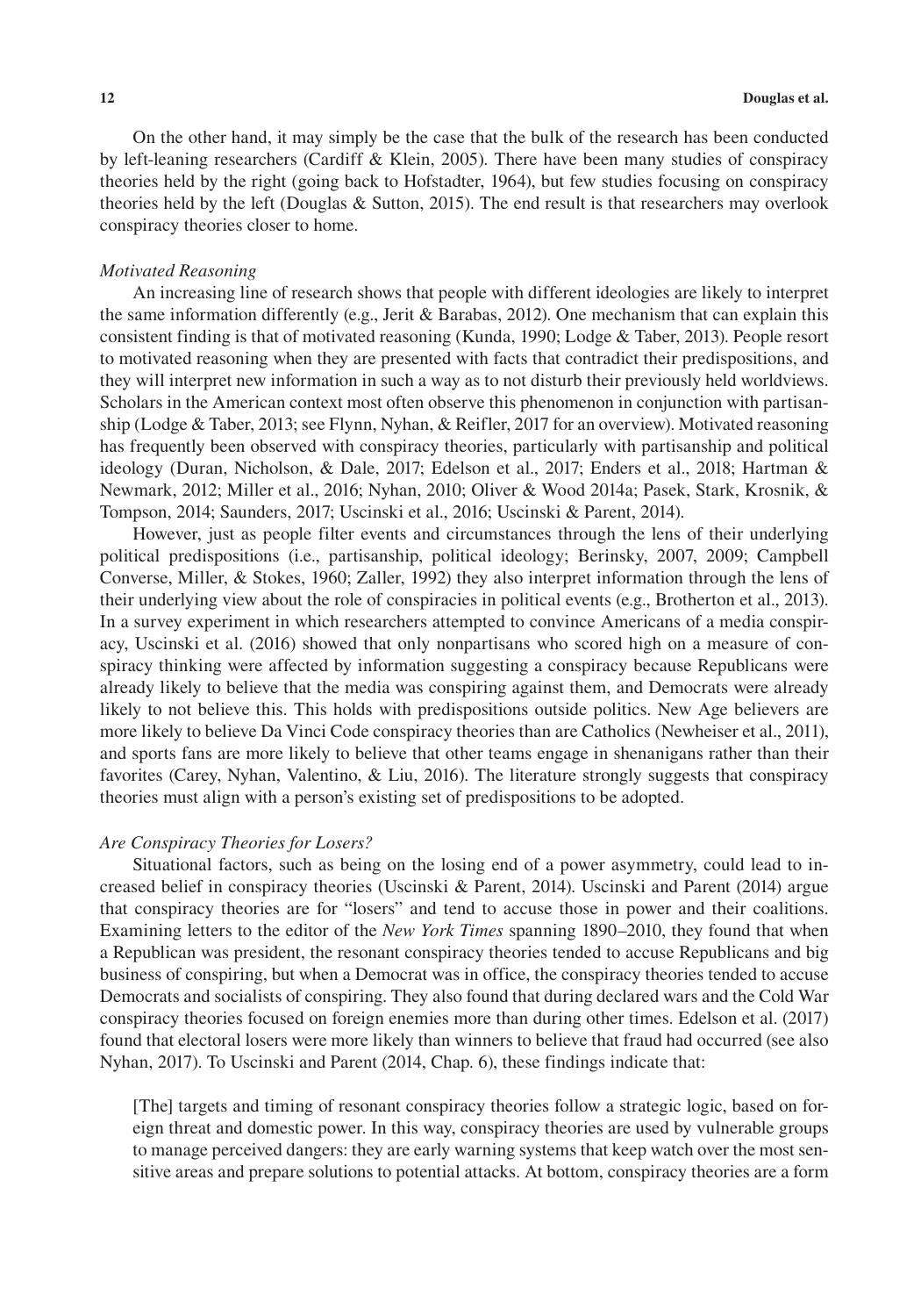of threat perception, and fears are fundamentally driven by shifts in relative power. Because defeat and exclusion are their biggest inducements, conspiracy theories are for losers. (p. 131)

One assumption of the "losers" idea is that conspiracy theories communicate information to generate collective action in the face of threat. To test this, Smallpage et al. (2017) asked an Mturk sample in the United States to match a series of partisan and nonpartisan conspiracy theories to the party most associated with each one. They found that partisans—even those who did not believe in the conspiracy theories themselves—correctly matched which conspiracy theories were "owned" by which party. They concluded that conspiracy theories function like calling cards sending clear signals to copartisans. By doing this, conspiracy theories could generate collective action. With this said, more work needs to investigate the effect of conspiracy theories on collective political actions such as voting (e.g., Atkinson & DeWitt, 2018; Swami, Barron, Weis, & Furnham, 2018).

#### **How Are Conspiracy Theories Communicated?**

The communication of conspiracy theories is of vital interest to anyone who wants to understand how they are spread, become established, and affect individuals, groups, society, and politics. In this section, we discuss why people communicate conspiracy theories, the media they use, and the ways in which they communicate those theories.

#### *Motives to Communicate Conspiracy Theories*

One of the challenges in studying the motives to communicate conspiracy theories is to tease these apart from motives to believe in conspiracy theories. While the psychological, social, and political factors that cause people to believe in conspiracy theories are almost guaranteed to shape the communication of conspiracy theories, much of the research seems to overlook any divergence. This is a difficult enterprise and as much as possible, we shall concentrate on research that focuses specifically on communication per se.

Nefes (2017) underlines that important social events, such as big-scale protests, lead to the prevalence of conspiracy talk. In Taiwan, after an assassination attempt on the Taiwanese President Chen Shui-bian in 2004 one day before the general election, conspiracy theories about the event were ubiquitous (Nefes, 2014). To understand the communication pattern of these accounts, Nefes conducted an online content analysis of people's comments on the assassination attempt. Perceptions of threat were associated with greater expressions of conspiracy theories, and people proposed conspiracy theories in line with their political arguments. Nefes (2013, 2015a, 2015b) uncovered similar findings in an analysis of the communication of anti-Semitic conspiracy rhetoric in Turkey. Further, using both quantitative and qualitative content analysis, Nefes (2017) analyzed the relationship between people's political views and online responses to the Turkish government's conspiracy rhetoric about the Gezi Park protests in 2013. The findings illustrated that people's political views predicted their acceptance or rejection of the conspiracy rhetoric. Conspiracy theories therefore appear to be communicated about events that are perceived to be important and relevant to people's political interests. In a similar vein, Raab, Ortlieb, Auer, Gunthmann, and Carbon (2013) argue that conspiracy theories could be viewed as a way of constructing and communicating a personal set of values and moral feelings, and Klein, Clutton, and Dunn (2018) show that anger is a precursor to the sharing of conspiracy theories.

A distinct psychological motivation, with a more social and political flavor, was identified by Franks et al. (2013). They argued that conspiracy theories spread as devices for making sense of events that threaten existing worldviews. They draw on social representations theory (Moscovici, 1961) to argue that conspiracy theories help groups to symbolically cope with threatening events by making abstract risk more concrete and by focusing blame on a set of conspirators. Franks and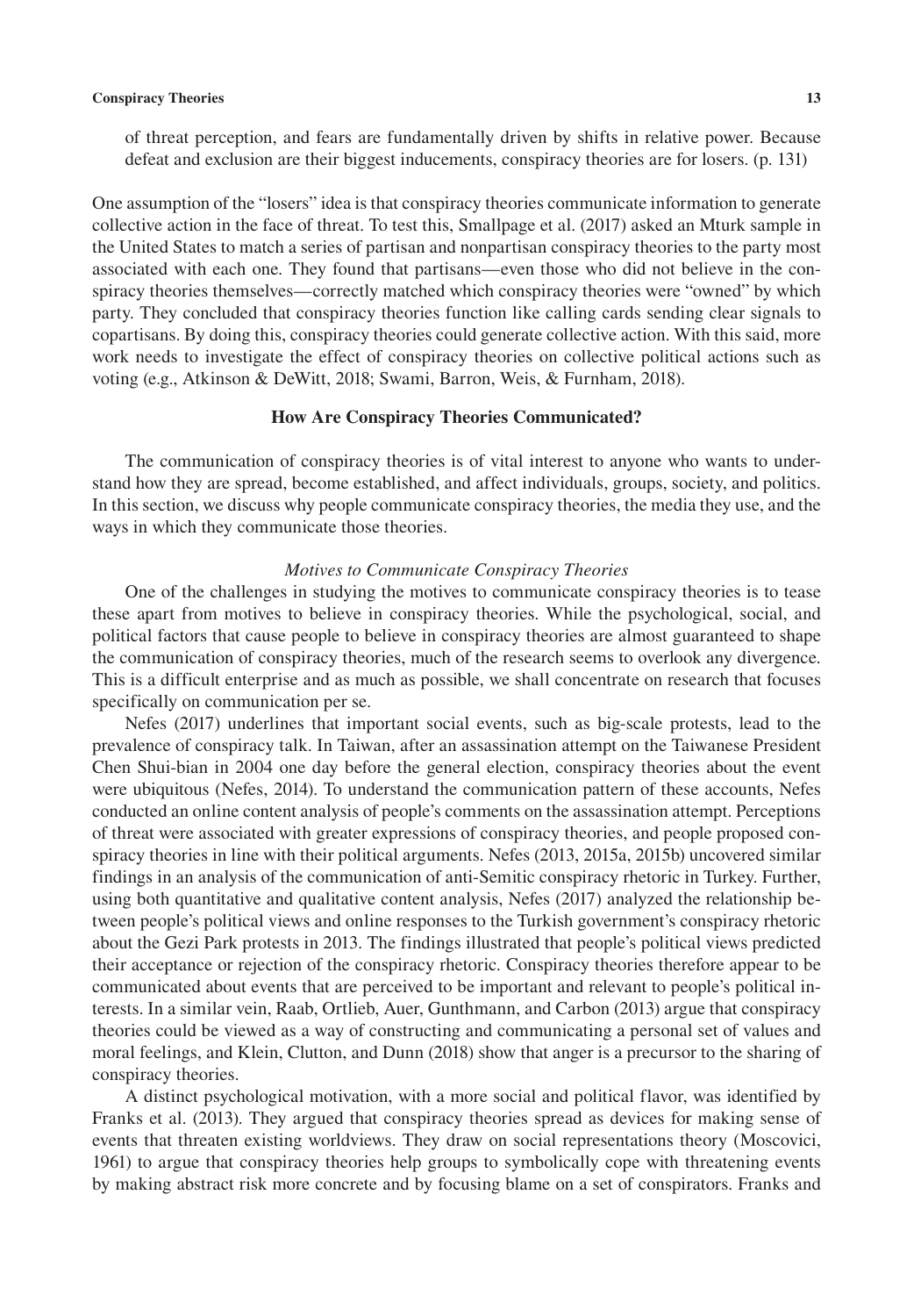colleagues (2013) argue that the spread of conspiracy theories therefore allows people to challenge abstract expert-dominated discourses about important events. They further propose that conspiracy theories are communicated as devices to cope with collective trauma.

In a more political vein, Sapountzis and Condor (2013) argue that conspiracy narratives are used to dispute dominant political and ideological assumptions (see also Uscinski, 2018). A sample of Greek political party members were asked a series of questions in an interview. In the interviews, participants were encouraged to talk freely with occasional prompts concerning conflicts in the Balkans. Results revealed that conspiracy narratives were typically used to challenge assumptions concerning Greece's majority status, suggesting that conspiracy theorizing may therefore be used as a way to construct causal arguments about intergroup relations and to dispute dominant ideological assumptions about political legitimacy and social hierarchy (see also Gosa, 2011). Also, parents may use conspiracy theories to explain difficult events to their children, such as when their group has been marked out as responsible for a terrorist attack (Jamil & Rousseau, 2011).

Studies of political messages advocating conspiracy theories about the Islamization of the United Kingdom (and Europe and the West more generally) articulate the political purposes for which conspiracy theories are used. Wood and Finlay (2008) conducted a discourse analysis of articles written by prominent members of the British National Party in the months following the London 7/7 bombings. They found that these articles promoted conspiracy theories about the intentions of Muslim immigrants to the United Kingdom. By casting even moderates as part of a conspiracy, the rhetoric is used to represent all Muslims as a potent threat to civic life and to justify radical, exclusionary politics—in this case the mass, forced deportation of Muslims. Lee (2017) found that published statements by prominent figures in the so called "counter jihad" movement, which casts itself as the unofficial opposition to the Islamization of the West, seldom use conspiracy theories explicitly to justify extremist political action. Rather, they use conspiracy theories to create the ideological conditions for extremism and political violence. These include fear of Muslims and radical distrust of political leaders and institutions which are represented either complicit with Islamists or their dupes—beliefs that inspired Anders Breivik's massacre of left-wing youth in Oslo (Fekete, 2012).

Leaving aside the advocacy of particular political objectives, Allen (2016) suggests another important communicative motivation for conspiracy theories. Allen examined the conspiracy theorizing by rival Palestinian political factions in the occupied West Bank (i.e., Fatah and Hamas). In an analysis of political advertising, Allen suggests that conspiracist representations of each side reflect an underlying "semantic ideology" that communication, even in politics, should be sincere. The carefully crafted, hedged, and often evasive quality of conventional political discourse (Bhatia, 2006; Clementson, 2016; Mearsheimer, 2011) may strike contemporary audiences as evidence that politicians are concealing secret agendas.

#### *The Internet and Social Media*

There has been much concern about how specific communication media—most notably the Internet—may promote the spread of conspiracy theories (Southwell, Thorson, & Sheble, 2018). While there is some suggestion that conspiracy theories may be flourishing in the age of the Internet (Morello, 2004), others suggest that it is not that straightforward (Uscinski, Atkinson, & DeWitt, 2018; Klein, Clutton, & Polito, 2018).

Clarke (2007) argued that while the Internet may facilitate the rapid spread of *more* conspiracy theories, this does not mean that it also helps the *development* of the conspiracy theories. The speed of dissemination may even retard the progress of conspiracy theories into coherent arguments. Clarke further argues that the Internet may be responsible for limiting conspiracy theories since billions of potentially critical voices are available to immediately refute conspiracy claims with evidence.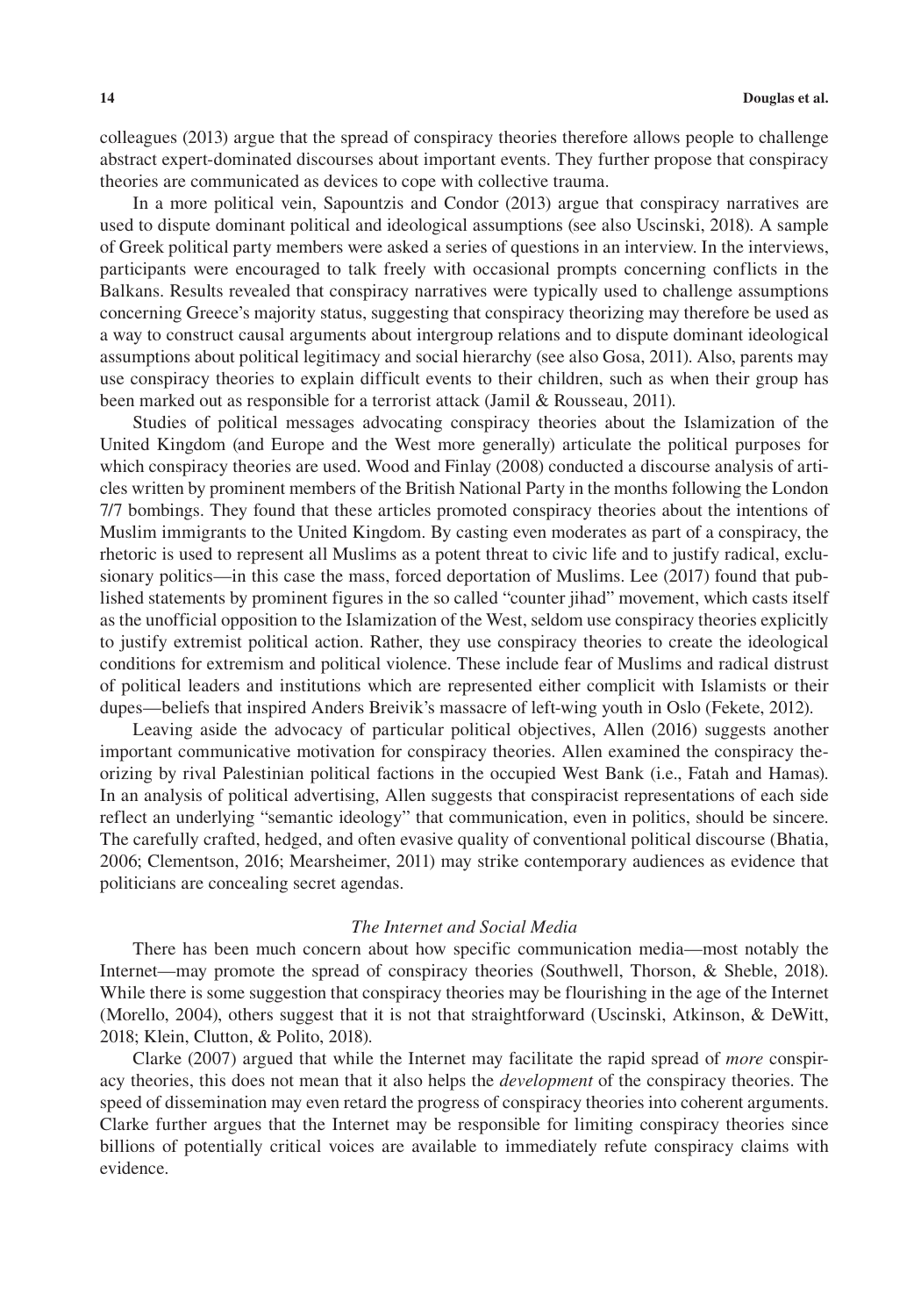Uscinski et al. (2018) argue that for several reasons, the Internet may not necessarily be as big a boon to conspiracy theories as many think. First, in Western countries, websites with the most traffic are not devoted to conspiracy theories, and conspiracy theory websites are not highly visited. Mainstream sources of news far outpace conspiracy sources in terms of reach and audience (Vosoughi, Roy, & Aral, 2018). There are many websites dedicated to conspiracy theories, but it is likely that the only people seeking out these websites are those who are already predisposed. Second, in terms of the online information environment, Uscinski and Parent (2014) examined news and blog posts over the course of a year to see how the Internet discusses conspiracy theories. Much of the content was negative, suggesting that if one were to simply seek out news from the Internet, one would get a negative vision of conspiracy theories. Third, there is no evidence that people are more prone to conspiracy thinking now than they were prior to the invention of the Internet. Thus, it cannot be asserted that there has been an overall rise in conspiracy theorizing or that the Internet is responsible for such a rise in a straightforward way.

Finally, Uscinski et al. (2018) argue that conspiracy theories do spread on the Internet, but rarely in the ways popularly assumed. Conspiracy theories do not bounce indiscriminately from person to person through social media as is often assumed (DeWitt, Atkinson, & Wegner, 2018). Instead they tend to stay concentrated within the communities who already agree with them (Metaxas & Finn, 2017; Sunstein & Vermeule, 2009). Nonetheless, research points to the crucial role of the Internet in fostering distinct and polarized online communities (e.g., Bessi et al., 2015).

The polarization of communities on the Internet is crucial to understanding the dynamics of conspiracy communication. Highlighting the difficulties of rational and civil communication between polarized communities, Zollo et al. (2015) found that the sentiment of users' comments and posts became more negative as they became more active, and that the sentiment of communication threads between communities was especially negative, and became more negative as conversation threads persisted (see also Bessi, Zollo, Del Vicaro, Scala, Caldarelli, & Quattrociocchi, 2015; Del Vicaro et al., 2016). Communication within conspiracy communities may be more civil but not necessarily more rational. Bessi et al. (2015) examined reactions to posts that deliberately parody conspiracy information. They found that approximately 80% of the comments and likes on these posts were from conspiracy users. This indicates that conspiracy users are uncritically distributing and endorsing even deliberately false, highly implausible material (see also Bessi, Caldarelli, Del Vicario, Scala, & Quattrociocchi, 2014).

#### *Arts and Media*

The Internet is far from the only medium in which conspiracy theories are aired. Mainstream news media expose people to conspiracy theories on a regular basis (Stempel et al., 2007; Stieger et al., 2013). Other media include film, in which there is a recognized genre known as "conspiracy cinema" (Dorfman, 1980; Jameson, 1992), and television (Arnold, 2008; Letort, 2017). Exposure to conspiracy theories in these mediums increases receptivity to conspiracy theories (e.g., Butler et al., 1995; Mulligan & Habel, 2013; Robertson, 2015) and is entertaining for those who already believe in conspiracy theories (Nera, Pantazi, & Klein, 2018).

Conspiracy theories can also be communicated through music. Popular bands like Muse are known for alluding to conspiracy theories in their lyrics (Ward & Voas, 2011). More fringe genres, like White Power music, postulate that whites are being undermined by internationalist conspiracies (Corte & Edwards, 2008). White power musicians see themselves as victims and attempt to explain their own lack of success as the result of multicultural conspiracies (see also Johnson [2018] on the radicalization of white men with conspiracy theories).

Gosa (2011) studied the role of hip-hop in conspiracy theorizing, particularly as a way to explain and mobilize action against the perpetual disadvantages experienced by blacks in the United States and across the globe. Gosa demonstrated that conspiracy theories are advanced at three levels—in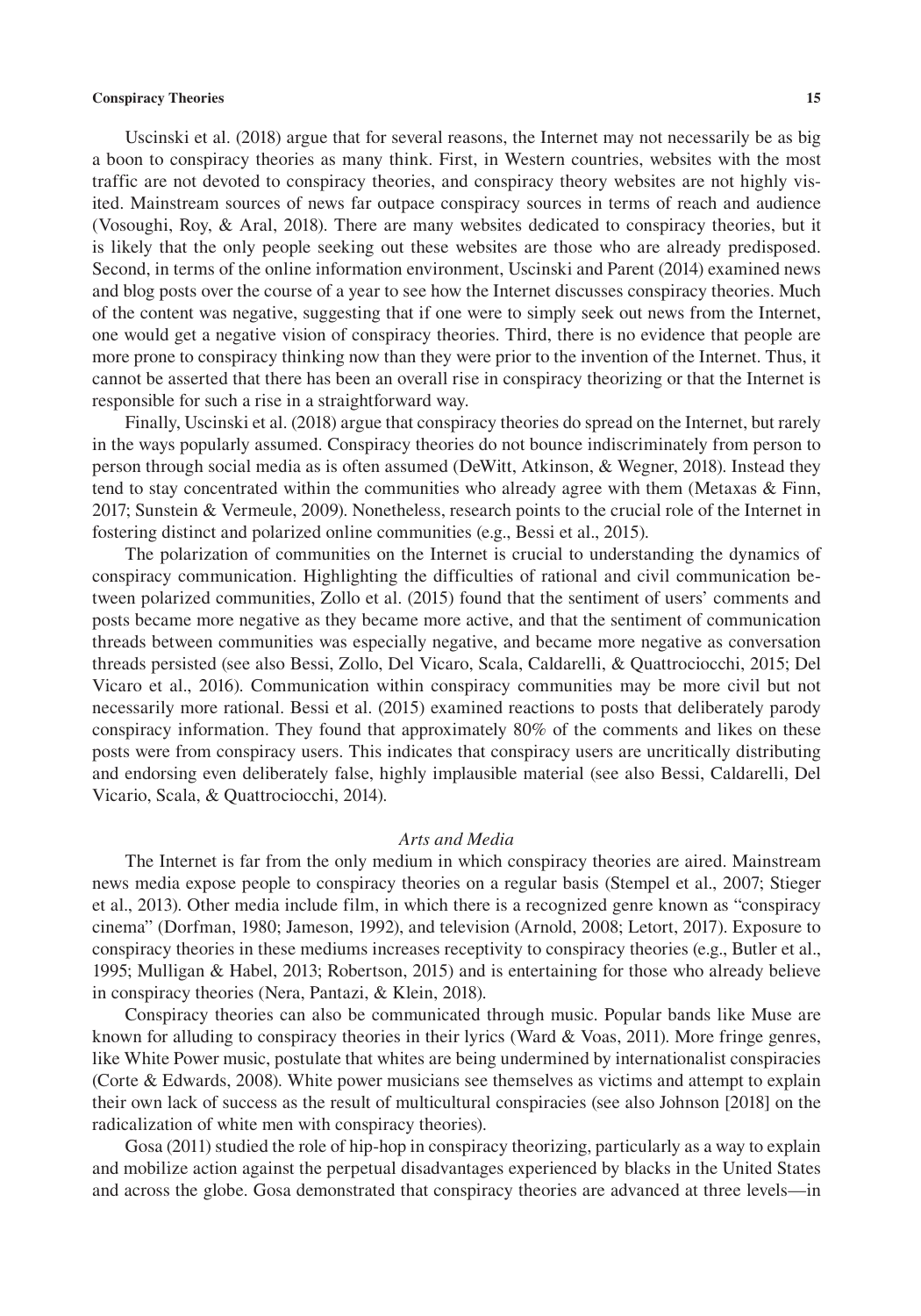the musical lyrics themselves, in interview statements by prominent hip-hop artists that are reproduced on TV, radio, magazines, and academic books, and in ongoing interactions between hip-hop artists and their fans (e.g., in concerts and on blogs). Tellingly, indicating the cross-fertilisation of fiction, arts, and politics, the conspiracy theories uncovered by Gosa are influenced by books and films including the *Da Vinci Code* and "V" (which, before Icke, 2001, portrayed a world in which the world is ruled by shape-shifting lizards in human form). Thus, prominent artists including Jay-Z and Kanye West are held to belong to a "Hip Hop Illuminati," who "in exchange for record sales and stardom… agree to poison the minds of the black masses" (p. 194).

#### *Styles of Communicating Conspiracy Theories*

Thus far, we have considered why and where conspiracy messages are communicated. Next, we consider the communicative, linguistic, and persuasive devices employed by those communicating conspiracy theories.

Some emerging research has examined the communication of conspiracy theories about vaccines on social media (Dredze, Broniatowski, & Hilyard, 2016; Safford, Hamilton, & Whitmore, 2017; Sharma, Yadav, Yadav, & Ferdinand, 2017). For example, Grant et al. (2015) examined the content of two provaccination and two "vaccine-skeptical" websites to examine what might make antivaccination communication tactics successful. They found that vaccine-skeptical sites had links to both pro- and antivaccination material, creating the impression that both sides of the argument were being presented openly. In addition, the vaccine-skeptical sites were highly interactive, with spaces for community discussion, and oriented towards the creation of people affected (or think they are affected) by vaccination. The authors argue that vaccine-skeptical websites are more effective in fostering community building to achieve their ends. In contrast authoritative provaccination sites offer limited interactivity and focus on imparting evidence-based knowledge. Unfortunately, this format may fuel the conspiracist view of elites as aloof and dictatorial (see also Kata, 2010; Moran, Lucas, Everhart, Morgan, & Prickett, 2016).

Other lines of research also suggest that advocates of conspiracy theories are careful to appear rational and open-minded. A content analytical study by Wood and Douglas (2013) examined the comments made by 9/11 Truthers and their opponents on a large sample of comments from four mainstream news sites in 2011. The majority of the comments were from a conspiracist position, again suggesting that conspiracy advocates are disproportionately active in sharing and disseminating their views online. More interestingly, the conspiracist and conventionalist comments used different communication techniques—specifically that conspiracist arguments showed a tendency to spend more time arguing against the official explanation of 9/11 rather than offering any alternatives. Anticonspiracy rationalists, on the other hand, showed the opposite pattern, advocating their own "official" explanation more than arguing against the conspiracy position. They also used a more hostile tone (see also Golo & Galam, 2015) which may contribute to the sense, among conspiracy theory believers, that they comprise a bullied, principled minority whose opponents are using orthodox levers of power and authority to cow them.

Further insights into how conspiracy theories are communicated online have been yielded by text-based analysis. This methodology analyzes the frequency of individual words that have been categorized by expert raters (e.g., as emotion words, analytic words, as indicative of authenticity). Faasse, Chatman, and Martin (2016) applied this technique to 1,500 comments on a provaccination Facebook post by Mark Zuckerburg. The analysis revealed that antivaccination and provaccination comments tend to use different kinds of language. Antivaccination posts used more analytical, but less authentic, less anxious, and less tentative language. These findings suggest that online opponents, compared to proponents of vaccines, use more authoritative, confident, assured, and manipulative language.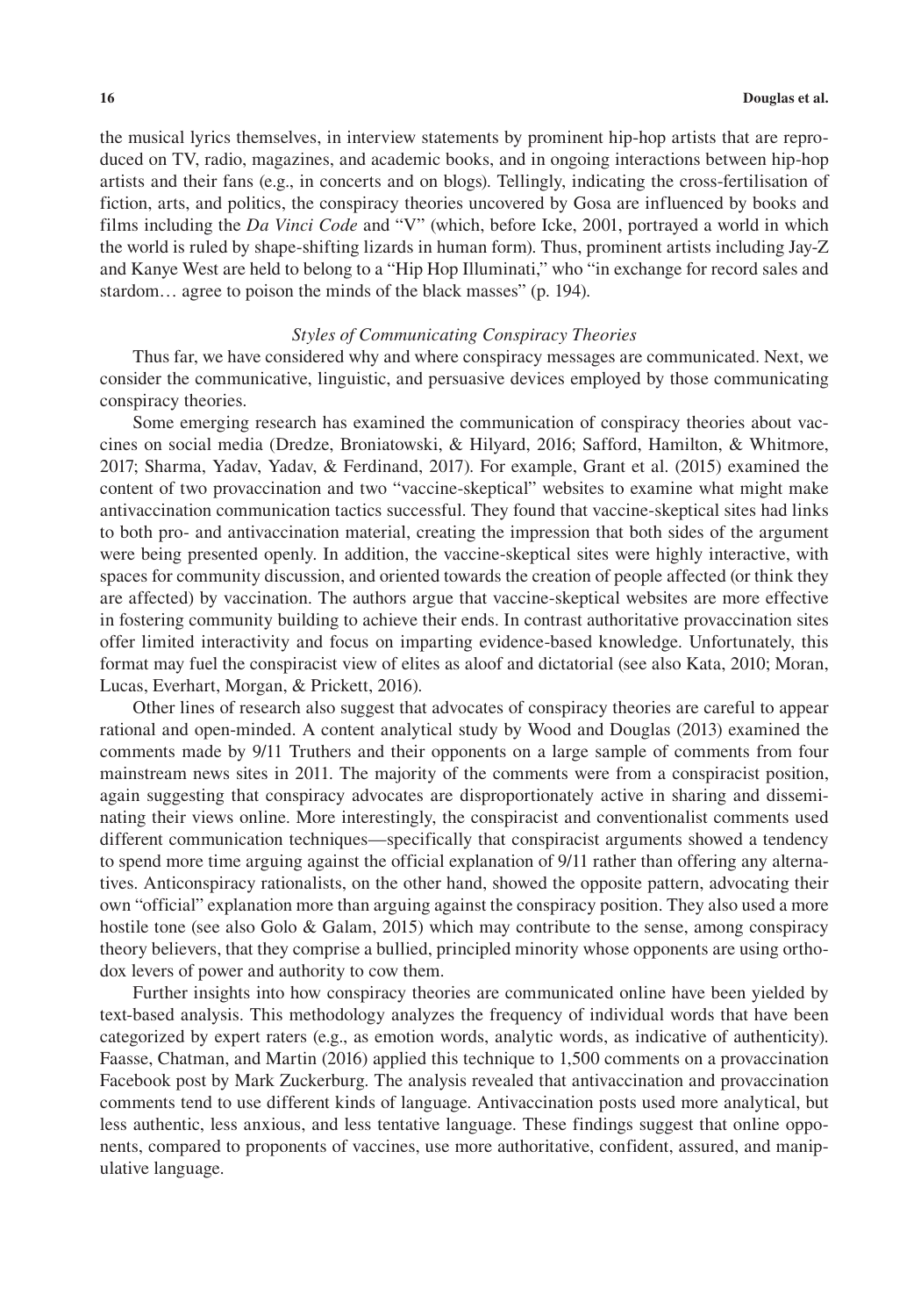To sum up, research suggests that people recruit conspiracy theories largely to justify their own political positions, and they do this even when their political leanings are radical or exclusionary. The Internet and social media are useful in these efforts but the conspiracy theories may not reach their potential impact because people tend to consume information from their own "bubbles" and dismiss what is not relevant to them personally. Scholars should make efforts to integrate studies of the communication of conspiracy theories with studies that look at the psychological and other factors that drive individuals' beliefs.

#### **What Are the Consequences of Conspiracy Theories?**

Beliefs can drive actions, therefore in this section, we examine the potential consequences of conspiracy theories.

#### *Potential Benefits of Conspiracy Theories*

First, conspiracy theories may allow individuals to question or challenge dominance hierarchies and query the actions of powerful groups. One positive consequence of these challenges could be that governments are encouraged to be more transparent (e.g., Clarke, 2002; Swami & Coles, 2010). Conspiracy theories can also reveal inconsistencies in government or official versions of events (e.g., Clarke, 2002; Olmstead, 2009), may open up issues for discussion that would otherwise be closed (Miller, 2002), and may even uncover real conspiracies (Swami & Coles, 2010).

Various scholars view conspiracy theories as results of people's and groups' attempts to understand social and political reality (Radnitz & Underwood, 2017). For example, Knight (2001) understands conspiracy theories as symptoms rather than causes of social dysfunction and proposes that conspiracy theories could be seen as a part of a class-based alienation from contemporary neo-liberalism (see also Knight, 2002, 2008). Spark (2001) agrees and accepts conspiracy theories as a part of the mainstream culture and that they voice the discontent in contemporary politics. Further, Jameson (1992) claims that conspiracy theories function as cognitive maps for people to comprehend social and political realities. Others go further arguing that since elites do engage in conspiracy, conspiracy theories are a crucial instrument for holding authorities accountable (Basham, 2003; Dentith, 2016a, 2016b; Dentith & Orr, 2017). Singh (2016) argues that globalization has resulted in the increasing power of informally rather than formally networked elites, meaning that conspiracist understandings of the world order may increasingly reflect political realities.

Conspiracy theories may have some benefits, so we would caution against a demonization of conspiracy theories and the people who believe and communicate them. Some conspiracy theories may raise issues in society that need to be addressed. Indeed, it is possible to view conspiracy theories as an important ingredient of democratic discourse (Moore, 2016a, 2016b). However, as we will review in the following section, conspiracy theories have been predominantly linked to harmful social, health, and political consequences. It is also debatable whether or not conspiracy theories meet the psychological needs that people adopt them for (Douglas et al., 2017).

#### *Attitude Effects*

One of the first investigations of the effects of conspiracy theories demonstrated that they change people's attitudes. Butler et al. (1995) surveyed American adults at a cinema screening the Oliver Stone film *JFK*, which presented a conspiracy hypothesis about the assassination of President John F. Kennedy. Half of the participants were surveyed before seeing the film, and half were surveyed afterwards. It was found that the film significantly influenced endorsement of the conspiratorial narrative. Those who had viewed the film were more strongly in favor of the idea of conspiracy than those who had not yet seen it. A similar investigation by Mulligan and Habel (2013) found that participants who had watched the outlandish conspiracy film *Wag the Dog,* about how a government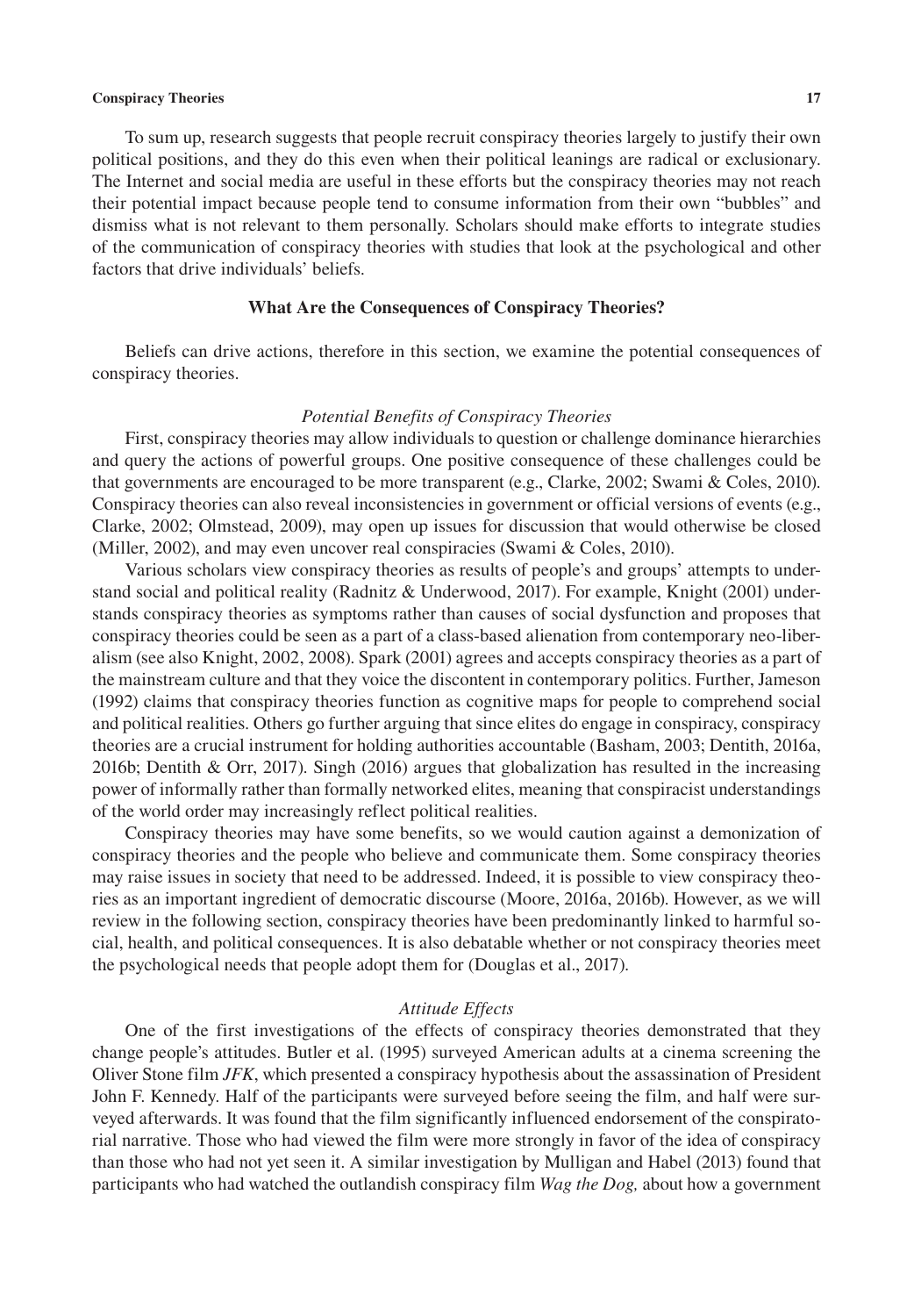stages a fake war in a Hollywood studio, were more likely to respond positively to statements such as "How likely is it that a US president will stage a fake war in the future?" than those who had not watched the film. Douglas and Sutton (2008) corroborated these findings with respect to conspiracy theories about the death of Diana, Princess of Wales. They further investigated whether people were aware that their attitudes had changed as a result of exposure to conspiracy theories, finding that they were not.

Research also suggests that conspiracy theories can influence political attitudes. However, this may depend on people's existing predispositions. Uscinski et al. (2016) embedded the word "conspiracy" within a survey about media coverage during the 2012 U.S. presidential election for half of the participants, and half did not receive this cue. The inclusion of the conspiracy only influenced people who scored high in conspiracy thinking. Conspiracy theories may therefore influence people's attitudes, but the level of influence appears to depend on preexisting attitudes and possibly other factors that remain to be investigated. What effects might they have on social and political behavioral intentions?

#### *Prejudice*

Conspiracy theories have been linked to negative attitudes about groups. For example, Swami (2012) asked a sample of Malaysian participants to complete a scale of conspiracy belief, a scale specifically concerning anti-Jewish conspiracy theories (e.g., "Jews are attempting to establish a secret world government") and various ideological attitudes. It was found that belief in Jewish conspiracy theories was associated with anti-Israeli attitudes and also racism toward Chinese people. Further, Golec de Zavala and Cichocka (2012) found in a Polish sample that belief in specific conspiracy theories about Jewish domination of the world (e.g., Kofta & Sędek, 2005) were associated with more general anti-Semitic attitudes. In a Polish representative sample, Bilewicz et al. (2013) found that belief in the Jewish conspiracy was a better predictor of anti-Semitic behavioral intentions (e.g., legal discriminatory intentions against Jews; social distance toward Jews) than traditional anti-Semitism. Further, Imhoff and Bruder (2014) found that among a U.S. sample, a tendency toward conspiracy theorizing was associated with prejudice against a variety of high-power groups (e.g., Jews, Americans and capitalists). Finally, in a sample of white Americans, reports of negative contact with African Americans was associated with expressed doubts about Barack Obama's American citizenship and eligibility to be president (Barlow et al., 2012).

This research suggests that in some cases, conspiracy theorizing may be associated with prejudice toward particular groups (Pasek et al., 2014). In further support of this idea, Rousseau and Jamil (2008) conducted ethnographic research among Pakistani immigrants in Canada and Pakistani residents of Karachi about the events surrounding the 9/11 attacks. Respondents in both countries overwhelmingly supported the conspiracy theory that the United States orchestrated the attacks and that therefore Muslims were not responsible. Conspiracy beliefs might therefore appear to reinforce the "us" versus "them" dichotomy. By questioning the official explanation, minority groups—and not just majority groups—could potentially reinforce differences between groups.

#### *Health-Related Choices*

Several correlational studies have shown that belief in health-related conspiracy theories is associated with the choice to use contraception and practice safe sex. Specifically, one conspiracy theory alleges that birth control is a form of genocide against Africans and African Americans (see Ball, 2016; Ford, Wallace, Newman, Lee, & William, 2013). This conspiracy theory is believed widely in both the United States and South Africa (Hogg et al., 2017; Nattrass, 2013). Thorburn and Bogart (2005) found that belief in this conspiracy theory among African Americans was positively associated with negative attitudes toward contraceptive methods and less use of contraceptive methods. Another study, also testing an African-American sample, found that conspiracy beliefs and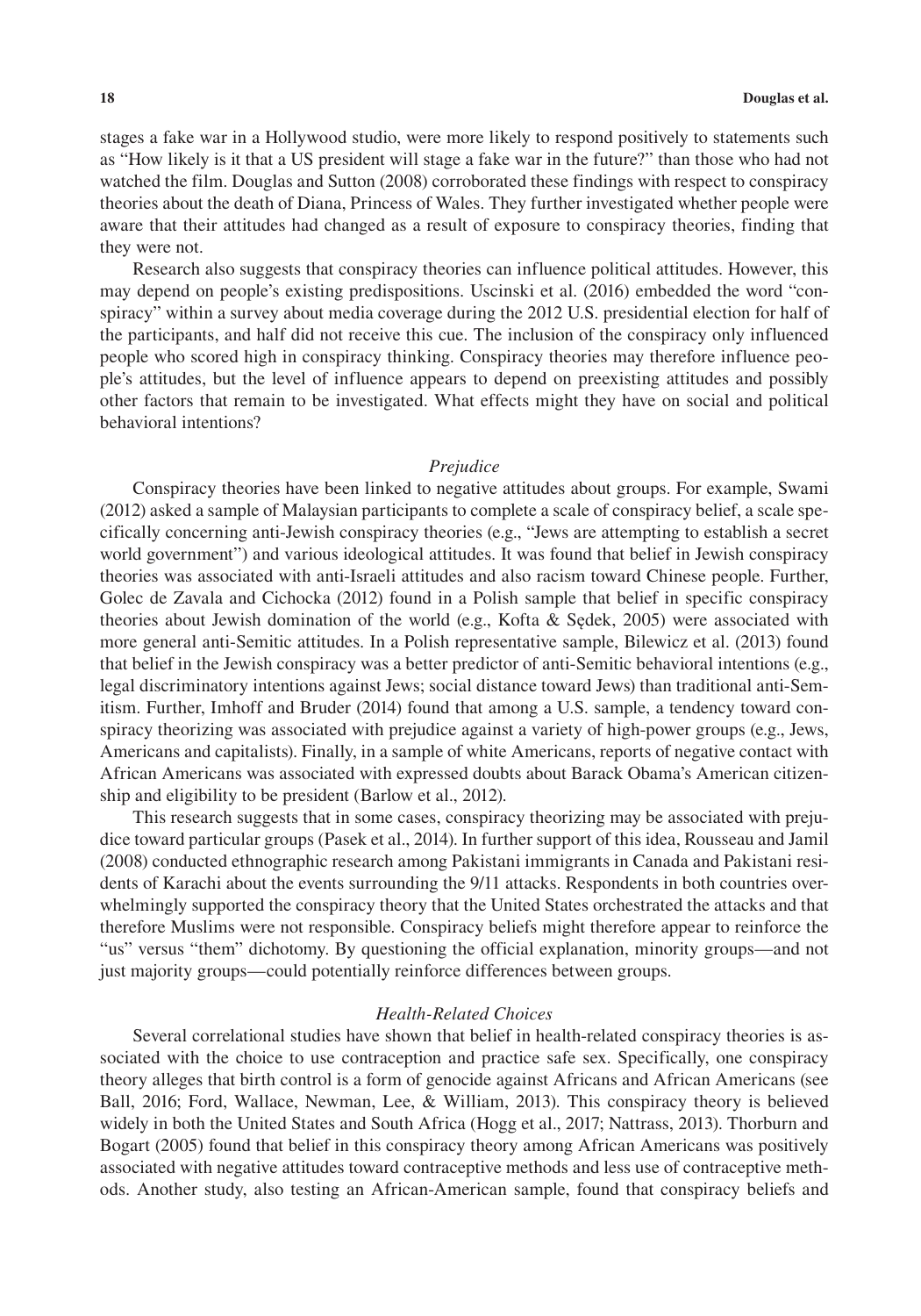perceived discrimination against the group both predicted contraceptive behavior (Bogart & Bird, 2003; see also Bogart & Thorburn, 2005; Bogart, Wagner, Galvam, & Banks, 2010; Bogart, Galvan, Wagner, & Klein, 2010; Hoyt et al., 2012). In similar work conducted in South Africa, Grebe and Nattrass (2012) found that the odds of using condoms were halved among female African AIDS conspiracy believers.

Oliver and Wood (2014b) demonstrated a strong relationship between medical conspiracy beliefs and people's health choices. People who endorsed medical conspiracy theories (e.g., "Health officials know that cell phones cause cancer but are doing nothing to stop it because large corporations won't let them") were less likely to engage with medical professionals, were more likely to trust medical advice alternative sources, and were more likely to choose unconventional medicines. Observations from medical professionals (e.g., Chung, 2009) suggest that conspiracy theories, mistrust of medial authority, and nonexpert celebrities are associated with vaccine refusal among parents.

One challenge of all of this research is that it is correlational. It is therefore impossible to determine the direction of causality. For example, conspiracy beliefs might drive vaccine refusal, or vaccine refusal may fuel conspiracy beliefs. However, Jolley and Douglas (2014a) provided experimental evidence of the potentially negative effects of antivaccine conspiracy theories on vaccine intentions. Participants were presented with common antivaccine conspiracy theories, arguments against the conspiracy theories, or no information (control). Findings showed that participants who had been exposed to conspiracy theories were reluctant to vaccinate compared to the other two conditions. Other researchers used focus groups and interviews to understand why some Romanian parents refuse to put their daughters forward for the HPV vaccination (Craciun & Baban, 2012). It was found that two of the key reasons for not vaccinating were the perception that the vaccine is an attempt to reduce the world's population, and the perception that it is an experiment to allow pharmaceutical companies to make large profits (see also a field study of Pakistani parents by Khan & Sahibzada, 2016).

#### *Science Denial*

Goertzel (2010) ties ideology and political commitments to conspiracy theories about science, including HIV/AIDS conspiracy theories, Genetically Modified Food (GMO) conspiracy theories, "anti-vax" conspiracy theories, and climate change conspiracy theories (see also Weigmann, 2018). One recent survey showed that over a third of Americans agree that global warming is a hoax (Public Policy Polling, 2013), making climate skepticism very much a mainstream belief. In general, climate skeptics argue that climate change either is not occurring, or at least that humans are not the cause. More extreme climate skeptics assert that climate scientists are involved in data faking and fraud so that they ensure that they keep receiving research funding. In the United Kingdom, the "climategate" scandal concerning climate scientists at the University of East Anglia demonstrates the importance of beliefs about climate change and the lengths that people are prepared to go to (e.g., hacking emails) to attempt to discredit climate science. These conspiracy theories continue to resonate long after the claims were discredited (Anderegg & Goldsmith, 2014; Bricker, 2013; Jacques & Connolly-Knox, 2016; McCright & Dunlap, 2011). There is ample evidence that conspiracy theorizing about climate change goes hand in hand with conspiracy thinking and science denial more generally (e.g., Lahrach & Furnham, 2017; Lewandowsky, Cook, Oberauer, Brophy, & Marriott, 2015; Lewandowsky, Oberauer, et al., 2013; Lewandowsky, Gignac, & Oberauer, 2013; Uscinski, Douglas, & Lewandowsky, 2017; Uscinski and Olivella, 2017, see also Rutjens, Heine, Sutton, & van Harreveld, 2017).

Some experimental research suggests that climate change conspiracy theories influence people's environmental intentions. Jolley and Douglas (2014b) exposed a sample of British undergraduate students to a narrative about climate change conspiracy theories (e.g., that climate change is a hoax designed by climate scientists to obtain research funding), arguments refuting the conspiracy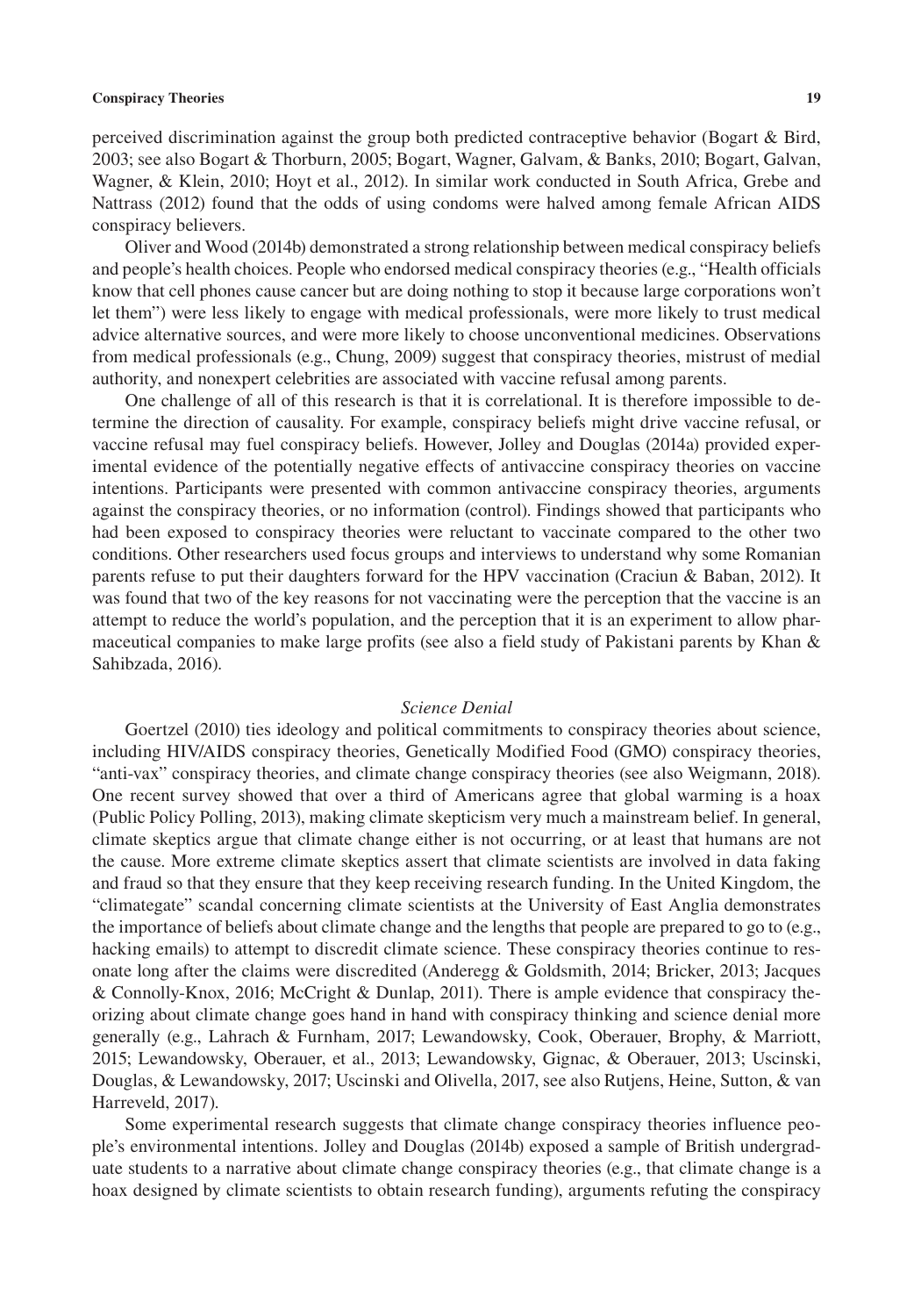narrative, or no arguments (control). Participants who had been exposed to the conspiracy narrative showed lower intentions to engage in the climate friendly behaviors. Although this research has not used behavioral dependent measures (e.g., whether people actively reduce their carbon footprint), it suggests that conspiracy theories at least inform what people intend to do on important matters such as climate change and vaccination as discussed earlier (see also van der Linden [2015] for similar findings).

It should be noted, however, that not all climate change conspiracy theories are antiscience. In fact, some of these conspiracy theories side with scientists against alleged governmental and corporate interference. Douglas and Sutton (2015) examined conspiracy theories on both "sides" of the climate debate and argued that some of the more debatably left-wing conspiracy theories are very much in favor of the scientific consensus, arguing that scientific evidence is being hidden or at least watered down. Specifically, some environmental groups suggest that solid, scientific information about climate change is being deliberately hidden for political reasons, as when information was omitted from the 2014 IPCC report about China's gas emissions. Other conspiracy theories cite support for the idea that large corporations with interests in the fossil fuel industry are suppressing climate science findings. Such conspiracy theories receive much less airtime than the right-wing antiscience versions, and their consequences are therefore unexplored.

#### *Political Engagement*

Conspiracy theories have also been linked to political attitudes and behaviors. Jolley and Douglas (2014b) found that participants who were exposed to antigovernment conspiracy theories compared to those who were presented with refuting information— showed less intention to vote in the next election. Another negative outcome is decreased political trust. Einstein and Glick (2013) exposed participants to conspiracy claims, or a narrative disputing such claims. Exposure to the conspiracy theories negatively affected trust in government and institutions, even when the institutions were not connected to the allegations (see also Kim & Cao, 2016). Further, Butler et al. (1995) found that participants who had viewed the conspiracy film *JFK* showed lower intentions to engage in the political process by voting or making political contributions. Uscinski and Parent (2014) also showed that people higher in conspiracy thinking were less likely to register to vote, to actually go out and vote, to donate money to candidate, or to put up political signs at their homes.

In different contexts however, conspiracy theories may be associated with intentions to engage in political action against elites. Imhoff and Bruder (2014) examined conspiracy thinking and intentions to act in support of a nuclear phase-out following the Fukushima nuclear power plant disaster in 2011, by showing an intention to engage in protests. Among a sample of German respondents, conspiracy thinking was significantly and positively associated with the intention to engage in political actions in support of a nuclear phase-out. Although these findings are correlational, they suggest that conspiracy theorizing may sometimes trigger behaviors aimed at challenging the status quo and those in power (Atkinson et al., 2017; see also Chayinska & Minescu, 2018; Franks et al., 2013).

#### *Violence, Radicalization and Extremism*

Conspiracy theories may be associated with increased radicalized and extremist behavior. Bartlett and Miller (2010) analyzed the content of a broad range of extremist groups and found that conspiracy theories are not only prevalent throughout, but that there is a great deal of overlap between the conspiracy theories mentioned, even across extremist groups at opposite ends of the political spectrum. This evidence is consistent with van Prooijen et al.'s (2015) analysis. For instance, they found that anti-Jewish capitalist conspiracy theories were features of both right- and left-wing extremist groups. Bartlett and Miller argued that conspiracy theories play important social and functional roles for extremist groups. Specifically, they may be a "radicalizing multiplier" (p. 4) that contributes and reinforces the ideologies and psychological processes within the group.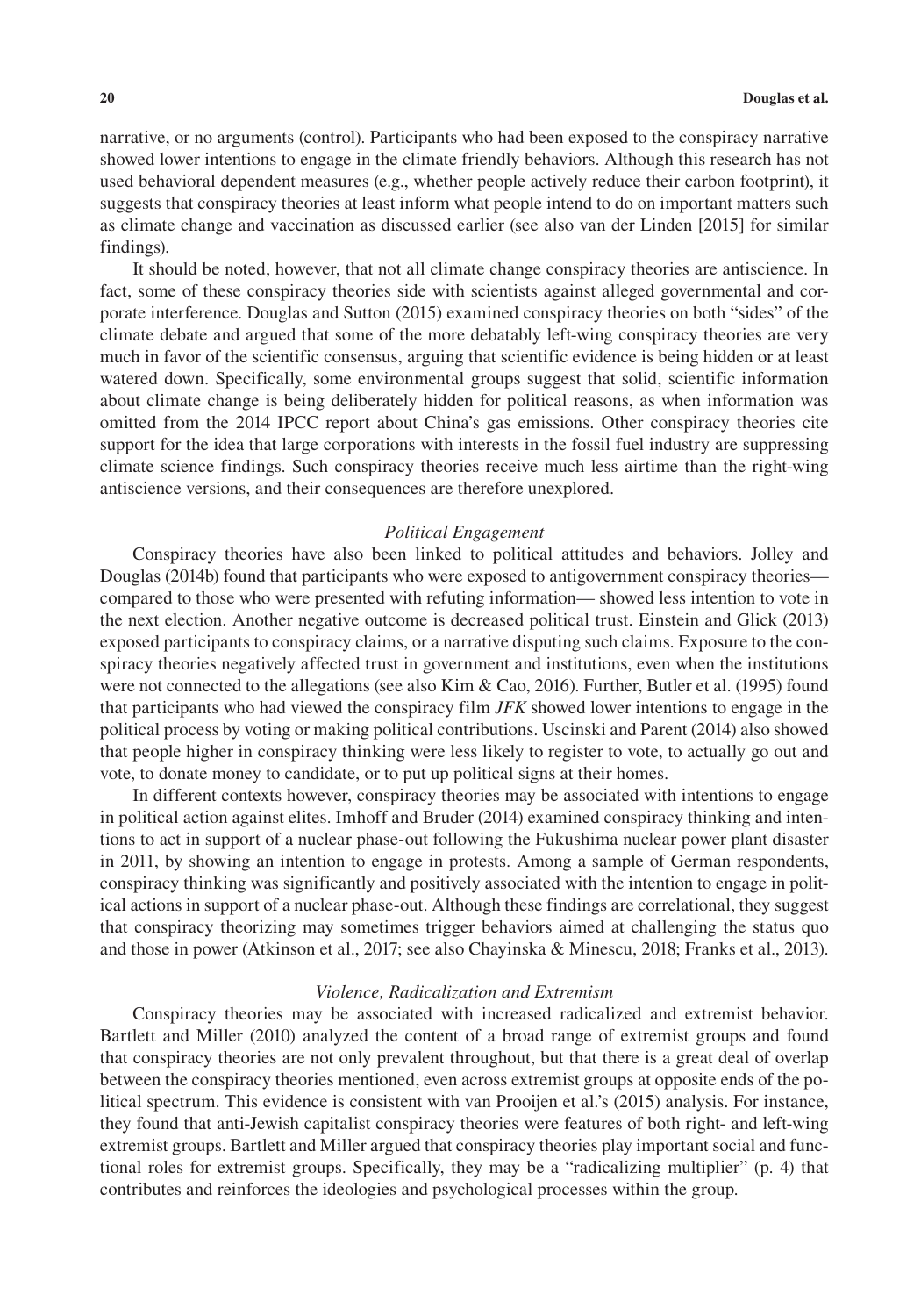More generally, conspiracy belief has been linked to violent intentions. Uscinski and Parent (2014) conducted a nationally representative survey in the United States in which they separated participants who were high and low in conspiracy thinking. Results showed that those who were more generally inclined toward conspiracy theories were more likely to agree that "violence is sometimes an acceptable way to express disagreement with the government" than those less inclined. Those inclined toward conspiracy belief are also in favor of lax gun ownership laws (Uscinski & Parent, 2014), show a willingness to conspire themselves (Douglas & Sutton, 2011), and show greater intentions to engage in everyday crime (Jolley, Douglas, Leite, & Schrader, in press). Again, we must caution that findings from correlational research do not imply causality (but see Jolley et al., [in press] for experimental findings). Sadly, however, the world is all too familiar with cases of people who have committed violence on the basis of conspiracy ideas (e.g., Timothy McVeigh, Anders Breivik) and of governments committing violence based on conspiracy theories and propaganda (e.g., Nazi Germany, Stalin's Russia).

#### *Workplace Engagement*

DiFonzo, Bordia, and Rosnow (1994) discuss the detrimental consequences of "questionable information" such as rumors, in the workplace. They argue that despite appearing to be trivial notions shared around the water fountain, rumors can drain productivity, create stress in the workplace, reduce profits, and denigrate a company's image. Although rumors and conspiracy theories differ in one crucial element—rumors do not necessarily imply the collusion of individuals and groups some important parallels can be drawn. For example, both can reduce trust in authorities, both more often than not lack proof, and both are often relied upon when reliable information is not available or endorsed in particular under conditions of some uncertainty.

Douglas and Leite (2017) carried out an experimental investigation of the effects of conspiracy theorizing in the workplace. Participants who were asked to imagine a conspiratorial workplace were more likely want to leave that workplace than those in a control condition. This effect was driven by lower feelings of commitment and lower job satisfaction (see also van Prooijen and de Vries [2016] for similar findings). Sharing suspicions around the water fountain might therefore be damaging to the workplace.

#### **Future Directions**

The current research on conspiracy theories is broad and interdisciplinary, and as such, we believe we have a unique opportunity to consider what, from here, are the key directions that future research should take.

First, we argue that some methodological issues need to be addressed. Specifically, to be more confident in the power of research findings, we would recommend the use of larger, more representative samples. While the use of student populations and crowdsourced samples may be convenient and inexpensive, these samples do not provide an overall picture of conspiracy beliefs among the general population, nor are they able to tell us how different groups in society are likely to embrace conspiracy theories compared to others. Field experiments could also add value to the literature. Studying conspiracy beliefs in specific contexts and at specific points in time can give a detailed account of the factors that determine those beliefs and what effects they may have. Furthermore, since much of the literature to date has been correlational, future efforts must focus on experimental and longitudinal research designs to examine the causes and effects of conspiracy theories more directly.

Next, there are several different measures of conspiracy beliefs and conspiracy thinking, but no one accepted measure (see Swami et al., 2017). Although scales correlate very highly with each other, the literature could benefit from more standardized measurement as exists in other research areas. Further, more work must examine how these scales translate across geographic context, particularly into closed societies where the conspiracy theories about government are likely to be more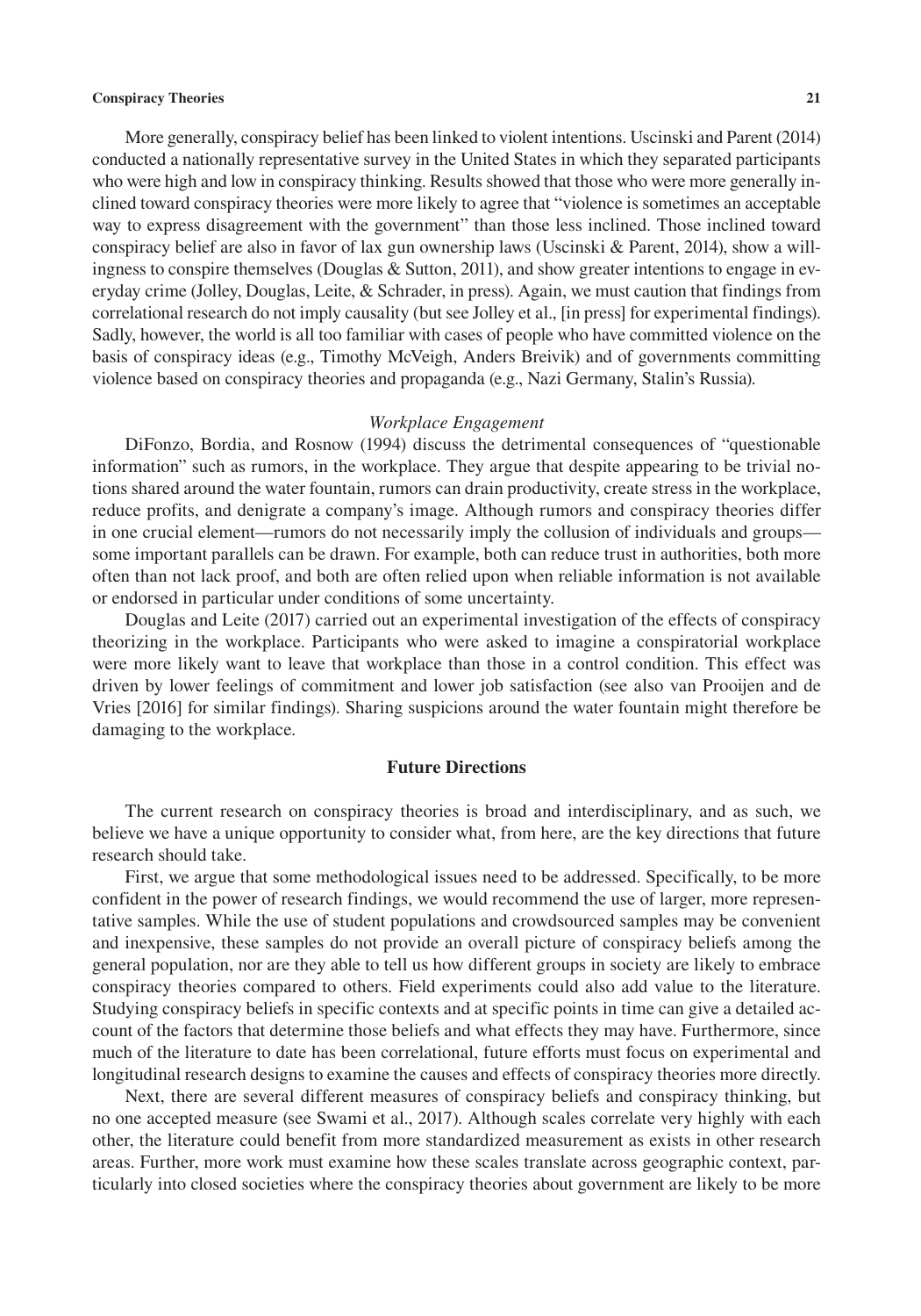rational. The study of conspiracy theories is beginning to traverse geographic boundaries; for example, see works on Turkey (Nefes, 2015b), Russia (Yablokov, 2018), Europe (Drochon, 2018), the Middle East (Nyhan & Zeitzoff, 2018; Siddiqui, in press), Latin America (Filer, 2018), and Thailand (Greenhill & Oppenheim, 2017). Studies should begin integrating these various findings to develop broader theories.

Also, it is important to note that the majority of studies examining beliefs in conspiracy theories have relied on self-report survey measures. These measures raise the possibility of *expressive responding*—endorsing ideas to express opposition to policies and politicians rather than reflecting genuine beliefs (e.g., Bullock, Gerber, Hill, & Huber, 2015). Some scholars argue that responses to political statements are rife with expressive responding and that participants' responses can therefore not be relied upon as their true beliefs (Prior, Sood, & Khanna, 2015). Other scholars, however, have found no evidence for expressive responding and argue that survey responses therefore serve as a "window into the underlying beliefs and true preferences of the mass public" (Berinsky, 2018, p. 211). This is an important issue to consider in the case of political conspiracy theories, and researchers should consider additional alternative methods (e.g., interviews, discourse analysis) to tap into these beliefs. However, it is also important to note that not all conspiracy theories are political, and therefore expressive responding is unlikely to be a significant concern in all studies. Nevertheless, this is an important issue to consider in future research.

Further, although research has uncovered many personality, social, and political factors that contribute to conspiracy belief, some important controversies have emerged and some lines of research are yet to yield conclusive answers. For instance, some research has demonstrated a relationship between pattern perception and belief in conspiracy theories (van Prooijen et al., 2018; van der Wal et al., 2018), but other studies have found no relationship (Dieguez et al., 2015). More research is required to examine the role of people's ability to process information. The role of education in conspiracy belief is becoming clearer (e.g., Douglas et al., 2016; van Prooijen, 2017), but further delineating the role of both crystalline and fluid intelligence (Catell, 1971) is required if we are to know whether conspiracy belief arises from a cognitive deficit or instead from a lack of skills that education provides.

Also, research and theory on the relationship between political conviction and conspiracy belief is clear, and even settled, on some points but not on others. As we have seen, it is clear that people on both sides of the left-right political spectrum entertain conspiracy beliefs about the other side. However, some scholars maintain that conspiracy theories are more characteristic of the right than the left. Others dispute this and suggest that conspiracy theories are overwhelmingly bipartisan found on both sides of any political debate (Berlet, 1992; Citrin, McClosky, Shanks, & Sniderman, 1975; Graumann, 1987; Hollander, 2017). Still others find that conspiracy theories are stronger at the political extremes (van Prooijen et al., 2015). A great deal more work involving comparative studies of conspiracy theories in different political epochs, of conspiracy theories in different contemporary polities, and different varieties of conspiracy belief, is required.

Further research is also needed to understand the communication of conspiracy theories. The development of automatic coding of web content, of social networks in Web 2.0, and analyses of communication dynamics opens up many opportunities to study the large-scale communication of conspiracy theories and its implications for social and political processes. These technologies have much to offer the conspiracy theory literature. One of their advantages is their ecological validity—they allow researchers to directly observe the unfolding and sharing of conspiracy theories in real time and in real life, rather than through the medium of self-report surveys and laboratory simulations. A related and very important advantage is that these technologies allow access to large numbers of conspiracy believers who can be very hard to reach for survey and experimental studies. These methods will allow researchers to address crucial research questions that are impossible to address in other ways, such as examining patterns of conspiracy communication alongside political movements and political events. In terms of small-scale communication of conspiracy theories, many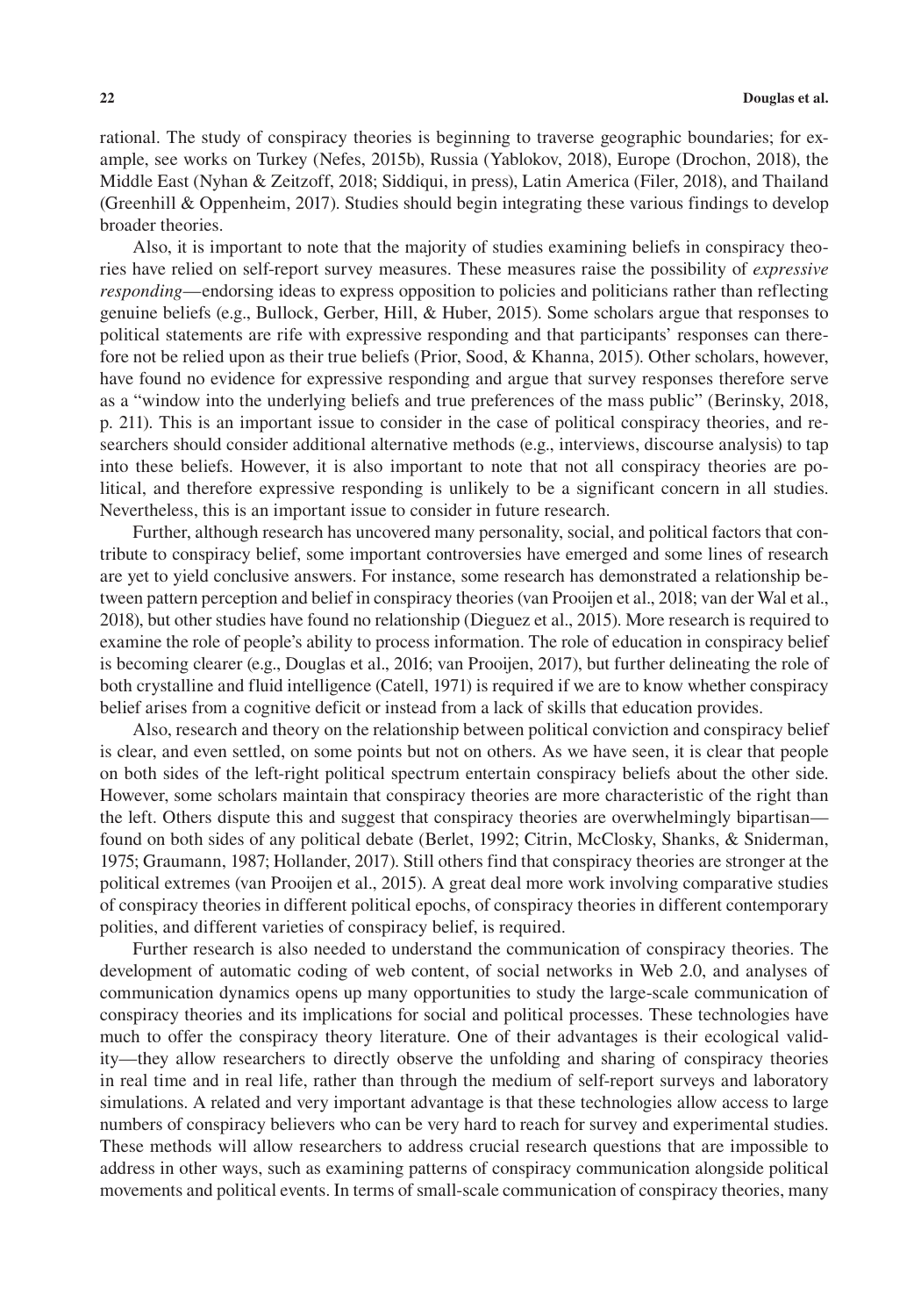research questions also remain ripe for investigation using the traditional survey, interview, and experimental methodologies of the social sciences. One core theoretical question concerns the relationships between producing conspiracy theories, believing in them, and actively communicating them to others. As political leaders such as Donald Trump and Viktor Orbán increasingly use conspiracy theories to discredit the opposition and win votes, these questions have never been more important.

As the research on conspiracy theories has developed, it has become increasingly clear that conspiracy theories are likely to affect important social and political outcomes. But, since most research has focused on the causes rather than the consequences of conspiracy theorizing, much more work is needed. For example, there is surprisingly little research into how people who espouse conspiracy theories are viewed, and whilst some research has revealed that people fear social exclusion from expressing conspiracy beliefs (Lantian, Muller, Nurra, Klein, Berjot & Pantazi, 2018), one study suggests that labelling statements as "conspiracy theories" may not lower their perceived credibility (Wood, 2016). Future research could examine the social consequences that face people who adopt conspiracy theories. Taking the opposite perspective, research could also examine the social consequences that face people who are viewed as the victims of conspiracies or those who are alleged to have been involved in conspiracies.

Further, a good deal of research has explored the ideological variables and worldviews that contribute to conspiracy belief. Future research could begin to examine the interplay between ideology and conspiracy belief—how conspiracy theories may shape ideological variables, and how conspiracy and ideological variables may interact with each other to affect social and political behavior. For example, future research could also explore the consequences of conspiracy theories for political engagement and collective action. Past work has yielded mixed evidence showing that on the one hand, exposure to conspiracy theories decreases political engagement (Jolley and Douglas, 2014b), but on the other it may stimulate collective action against the powerful elites (Imhoff and Bruder, 2014). It is possible that conspiracy beliefs decrease normative forms of political engagement, but stimulate disruptive forms of political engagement.

Finally, more research is needed to determine how it is possible to successfully intervene on conspiracy theories. Existing research has shown that presenting counterconspiracy information may sometimes be effective, even among high conspiracy believers (Warner & Neville-Shepard, 2014). Jolley and Douglas (2017) showed that presenting counterconspiracy information before conspiracy information—in other words "inoculating" people against conspiracy theories—can reduce belief. Orosz, Krekó, Paskuj, Tóth-Király, Bothe, and Roland-Lévy (2016) showed that counterarguing and even ridiculing conspiracy claims could be effective in reducing conspiracy belief. In future efforts, researchers may consider some of the techniques used to address misinformation more generally (e.g., counterarguing, retraction, prewarning; see Flynn et al., 2017 for an overview). However, research in this area will need to take into account that arguments against conspiracy theories are often ignored or even absorbed into the conspiracy theory (Stojanov, 2015). Interventions may therefore backfire (Nyhan & Reifler, 2010). Other methods, not designed as interventions but to facilitate experimental tests of the bases of conspiracy theory, show promise in small-scale settings. Education may combat conspiracy beliefs as well (Wilson, 2018). Encouraging analytical rather than intuitive thinking has been shown to reduce conspiracy belief (Swami et al., 2014), as has encouraging people to think of themselves as personally moral (Douglas & Sutton, 2011). Future research is needed to determine whether these techniques are scalable for use as interventions to reduce belief in conspiracy theories.

#### **Final Remarks**

Scholarly efforts to understand the appeal and consequences of conspiracy theories have yielded a diverse and interdisciplinary literature. We have argued that conspiracy theories are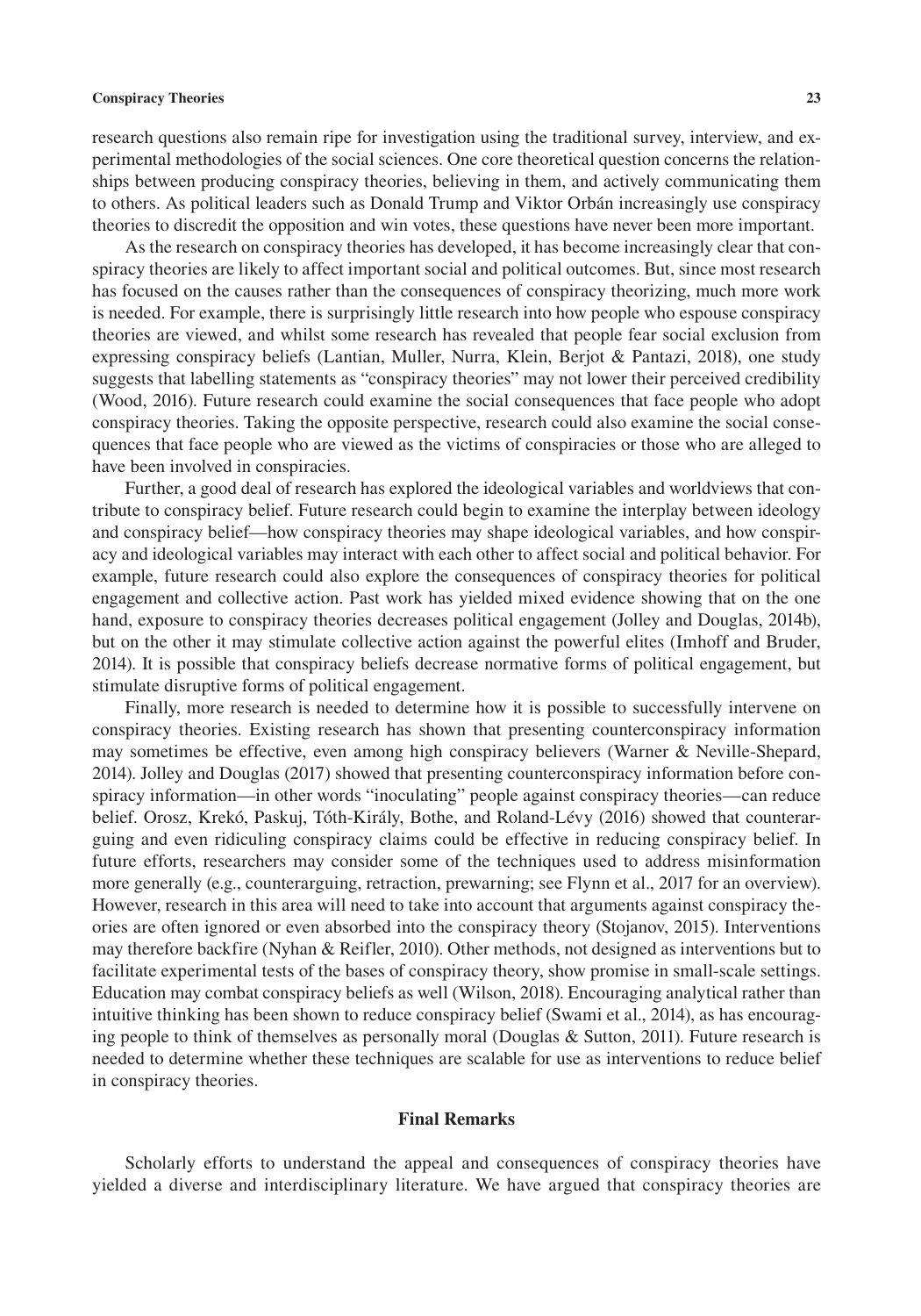much more than trivial notions and should be taken seriously for several reasons. First, there are a variety of reasons why a person might adopt conspiracy theories, ranging from personality traits to satisfying complex social needs. People communicate conspiracy theories by many different means, satisfying a broad set of political, psychological, and social motives. Finally, conspiracy theories have effects on both individuals and important societal institutions. Their risks (and benefits) are far-reaching, and much more research needs to be conducted to fully understand the importance of this pervasive psychological, political, and social phenomenon, especially on the vulnerable and disadvantaged groups that have been identified as most expected to benefit from them.

#### **ACKNOWLEDGMENTS**

This work was funded by the Centre for Research and Evidence on Security Threats (ESRC Award: ES/N009614/1). We would like to thank Aife Hopkins-Doyle, Lynsey Mahmood, and Bonny Hartley for their research assistance on this project. Correspondence concerning this article should be addressed to Karen Douglas, School of Psychology, University of Kent, CT7 2NP, United Kingdom. Email: [k.douglas@kent.ac.uk](mailto:k.douglas@kent.ac.uk)

#### **REFERENCES**

- Aaronovitch, D. (2010). *Voodoo histories: The role of the conspiracy theory in shaping modern history*. New York, NY: Riverhead Books.
- Abalakina-Paap, M., Stephan, W. G., Craig, T., & Gregory, W. L. (1999). Beliefs in conspiracies. *Political Psychology, 20*(3), 637–647. <https://doi.org/10.1111/0162-895X.00160>
- Allen, L. (2016). Sincerity, hypocrisy, and conspiracy theory in the occupied Palestinian Territory. *International Journal of Middle East Studies, 48*(4), 701–720. <https://doi.org/10.1017/S0020743816000830>
- Altemeyer, B. (1996). *The authoritarian specter*. Cambridge, MA: Harvard University Press.
- Anderegg, W. R., & Goldsmith, G. R. (2014). Public interest in climate change over the past decade and the effects of the 'climategate' media event. *Environmental Research Letters, 9*(5). Retrieved from [http://iopscience.iop.org/arti](http://iopscience.iop.org/article/10.1088/1748-9326/9/5/054005/meta)[cle/10.1088/1748-9326/9/5/054005/meta.](http://iopscience.iop.org/article/10.1088/1748-9326/9/5/054005/meta) <https://doi.org/10.1088/1748-9326/9/5/054005>
- Arnold, G. B. (2008). *Conspiracy theory in film, television, and politics*. Westport, CT: Praeger.
- Atkinson, M., DeWitt, D., & Uscinski, J. E. (2017). Conspiracy theories in the 2016 election. *Conventional Wisdom, Parties,*  and Broken Barriers in the 2016 Election, 163.
- Atkinson, M. D., & DeWitt, D. (2018). The politics of disruption: Social choice theory and conspiracy theory politics. In J. E. Uscinski (Ed.), *Conspiracy theories and the people who believe them* (pp. 298–318). New York, NY: Oxford University Press.
- Ball, K. (2016). Cultural mistrust, conspiracy theories and attitudes towards HIV testing among African Americans. *Journal of AIDS and Clinical Research, 7*(8). <https://doi.org/10.4172/2155-6113.1000602>
- Barlow, F. K., Paolini, S., Pedersen, A., Hornsey, M. J., Radke, H. R., Harwood, J., … Sibley, C. G. (2012). The contact caveat negative contact predicts increased prejudice more than positive contact predicts reduced prejudice. *Personality and Social Psychology Bulletin, 38*(12), 1629–1643. <https://doi.org/10.1177/0146167212457953>
- Barron, D., Morgan, K., Towell, T., Altemeyer, B., & Swami, V. (2014). Associations between schizotypy and belief in conspiracist ideation. *Personality and Individual Differences, 70,* 156–159. <https://doi.org/10.1016/j.paid.2014.06.040>
- Bartlett, J., & Miller, C. (2010). *The power of unreason: Conspiracy theories, extremism and counter-terrorism*. London, United Kingdom: Demos.
- Basham, L. (2003). Malevolent global conspiracy. *Journal of Social Philosophy, 34*(1), 91–103. [https://doi.](https://doi.org/10.1111/1467-9833.00167) [org/10.1111/1467-9833.00167](https://doi.org/10.1111/1467-9833.00167)
- Berinsky, A. J. (2007). Assuming the costs of war: Events, elites, and American public support for military conflict. *Journal of Politics, 69*(4), 975–997.<https://doi.org/10.1111/j.1468-2508.2007.00602.x>
- Berinsky, A. J. (2009). *In time of war: Understanding American public opinion from World War II to Iraq*. Chicago, IL: University of Chicago Press.
- Berinsky, A. J. (2012). Rumors, truths, and reality: A study of political misinformation. Retrieved from [http://web.mit.edu/](http://web.mit.edu/berinsky/www/files/rumor.pdf) [berinsky/www/files/rumor.pdf](http://web.mit.edu/berinsky/www/files/rumor.pdf)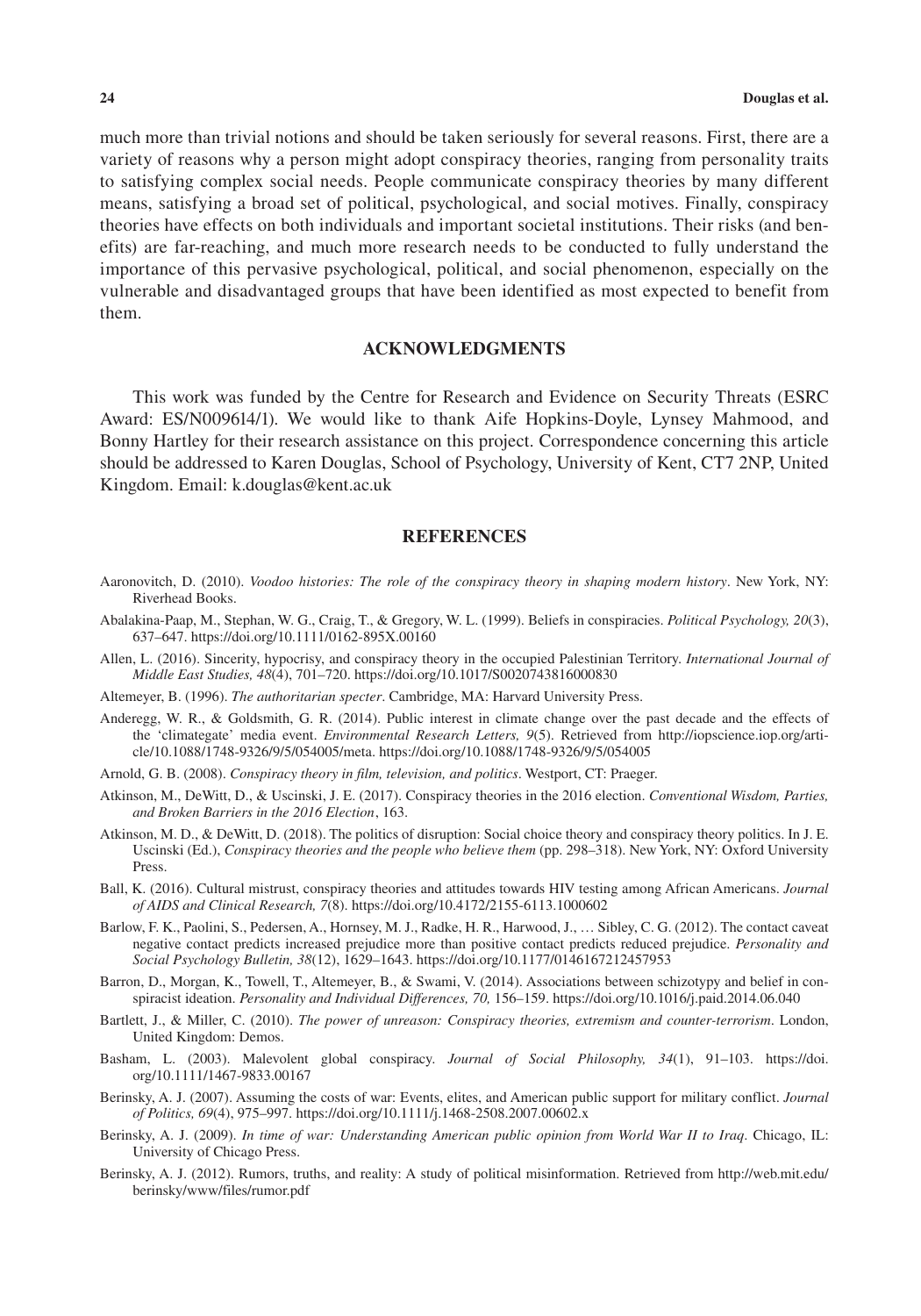- Berinsky, A. J. (2018). Telling the truth about believing the lies? Evidence for the limited prevalence of expressive survey responding. *Journal of Politics, 80,* 2011–224. <https://doi.org/10.1086/694258>
- Berlet, C. (1992). Friendly fascists: The far right tries to move in on the left. *The Progressive, 56,* 16–20.
- Bessi, A., Caldarelli, G., Del Vicario, M., Scala, A., & Quattrociocchi, W. (2014). Social determinants of content selection in the age of (mis)information. In L. M. Aiello & D. McFarland (Eds.), *Lecture Notes in Computer Science: Vol. 8851. Social Informatics* (pp. 259–268). Basel, Switzerland: Springer International. [https://doi.org/10.1007/978-3-319-13734-6\\_18](https://doi.org/10.1007/978-3-319-13734-6_18)
- Bessi, A., Coletto, M., Davidescu, G. A., Scala, A., Caldarelli, G., & Quattrociocchi, W. (2015). Science vs conspiracy: Collective narratives in the age of misinformation. *PLoS ONE, 10*(2), e0118093. [https://doi.org/10.1371/journal.](https://doi.org/10.1371/journal.pone.0118093) [pone.0118093](https://doi.org/10.1371/journal.pone.0118093)
- Bessi, A., Zollo, F., Del Vicario, M., Scala, A., Caldarelli, G., & Quattrociocchi, W. (2015). Trend of narratives in the age of misinformation. *PLoS ONE, 10*(8), e0134641. <https://doi.org/10.1371/journal.pone.0134641>
- Bhatia, A. (2006). Critical discourse analysis of political press conferences. *Discourse & Society, 17*(2), 173–203. [https://doi.](https://doi.org/10.1177/0957926506058057) [org/10.1177/0957926506058057](https://doi.org/10.1177/0957926506058057)
- Bilewicz, M., Winiewski, M., Kofta, M., & Wójcik, A. (2013). Harmful ideas, the structure and consequences of anti-semitic beliefs in Poland. *Political Psychology, 34*(6), 821–839. <https://doi.org/10.1111/pops.12024>
- Bjerg, O., & Presskorn-Thygese, T. (2017). Conspiracy theory: Truth claim or language game? *Theory, Culture & Society, 34,* 137–159.<https://doi.org/10.1177/0263276416657880>
- Bogart, L. M., & Bird, S. T. (2003). Exploring the relationship of conspiracy beliefs about HIV/AIDS to sexual behaviors and attitudes among African-American adults. *Journal of the National Medical Association, 95*(11), 1057–1065. Retrieved from <https://www.ncbi.nlm.nih.gov/pmc/articles/PMC2594665/>
- Bogart, L. M., Galvan, F. H., Wagner, G. J., & Klein, D. J. (2011). Longitudinal association of HIV conspiracy beliefs with sexual risk among black males living with HIV. *AIDS and Behavior, 15*(6), 1180–1186. [https://doi.org/10.1007/](https://doi.org/10.1007/s10461-010-9796-7) [s10461-010-9796-7](https://doi.org/10.1007/s10461-010-9796-7)
- Bogart, L. M., & Thorburn, S. (2005). Are HIV/AIDS conspiracy beliefs a barrier to HIV prevention among African Americans? *JAIDS Journal of Acquired Immune Deficiency Syndromes, 38*(2), 213–218. Retrieved from [https://www.](https://www.ncbi.nlm.nih.gov/pubmed/15671808) [ncbi.nlm.nih.gov/pubmed/15671808](https://www.ncbi.nlm.nih.gov/pubmed/15671808)
- Bogart, L. M., Wagner, G., Galvan, F. H., & Banks, D. (2010). Conspiracy beliefs about HIV are related to antiretroviral treatment nonadherence among African American men with HIV. *Journal of Acquired Immune Deficiency Syndromes, 53*(5), 648–655. <https://doi.org/10.1097/QAI.0b013e3181c57dbc>
- Bricker, B. J. (2013). Climategate: A case study in the intersection of facticity and conspiracy theory. *Communication Studies, 64*(2), 218–239. <https://doi.org/10.1080/10510974.2012.749294>
- Briggs, C. L. (2004). Theorizing modernity conspiratorially: Science, scale, and the political economy of public discourse in explanations of a cholera epidemic. *American Ethnologist, 31,* 164–87. <https://doi.org/10.1525/ae.2004.31.2.164>
- Brotherton, R., & Eser, S. (2015). Bored to fears: Boredom proneness, paranoia, and conspiracy theories. *Personality and Individual Differences, 80,* 1–5. <https://doi.org/10.1016/j.paid.2015.02.011>
- Brotherton, R., & French, C. C. (2015). Intention seekers: Conspiracist ideation and biased attributions of intentionality. *PLoS ONE, 10*(5), e0124125.<https://doi.org/10.1371/journal.pone.0124125>
- Brotherton, R., French, C. C., & Pickering, A. D. (2013). Measuring belief in conspiracy theories: The generic conspiracist beliefs scale. *Frontiers in Psychology, 4*(279), 1–15. <https://doi.org/10.3389/fpsyg.2013.00279>
- Bruder, M., Haffke, P., Neave, N., Nouripanah, N., & Imhoff, R. (2013). Measuring individual differences in generic beliefs in conspiracy theories across cultures: Conspiracy mentality questionnaire. *Frontiers in Psychology, 4*(225). [https://doi.](https://doi.org/10.3389/fpsyg.2013.00225) [org/10.3389/fpsyg.2013.00225](https://doi.org/10.3389/fpsyg.2013.00225)
- Bullock, J. G., Gerber, A. S., Hill, S. J., & Huber, A. (2015). Partisan bias in factual beliefs about politics. *Quarterly Journal of Political Science, 10,* 519–578. <https://doi.org/10.1561/100.00014074>
- Butler, L. D., Koopman, C., & Zimbardo, P. G. (1995). The psychological impact of viewing the film JFK: Emotions, beliefs, and political behavioral intentions. *Political Psychology, 16*(2), 237–257. <https://doi.org/10.2307/3791831>
- Butter, M., & Knight, P. (2018). The history of conspiracy theory research: A review and commentary. In J. E. Uscinski (Ed.), *Conspiracy theories and the people who believe them* (pp. 33–52). New York, NY: Oxford University Press.
- Byford, J. (2011). *Conspiracy theories: A critical introduction*. Basingstoke, United Kingdom: Palgrave MacMillan.
- Campbell, A., Converse, P. E., Miller, W. E., & Stokes, D. (1960). *The American voter*. New York, NY: John Wiley & Sons.
- Cardiff, C. F., & Klein, D. B. (2005). Faculty partisan affiliations in all disciplines: A voter registration study. *Critical Review, 17*(3–4), 237–255. <https://doi.org/10.1080/08913810508443639>
- Carey, J. M., Nyhan, B., Valentino, B., & Liu, M. (2016). An inflated view of the facts? How preferences and predispositions shape conspiracy beliefs about the Deflategate scandal. *Research & Politics, 3*(3), 1–9. [https://doi.](https://doi.org/10.1177/2053168016668671) [org/10.1177/2053168016668671](https://doi.org/10.1177/2053168016668671)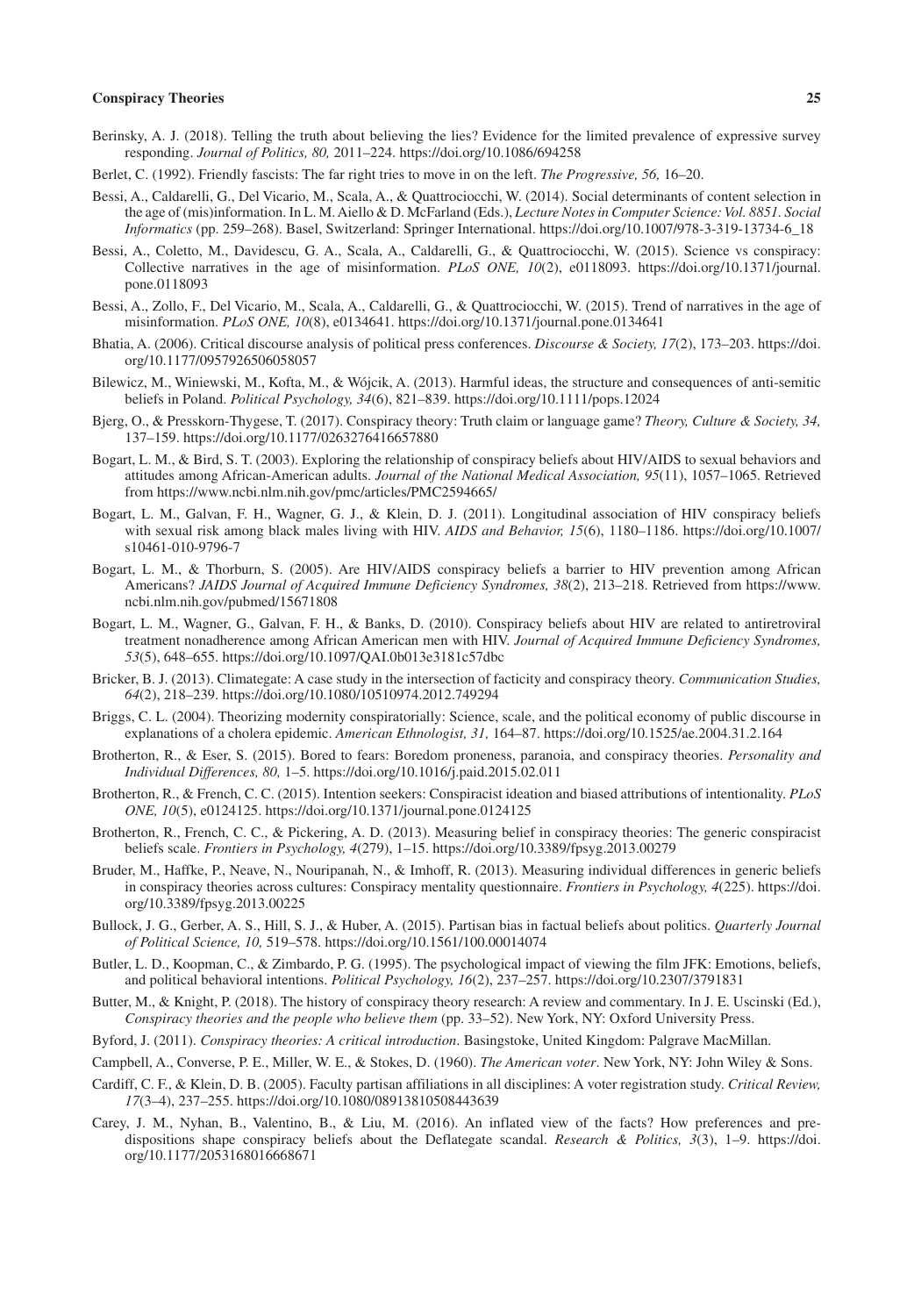- Cassino, D. (2016). *Fairleigh Dickinson University's Publicmind poll finds trump supporters more conspiracy-minded than other Republicans*. Retrieved from<http://view2.fdu.edu/publicmind/2016/160504/>
- Cassino, D., & Jenkins, K. (2013). Conspiracy theories prosper: 25% of Americans are "Truthers." Press release.
- Cattell, R. B. (1971). *Abilities: Their structure, growth, and action*. New York, NY: Houghton Mifflin.
- Chayinska, M., & Minescu, A. (2018). "They've conspired against us": Understanding the role of social identification and conspiracy beliefs in justification of ingroup collective behavior. *European Journal of Social Psychology, 48,* 990–998. doi[:10.1002/ejsp.2511](https://doi.org/10.1002/ejsp.2511)
- Chung, K. (2009). The phenomenon of the conspiracy theory has contributed substantially to the belief that vaccination is the direct cause of autism. *Journal of the American Osteopathic Association, 109*(7), 384–386. Retrieved from [https://www.](https://www.ncbi.nlm.nih.gov/pubmed/19654281) [ncbi.nlm.nih.gov/pubmed/19654281](https://www.ncbi.nlm.nih.gov/pubmed/19654281)
- Cichocka, A., Marchlewska, M., & Golec de Zavala, A. (2016). Does self-love or self-hate predict conspiracy beliefs? Narcissism, self-esteem, and the endorsement of conspiracy theories. *Social Psychological and Personality Science, 7*(2), 157–166. <https://doi.org/10.1177/1948550615616170>
- Cichocka, A., Marchlewska, M., Golec de Zavala, A., & Olechowski, M. (2016). 'They will not control us': Ingroup positivity and belief in intergroup conspiracies. *British Journal of Psychology, 107*(3), 556–576. [https://doi.org/10.1111/](https://doi.org/10.1111/bjop.12158) [bjop.12158](https://doi.org/10.1111/bjop.12158)
- Citrin, J., McClosky, H., Shanks, J. M., & Sniderman, P. M. (1975). Personal and political sources of political alienation. *British Journal of Political Science, 5*(1), 1–31. <https://doi.org/10.1017/S0007123400008024>
- Claassen, R. L., & Ensley, M. J. (2016). Motivated reasoning and yard-sign-stealing partisans: Mine is a likable rogue, yours is a degenerate criminal. *Political Behavior, 38*(2), 317–335.<https://doi.org/10.1007/s11109-015-9313-9>
- Clarke, S. (2002). Conspiracy theories and conspiracy theorizing. *Philosophy of the Social Sciences, 32*(2), 131–150. [https://](https://doi.org/10.1177/004931032002001) [doi.org/10.1177/004931032002001](https://doi.org/10.1177/004931032002001)
- Clarke, S. (2007). Conspiracy theories and the Internet: Controlled demolition and arrested development. *Episteme, 4*(2), 167–180. <https://doi.org/10.3366/epi.2007.4.2.167>
- Clementson, D. E. (2016). Why do we think politicians are so evasive? Insight from theories of equivocation and deception, with a content analysis of US presidential debates, 1996–2012. *Journal of Language and Social Psychology, 35*(3), 247–267. <https://doi.org/10.1177/0261927X15600732>
- Coady, D. (2006). *Conspiracy theories: The philosophical debate*. Farnham, United Kingdom: Ashgate.
- Corte, U., & Edwards, B. (2008). White power music and the mobilization of racist social movements. *Music and Arts in Action, 1*(1), 4–20. Retrieved from<http://musicandartsinaction.net/index.php/maia/article/view/whitepowermusic>
- Craciun, C., & Baban, A. (2012). "Who will take the blame?" Understanding the reasons why Romanian mothers decline HPV vaccination for their daughters. *Vaccine, 30*(48), 6789–6793. <https://doi.org/10.1016/j.vaccine.2012.09.016>
- Craft, S., Ashley, S., & Maksl, A. (2017). News media literacy and conspiracy theory endorsement. *Communication and the Public, 2,* 388–401. <https://doi.org/10.1177/2057047317725539>
- Crocker, J., Luhtanen, R., Broadnax, S., & Blaine, B. E. (1999). Belief in US government conspiracies against blacks among black and white college students: Powerlessness or system blame? *Personality and Social Psychology Bulletin, 25*(8), 941–953. <https://doi.org/10.1177/01461672992511003>
- Cullen, J. T. (2018). Communication with the public about the Fukushima Dai-ichi disaster. In J. E. Uscinski (Ed.), *Conspiracy theories and the people who believe them*. New York, NY: Oxford University Press.
- Dagnall, N., Denovan, A., Drinkwater, K., Parker, A., & Clough, P. J. (2017). Urban legends and paranormal beliefs: The role of reality testing and Schizotypy. *Frontiers in Psychology, 8*(942).<https://doi.org/10.3389/fpsyg.2017.00942>
- Dagnall, N., Drinkwater, K., Parker, A., Denovan, A., & Parton, M. (2015). Conspiracy theory and cognitive style: A worldview. *Frontiers in Psychology, 6,* (206). <https://doi.org/10.3389/fpsyg.2015.00206>
- Dai, Y., & Handley-Schachler, M. (2015). A fundamental weakness in auditing: The need for a conspiracy theory. *Procedia Economics and Finance, 28,* 1–6. [https://doi.org/10.1016/S2212-5671\(15\)01074-6](https://doi.org/10.1016/S2212-5671(15)01074-6)
- Darwin, H., Neave, N., & Holmes, J. (2011). Belief in conspiracy theories. The role of paranormal belief, paranoid ideation and schizotypy. *Personality and Individual Differences, 50*(8), 1289–1293.<https://doi.org/10.1016/j.paid.2011.02.027>
- Davis, J., Wetherell, G., & Henry, P. J. (2018). Social devaluation of African Americans and race-related conspiracy theories. *European Journal of Social Psychology, 48,* 999–1010. doi[:10.1002/ejsp.2531](https://doi.org/10.1002/ejsp.2531)
- Del Vicario, M., Bessi, A., Zollo, F., Petroni, F., Scala, A., Caldarelli, G., … Quattrociocchi, W. (2016). The spreading of misinformation online. *Proceedings of the National Academy of Sciences, 113*(3), 554–559. doi:[10.1073/pnas.1517441113](https://doi.org/10.1073/pnas.1517441113)
- Dentith, M. R. X. (2016b) Treating conspiracy theories seriously: A reply to Basham on Dentith. *Social Epistemology Review and Reply Collective, 5*(9), 1–5. Retrieved from <http://wp.me/p1Bfg0-3ak>
- Dentith, M. R. X. (2016a). When inferring to a conspiracy might be the best explanation. *Social Epistemology, 30*(5–6), 572–591. <https://doi.org/10.1080/02691728.2016.1172362>
- Dentith, M. R., & Orr, M. (2017). Secrecy and conspiracy. *Episteme, 14,* 1–18. <https://doi.org/10.1017/epi.2017.9>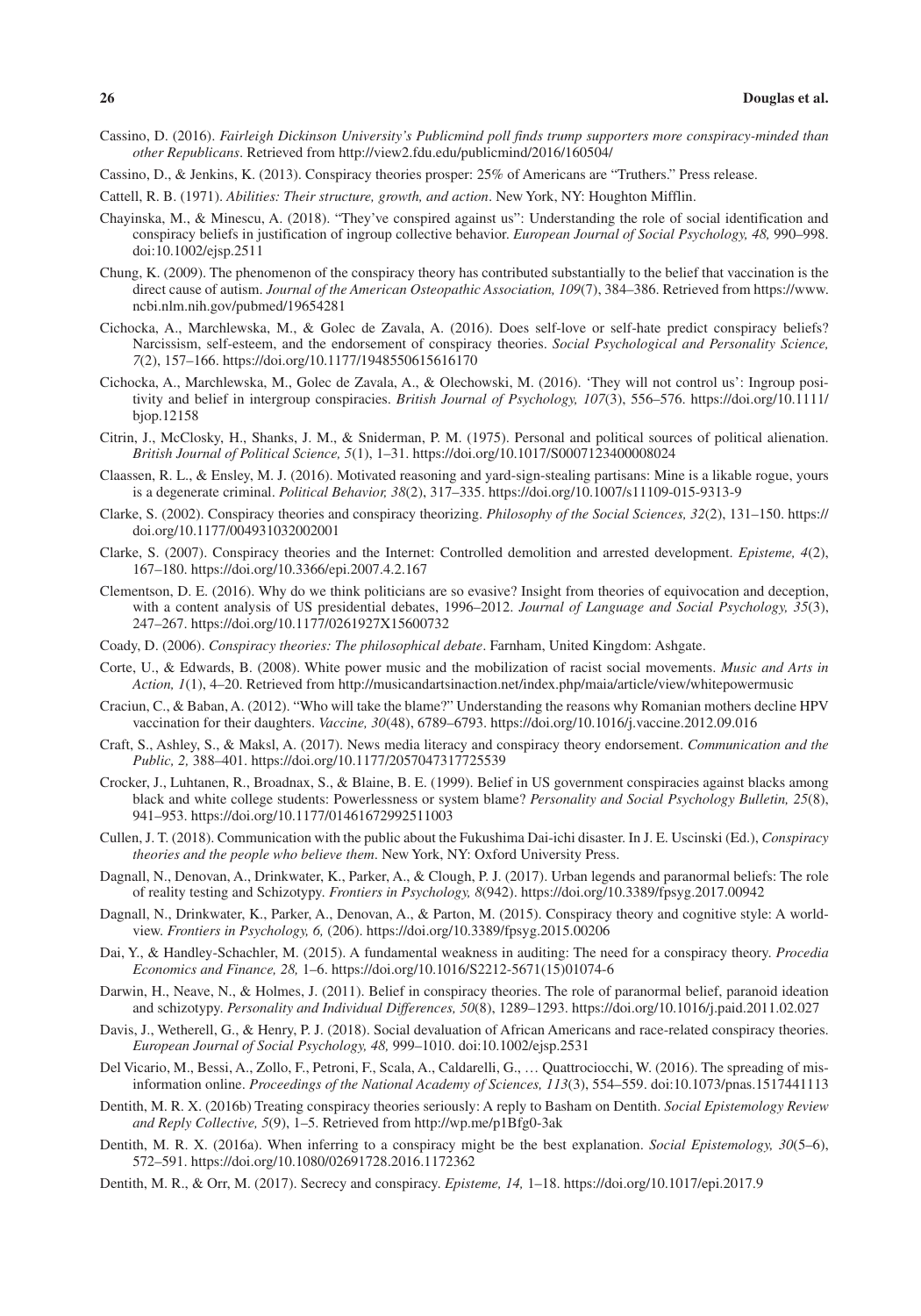- DeWitt, D., Atkinson, M., & Wegner, D. (2018). How conspiracy theories spread. In J. E. Uscinski (Ed.), *Conspiracy theories and the people who believe them*. New York, NY: Oxford University Press.
- Dieguez, S., Wagner-Egger, P., & Gauvrit, N. (2015). Nothing happens by accident, or does it? A low prior for randomness does not explain belief in conspiracy theories. *Psychological Science, 26*(11), 1762–1770. [https://doi.](https://doi.org/10.1177/0956797615598740) [org/10.1177/0956797615598740](https://doi.org/10.1177/0956797615598740)
- DiFonzo, N., Bordia, P., & Rosnow, R. L. (1994). Reining in rumors. *Organizational Dynamics, 23*(1), 47–62. [https://doi.](https://doi.org/10.1016/0090-2616(94)90087-6) [org/10.1016/0090-2616\(94\)90087-6](https://doi.org/10.1016/0090-2616(94)90087-6)
- Dorfman, R. (1980). Conspiracy city. *Journal of Popular Film and Television, 7*(4), 434–456. [https://doi.org/10.1080/01956](https://doi.org/10.1080/01956051.1980.9943901) [051.1980.9943901](https://doi.org/10.1080/01956051.1980.9943901)
- Douglas, K. M., & Leite, A. C. (2017). Suspicion in the workplace: Organizational conspiracy theories and work-related outcomes. *British Journal of Psychology*,<https://doi.org/10.1111/bjop.12212>
- Douglas, K. M., & Sutton, R. M. (2008). The hidden impact of conspiracy theories: Perceived and actual influence of theories surrounding the death of Princess Diana. *Journal of Social Psychology, 148*(2), 210–222. [https://doi.org/10.3200/](https://doi.org/10.3200/SOCP.148.2.210-222) [SOCP.148.2.210-222](https://doi.org/10.3200/SOCP.148.2.210-222)
- Douglas, K. M., & Sutton, R. M. (2011). Does it take one to know one? Belief in conspiracy theories is influenced by personal willingness to conspire. *British Journal of Social Psychology, 50*(3), 544–552. [https://doi.](https://doi.org/10.1111/j.2044-8309.2010.02018.x) [org/10.1111/j.2044-8309.2010.02018.x](https://doi.org/10.1111/j.2044-8309.2010.02018.x)
- Douglas, K. M., & Sutton, R. M. (2015). Climate change: Why the conspiracy theories are dangerous. *Bulletin of the Atomic Scientists, 71*(2), 98–106. <https://doi.org/10.1177/0096340215571908>
- Douglas, K. M., Sutton, R. M., Callan, M. J., Dawtry, R. J., & Harvey, A. J. (2016). Someone is pulling the strings: Hypersensitive agency detection and belief in conspiracy theories. *Thinking & Reasoning, 22*(1), 57–77. [https://doi.org](https://doi.org/10.1080/13546783.2015.1051586) [/10.1080/13546783.2015.1051586](https://doi.org/10.1080/13546783.2015.1051586)
- Douglas, K. M., Sutton, R. M., & Cichocka, A. (2017). The psychology of conspiracy theories. *Current Directions in Psychological Science, 26*(6), 538–542.<https://doi.org/10.1177/0963721417718261>
- Dredze, M., Broniatowski, D. A., & Hilyard, K. M. (2016). Zika vaccine misconceptions: A social media analysis. *Vaccine, 34,* 3441–3442.<https://doi.org/10.1016/j.vaccine.2016.05.008>
- Drinkwater, K., Dagnall, N., & Parker, A. (2012). Reality testing, conspiracy theories, and paranormal beliefs. *Journal of Parapsychology, 76*(1), 57–77
- Drochon, H. (2018). Who believes in conspiracy theories in Great Britain and Europe? In J. E. Uscinski (Ed.), *Conspiracy theories and the people who believe them*. New York, NY: Oxford University Press.
- Duran, N. D., Nicholson, S. P., & Dale, R. (2017). The hidden appeal and aversion to political conspiracies as revealed in the response dynamics of partisans. *Journal of Experimental Social Psychology, 73,* 268–278. [https://doi.org/10.1016/j.](https://doi.org/10.1016/j.jesp.2017.07.008) [jesp.2017.07.008](https://doi.org/10.1016/j.jesp.2017.07.008).
- Edelson, J., Alduncin, A., Krewson, C., Sieja, J. A., & Uscinski, J. E. (2017). The effects of conspiratorial thinking and motivated reasoning on belief in election fraud. *Political Research Quarterly, 70*(4), 933–946. [https://doi.](https://doi.org/10.1177/1065912917721061) [org/10.1177/1065912917721061](https://doi.org/10.1177/1065912917721061)
- Einstein, K. L., & Glick, D. M. (2013, August). *Scandals, conspiracies and the vicious cycle of cynicism* . Paper presented at the Annual Meeting of the American Political Science Association, Chicago, IL.
- van Elk, M., & Lodder, P. (2018). Experimental manipulations of personal control do not increase illusory pattern perception. *Collabra: Psychology, 4,* 19.<https://doi.org/10.1525/collabra.155>
- Enders, A. M., & Smallpage, S. M. (2018). Polls, plots, and party politics: Conspiracy theories in contemporary America. In J. E. Uscinski (Ed.), *Conspiracy theories and the people who believe them* (pp. 298–318). New York, NY: Oxford University Press.
- Enders, A. M., Smallpage, S. M., & Lupton, R. N. (in press). Are all "Birthers" conspiracy theorists? On the relationship between conspiratorial thinking and political orientations. *British Journal of Political Science*. [https://doi.org/10.1017/](https://doi.org/10.1017/S0007123417000837) [S0007123417000837](https://doi.org/10.1017/S0007123417000837)
- Faasse, K., Chatman, C. J., & Martin, L. R. (2016). A comparison of language use in pro-and anti-vaccination comments in response to a high profile Facebook post. *Vaccine, 34*(47), 5808–5814. <https://doi.org/10.1016/j.vaccine.2016.09.029>
- Federico, C. M., Williams, A. L., & Vitriol, J. A. (2018). The role of system identity threat in conspiracy theory endorsement. *European Journal of Social Psychology, 48,* 927–938. doi[:10.1002/ejsp.2495](https://doi.org/10.1002/ejsp.2495)
- Fekete, L. (2012). The Muslim conspiracy theory and the Oslo massacre. *Race and Class, 53*(3), 30–47. [https://doi.](https://doi.org/10.1177/0306396811425984) [org/10.1177/0306396811425984](https://doi.org/10.1177/0306396811425984)
- Filer, T. (2018). The hidden and the revealed: Styles of political conspiracy theory in Kirchnerism. In J. E. Uscinski (Ed.), *Conspiracy theories and the people who believe them*. New York, NY: Oxford University Press.
- Flynn, D. J., Nyhan, B., & Reifler, J. (2017). The nature and origins of misperceptions: Understanding false and unsupported beliefs about politics. *Advances in Political Psychology, 38,* 127–150.<https://doi.org/10.1111/pops.12394>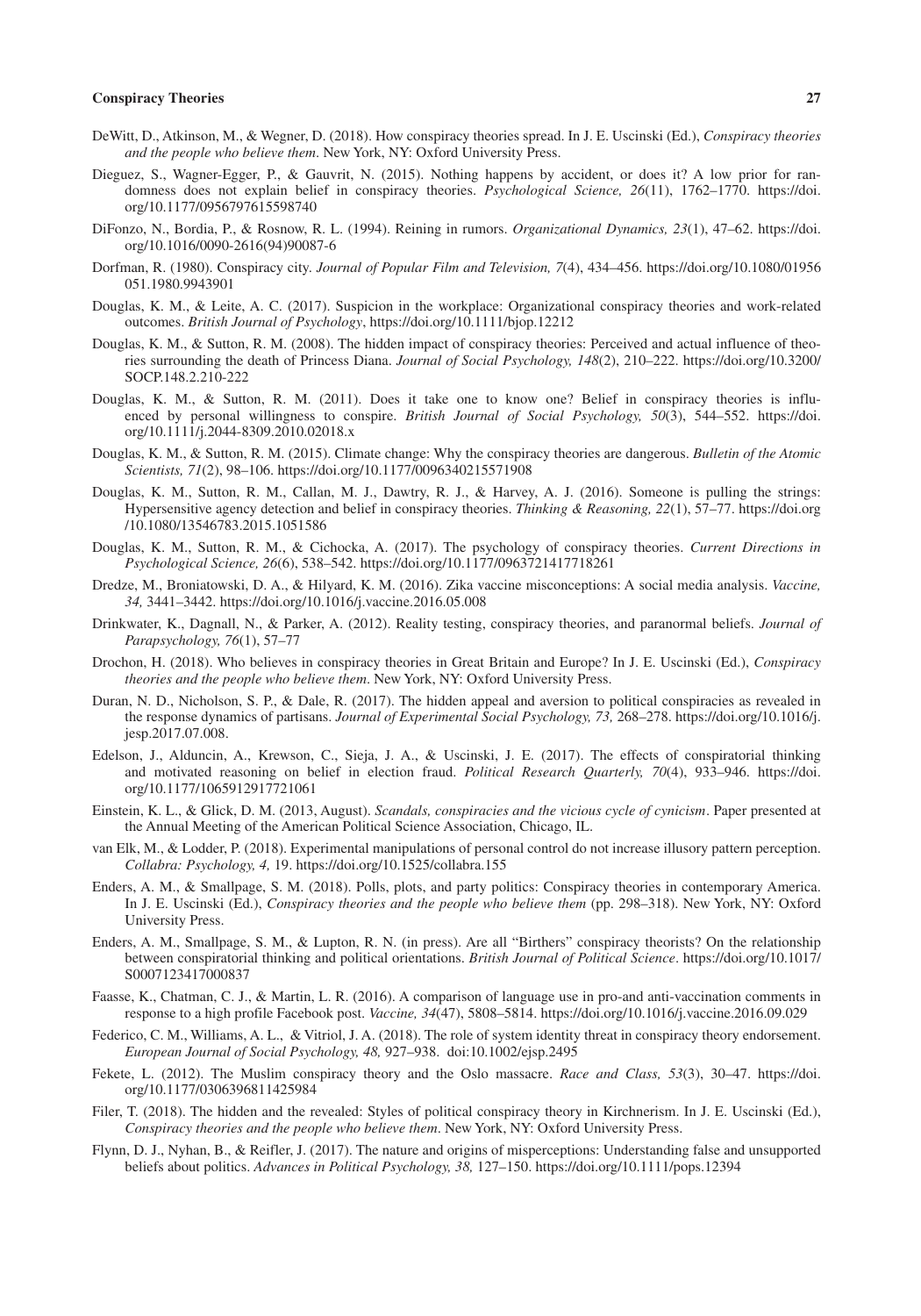- Ford, C. L., Wallace, S. P., Newman, P. A., Lee, S. J., & William, E. C. (2013). Belief in AIDS-related conspiracy theories and mistrust in the government: Relationship with HIV testing among at-risk older adults. *The Gerontologist, 53*(6), 973–984. <https://doi.org/10.1093/geront/gns192>
- Franks, B., Bangerter, A., & Bauer, M. W. (2013). Conspiracy theories as quasi-religious mentality: An integrated account from cognitive science, social representations theory, and frame theory. *Frontiers in Psychology, 4*(424), [https://doi.](https://doi.org/10.3389/fpsyg.2013.00424) [org/10.3389/fpsyg.2013.00424](https://doi.org/10.3389/fpsyg.2013.00424)
- Franks, B., Bangerter, A., Bauer, M. W., Hall, M., & Noort, M. C. (2017). Beyond "monologicality"? Exploring conspiracist worldviews. *Frontiers in Psychology, 8*(861), <https://doi.org/10.3389/fpsyg.2017.00861>
- Freeman, D., & Bentall, R. P. (2017). The concomitants of conspiracy concerns. *Social Psychiatry and Psychiatric Epidemiology, 52*(5), 595–604. <https://doi.org/10.1007/s00127-017-1354-4>
- Furnham, A. (2013). Commercial conspiracy theories: A pilot study. *Frontiers in Psychology, 4*(379), [https://doi.org/10.3389/](https://doi.org/10.3389/fpsyg.2013.00379) [fpsyg.2013.00379](https://doi.org/10.3389/fpsyg.2013.00379)
- Galliford, N., & Furnham, A. (2017). Individual difference factors and beliefs in medical and political conspiracy theories. *Scandinavian Journal of Psychology, 58,* 422–428.<https://doi.org/10.1111/sjop.12382>
- Goertzel, T. (1994). Belief in conspiracy theories. *Political Psychology, 15*(4), 731–742. <https://doi.org/10.2307/3791630>
- Goertzel, T. (2010). Conspiracy theories in science. *EMBO Reports, 11*(7), 493–499. <https://doi.org/10.1038/embor.2010.84>
- Golec de Zavala, A., & Cichocka, A. (2012). Collective narcissism and anti-Semitism in Poland. *Group Processes and Intergroup Relations, 15,* 213–229. <https://doi.org/10.1177/1368430211420891>
- Golec de Zavala, A. G., Cichocka, A., Eidelson, R., & Jayawickreme, N. (2009). Collective narcissism and its social consequences. *Journal of Personality and Social Psychology, 97*(6), 1074–1096.<https://doi.org/10.1037/a0016904>
- Golec de Zavala, A. G., & Federico, C. M. (2018). Collective narcissism and the growth of conspiracy thinking over the course of the 2016 United States presidential election: A longitudinal analysis. *European Journal of Social Psychology, 48,* 1011–1018. doi[:10.1002/ejsp.2496](https://doi.org/10.1002/ejsp.2496)
- Golo, N., & Galam, S. (2015). Conspiratorial beliefs observed through entropy principles. *Entropy, 17*(8), 5611–5634. [https://](https://doi.org/10.3390/e17085611) [doi.org/10.3390/e17085611](https://doi.org/10.3390/e17085611)
- Gosa, T. L. (2011). Counterknowledge, racial paranoia, and the cultic milieu: Decoding hip hop conspiracy theory. *Poetics, 39*(3), 187–204. <https://doi.org/10.1016/j.poetic.2011.03.003>
- Grant, L., Hausman, B. L., Cashion, M., Lucchesi, N., Patel, K., & Roberts, J. (2015). Vaccination persuasion online: A qualitative study of two provaccine and two vaccine-skeptical websites. *Journal of Medical Internet Research, 17*(5), e133. <https://doi.org/10.2196/jmir.4153>
- Graumann, C. F. (1987). Conspiracy: History and social psychology—A synopsis. In C. F. Graumann & S. Moscovici (Eds.), *Changing conceptions of conspiracy, Springer Series in Social Psychology* (pp. 245–251). New York, NY: Springer-Verlag.
- Grebe, E. G., & Nattrass, N. (2012). AIDS conspiracy beliefs and unsafe sex in Cape Town. *AIDS and Behavior, 16,* 761–773. doi[:10.1007/s10461-011-9958-2](https://doi.org/10.1007/s10461-011-9958-2)
- Green, R., & Douglas, K. M. (2018). Anxious attachment and belief in conspiracy theories. *Personality and Individual Differences, 125,* 30–37.<https://doi.org/10.1016/j.paid.2017.12.023>
- Greenhill, K. M., & Oppenheim, B. (2017). Rumor has it: The adoption of unverified information in conflict zones. *International Studies Quarterly, 61,* 660–676. doi:[10.1093/isq/sqx015](https://doi.org/10.1093/isq/sqx015)
- Grimes, D. R. (2016). On the viability of conspiratorial beliefs. *PLoS ONE, 11*(3), e0151003. [https://doi.org/10.1371/journal.](https://doi.org/10.1371/journal.pone.0147905) [pone.0147905](https://doi.org/10.1371/journal.pone.0147905)
- Grzesiak-Feldman, M. (2013). The effect of high-anxiety situations on conspiracy thinking. *Current Psychology, 32*(1), 100– 118. <https://doi.org/10.1007/s12144-013-9165-6>
- Grzesiak-Feldman, M., & Irzycka, M. (2009). Right-wing authoritarianism and conspiracy thinking in a Polish sample. *Psychological Reports, 105*(2), 389–393. <https://doi.org/10.2466/PR0.105.2.389-393>
- Hall, P. M., & Hewitt, J. P. (1970). The quasi-theory of communication and the management of dissent. *Social Problems, 18*(1), 17–27. <https://doi.org/10.2307/799877>
- Harambam, J., & Aupers, S. (2017). "I am not a conspiracy theorist": Relational identifications in the Dutch conspiracy milieu. *Cultural Sociology, 11*(1), 113–129. <https://doi.org/10.1177/1749975516661959>
- Hartman, T. K., & Newmark, A. J. (2012). Motivated reasoning, political sophistication, and associations between President Obama and Islam. *Political Science & Politics, 45*(3), 449–455. <https://doi.org/10.1017/S1049096512000327>
- Hofstadter, R. (1964). *The paranoid style in American politics and other essays*. Cambridge, MA: Harvard University Press.
- Hogg, R., Nkala, B., Dietrich, J., Collins, A., Closson, K., Cui, Z., … Kaida, A. (2017). Conspiracy beliefs and knowledge about HIV origins among adolescents in Soweto. *South Africa. PLOS ONE, 12*(2), e0165087. [https://doi.org/10.1371/](https://doi.org/10.1371/journal.pone.0165087) [journal.pone.0165087](https://doi.org/10.1371/journal.pone.0165087)
- Hollander, P. (2017). *Political pilgrims: Western intellectuals in search of the good society*. New York, NY: Routledge.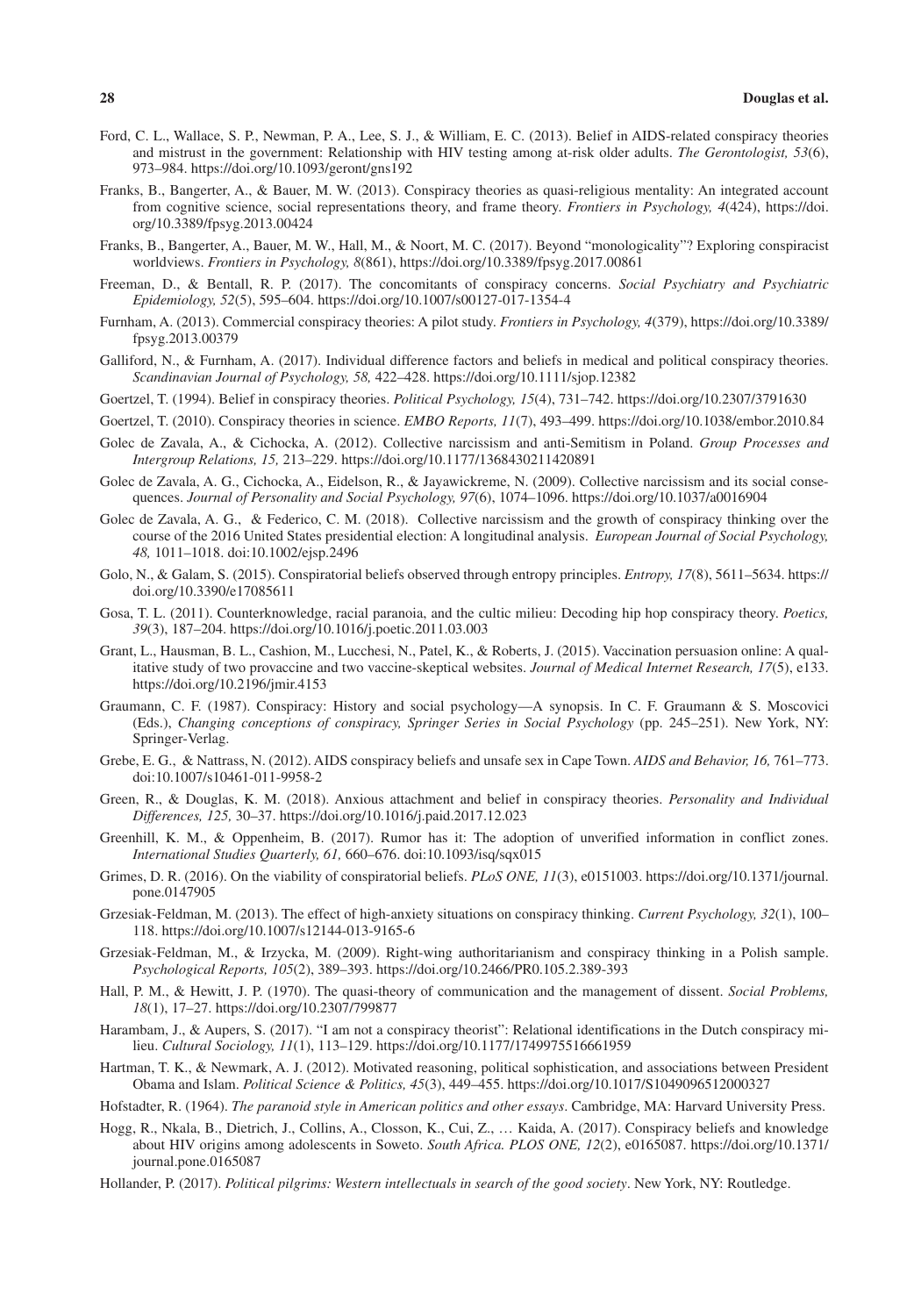- Hoyt, M. A., Rubin, L. R., Nemeroff, C. J., Lee, J., Huebner, D. M., & Proeschold-Bell, R. J. (2012). HIV/AIDS-related institutional mistrust among multiethnic men who have sex with men: Effects on HIV testing and risk behaviors. *Health Psychology, 31*(3), 269–277. <https://doi.org/10.1037/a0025953>
- Icke, D. (2001). *Children of the matrix: How an interdimensional race has controlled the world for thousands of years—and still does*. Wildwood, MO: Bridge of Love Publications.
- Imhoff, R., & Bruder, M. (2014). Speaking (un-) truth to power: Conspiracy mentality as a generalised political attitude. *European Journal of Personality, 28*(1), 25–43. <https://doi.org/10.1002/per.1930>
- Imhoff, R., & Lamberty, P. K. (2017). Too special to be duped: Need for uniqueness motivates conspiracy beliefs. *European Journal of Social Psychology, 47*(6), 724–734. <https://doi.org/10.1002/ejsp.2265>
- Imhoff, R., & Lamberty, P. (2018). How paranoid are conspiracy believers? Toward a more fine-grained understanding of the connect and disconnect between paranoia and belief in conspiracy theories. *European Journal of Social Psychology, 48,* 909–926.<https://doi.org/10.1002/ejsp.2494>
- Jacques, P. J., & Connolly Knox, C. (2016). Hurricanes and hegemony: A qualitative analysis of micro-level climate change denial discourses. *Environmental Politics, 25*(5), 831–852.<https://doi.org/10.1080/09644016.2016.1189233>
- Jameson, F. (1992). *Totality as conspiracy. The geopolitical aesthetic: Cinema and space in the World system*. Bloomington, IN: Indiana University Press.
- Jamil, U., & Rousseau, C. (2011). Challenging the "official" story of 9/11: Community narratives and conspiracy theories. *Ethnicities, 11*(2), 245–261. <https://doi.org/10.1177/1468796811398836>
- Jerit, J., & Barabas, J. (2012). Partisan perceptual bias and the information environment. *Journal of Politics, 74*(3), 672–684. <https://doi.org/10.1017/S0022381612000187>
- Johnson, J. (2018). The self-radicalization of white men: "Fake news" and the affective networking of paranoia. *Communication Culture & Critique, 11,* 100–115.<https://doi.org/10.1093/ccc/tcx014>
- Jolley, D., & Douglas, K. M. (2014a). The social consequences of conspiracism: Exposure to conspiracy theories decreases intentions to engage in politics and reduce one's carbon footprint. *British Journal of Psychology, 105*(1), 35–56. [https://](https://doi.org/10.1111/bjop.12018) [doi.org/10.1111/bjop.12018](https://doi.org/10.1111/bjop.12018)
- Jolley, D., & Douglas, K. M. (2014b). The effects of anti-vaccine conspiracy theories on vaccination intentions. *PLoS ONE, 9*(2), e89177.<https://doi.org/10.1371/journal.pone.0089177>
- Jolley, D., & Douglas, K. M. (2017). Prevention is better than cure: Addressing anti-vaccine conspiracy theories. *Journal of Applied Social Psychology, 47*(8), 459–469. <https://doi.org/10.1111/jasp.12453>
- Jolley, D., Douglas, K. M., Leite, A. C., & Schrader, T. (in press). Belief in conspiracy theories and intentions to engage in everyday crime. *British Journal of Social Psychology*. doi[:10.1111/bjso.12311](https://doi.org/10.1111/bjso.12311)
- Jolley, D., Douglas, K. M., & Sutton, R. M. (2018). Blaming a few bad apples to save a threatened barrel: The system-justifying function of conspiracy theories. *Political Psychology, 39,* 465–478. <https://doi.org/10.1111/pops.12404>
- Jost, J. T., Glaser, J., Kruglanski, A. W., & Sulloway, F. J. (2003). Political conservatism as motivated social cognition. *Psychological Bulletin, 129*(3), 339–375.<https://doi.org/10.1037/0033-2909.129.3.339>
- Karp, J. A., Nai, A., & Norris, P. (2018). Dial 'F' for fraud: Explaining citizens suspicions about elections. *Electoral Studies, 53,* 11–19.<https://doi.org/10.1016/j.electstud.2018.01.010>
- Kata, A. (2010). A postmodern Pandora's box: Anti-vaccination misinformation on the Internet. *Vaccine, 28*(7), 1709–1716. <https://doi.org/10.1016/j.vaccine.2009.12.022>
- Keeley, B. L. (1999). Of conspiracy theories. *Journal of Philosophy, 96,* 109–126. <https://doi.org/10.2139/ssrn.1084585>
- Khan, T. M., & Sahibzada, M. U. K. (2016). Challenges to health workers and their opinions about parents' refusal of oral polio vaccination in the Khyber Pakhtoon Khawa (KPK) province. *Pakistan. Vaccine, 34*(18), 2074–2081. [https://doi.](https://doi.org/10.1016/j.vaccine.2016.03.008) [org/10.1016/j.vaccine.2016.03.008](https://doi.org/10.1016/j.vaccine.2016.03.008)
- Kim, M., & Cao, X. (2016). The impact of exposure to media messages promoting government conspiracy theories on distrust in the government: Evidence from a two-stage randomized experiment. *International Journal of Communication, 10*(2016), 3808–3827. Retrieved from<http://ijoc.org/index.php/ijoc/article/view/5127>
- Klein, C., Clutton, P., & Dunn, A. G. (2018). Pathways to conspiracy: The social and linguistic precursors of involvement in Reddit's conspiracy theory forum. Retrieved from*psyarxiv.com/8vesf* .
- Klein, C., Clutton, P., & Polito, V. (2018). Topic modeling reveals distinct interests within an online conspiracy forum. *Frontiers in Psychology, 9*.<https://doi.org/10.3389/fpsyg.2018.00189>
- Knight, P. (2000). *Conspiracy culture: From the Kennedy assassination to the X-Files*. London, United Kingdom: Routledge.
- Knight, P. (2001). ILOVEYOU: Viruses, paranoia, and the environment of risk. *Sociological Review, 48*(S2), 17–30. [https://](https://doi.org/10.1111/j.1467-954X.2000.tb03518.x) [doi.org/10.1111/j.1467-954X.2000.tb03518.x](https://doi.org/10.1111/j.1467-954X.2000.tb03518.x)
- Knight, P. (Ed.) (2002). *Conspiracy nation: The politics of paranoia in postwar America*. New York, NY: New York University Press.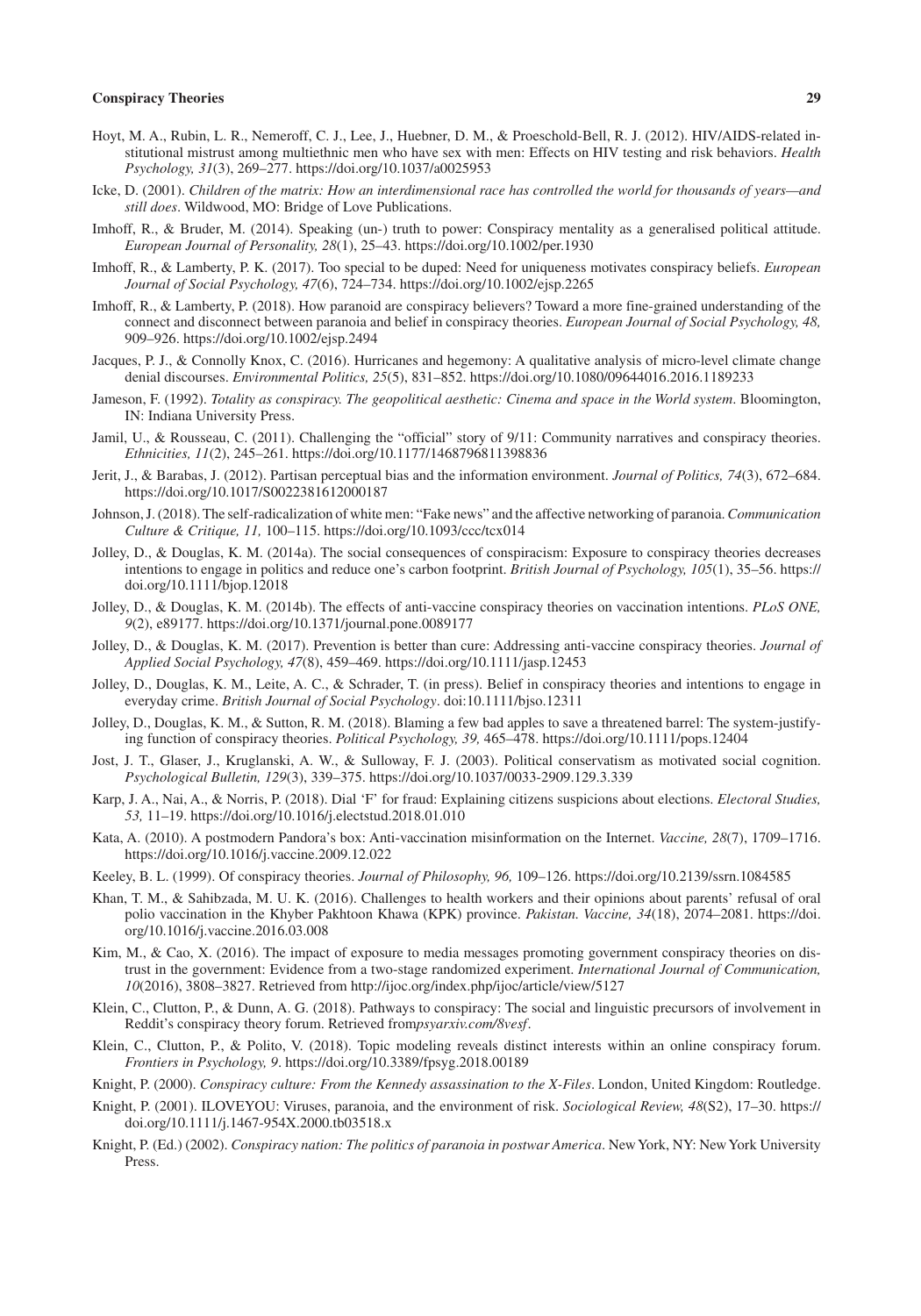- Knight, P. (2008). Outrageous conspiracy theories: Popular and official responses to 9/11 in Germany and the United States. *New German Critique, 35*(103), 165–193. <https://doi.org/10.1215/0094033X-2007-024>
- Kofta, M., & Sedek, G. (2005). Conspiracy stereotypes of Jews during systemic transformation in Poland. *International Journal of Sociology, 35,* 40–64. <https://doi.org/10.1080/00207659.2005.11043142>
- Kofta, M., Sedek, G., & Slawuta, P. N. (2011, July). *Beliefs in Jewish conspiracy: The role of situation threats to ingroup power and positive image* . Paper presented at the 34th International Society of Political Psychology (ISSP) conference, Istanbul, Turkey.
- Krouwel, A., Kutiyski, Y., van Prooijen, J. W., Martinsson, J., & Markstedt, E. (2017). Does extreme political ideology predict conspiracy beliefs, economic evaluations and political trust? Evidence from Sweden. *Journal of Social and Political Psychology, 5*(2), 435–462.<https://doi.org/10.5964/jspp.v5i2.745>
- Kunda, Z. (1990). The case for motivated reasoning. *Psychological Bulletin, 108*(3), 480–498. [https://doi.](https://doi.org/10.1037/0033-2909.108.3.480) [org/10.1037/0033-2909.108.3.480](https://doi.org/10.1037/0033-2909.108.3.480)
- Lahrach, Y., & Furnham, A. (2017). Are modern health worries associated with medical conspiracy theories? *Journal of Psychosomatic Research, 99,* 89–94. <https://doi.org/10.1016/j.jpsychores.2017.06.004>
- Laine, E. E., & Parakkal, R. (2017). National security, personal insecurity, and political conspiracies: The persistence of Americans' beliefs in 9/11 conspiracy theories. *IUP Journal of International Relations, 11,* 16–41.
- Lantian, A., Muller, D., Nurra, C., & Douglas, K. M. (2016). Measuring belief in conspiracy theories: Validation of a French and English single-item scale. *International Review of Social Psychology, 29*(1), 1–14. <https://doi.org/10.5334/irsp.8>
- Lantian, A., Muller, D., Nurra, C., & Douglas, K. M. (2017). "I know things they don't know!" The role of need for uniqueness in belief in conspiracy theories. *Social Psychology, 48*(3), 160–173. <https://doi.org/10.1027/1864-9335/a000306>
- Lantian, A., Muller, D., Nurra, C., Klein, O., Berjot, S., & Pantazi, M. (2018). Stigmatized beliefs: Conspiracy theories, anticipated negative evaluation of the self, and fear of social exclusion. *European Journal of Social Psychology, 48,* 939–954. doi[:10.1002/ejsp.2498](https://doi.org/10.1002/ejsp.2498)
- Lee, B. J. (2017). "It's not paranoia when they are really out to get you": The role of conspiracy theories in the context of heightened security. *Behavioral Sciences of Terrorism and Political Aggression, 9*(1), 4–20. [https://doi.org/10.1080/19](https://doi.org/10.1080/19434472.2016.1236143) [434472.2016.1236143](https://doi.org/10.1080/19434472.2016.1236143)
- Leiser, D., Duani, N., & Wagner-Egger, P. (2017). The conspiratorial style in lay economic thinking. *PLoS ONE, 12*(3), e0171238.<https://doi.org/10.1371/journal.pone.0171238>
- Leman, P. J., & Cinnirella, M. (2013). Beliefs in conspiracy theories and the need for cognitive closure. *Frontiers in Psychology, 4*(378), <https://doi.org/10.3389/fpsyg.2013.00378>
- Letort, D. (2017). Conspiracy culture in Homeland (2011–2015). *Media, War & Conflict, 10,* 152–167. [https://doi.](https://doi.org/10.1177/1750635216656968) [org/10.1177/1750635216656968.](https://doi.org/10.1177/1750635216656968)
- Levy, N. (2007). Radically socialized knowledge and conspiracy theories. *Episteme, 4*(2), 181–192. [https://doi.org/10.3366/](https://doi.org/10.3366/epi.2007.4.2.181) [epi.2007.4.2.181](https://doi.org/10.3366/epi.2007.4.2.181)
- Lewandowsky, S. (2018). In Whose Hands the Future? In J. E. Uscinski (Ed.), *Conspiracy theories and the people who believe them* (pp. 149–177). New York, NY: Oxford University Press.
- Lewandowsky, S., Cook, J., Oberauer, K., Brophy, S., Lloyd, E. A., & Marriott, M. (2015). Recurrent fury: Conspiratorial discourse in the blogosphere triggered by research on the role of conspiracist ideation in climate denial. *Journal of Social and Political Psychology, 3*(1), 142–178.<https://doi.org/10.5964/jspp.v3i1.443>
- Lewandowsky, S., Gignac, G. E., & Oberauer, K. (2013). The role of conspiracist ideation and worldviews in predicting rejection of science. *PLoS ONE, 8*(10), e75637. <https://doi.org/10.1371/journal.pone.0075637>
- Lewandowsky, S., Oberauer, K., & Gignac, G. E. (2013). NASA faked the moon landing therefore, (climate) science is a hoax: An anatomy of the motivated rejection of science. *Psychological Science, 24*(5), 622–633. [https://doi.](https://doi.org/10.1177/0956797612457686) [org/10.1177/0956797612457686](https://doi.org/10.1177/0956797612457686)
- van der Linden, S. (2015). The conspiracy-effect: Exposure to conspiracy theories (about global warming) decreases pro-social behavior and science acceptance. *Personality and Individual Differences, 87,* 171–173. [https://doi.org/10.1016/j.](https://doi.org/10.1016/j.paid.2015.07.045) [paid.2015.07.045](https://doi.org/10.1016/j.paid.2015.07.045)
- Lobato, E., Mendoza, J., Sims, V., & Chin, M. (2014). Examining the relationship between conspiracy theories, paranormal beliefs, and pseudoscience acceptance among a university population. *Applied Cognitive Psychology, 28*(5), 617–625. <https://doi.org/10.1002/acp.3042>
- Lodge, M., & Taber, C. S. (2013). *The rationalizing voter*. New York, NY: Cambridge University Press.
- Lopez, J., & Hillygus, D. S. (2018). *Why so serious?* Survey trolls and misinformation: SSRN. [https://doi.org/10.2139/](https://doi.org/10.2139/ssrn.3131087) [ssrn.3131087](https://doi.org/10.2139/ssrn.3131087)
- Mancosu, M., Vassallo, S., & Vezzoni, C. (2017). Believing in conspiracy theories: Evidence from an exploratory analysis of Italian survey data. *South European Society and Politics, 22*(2), 327–344. [https://doi.org/10.1080/13608746.2017.1](https://doi.org/10.1080/13608746.2017.1359894) [359894](https://doi.org/10.1080/13608746.2017.1359894)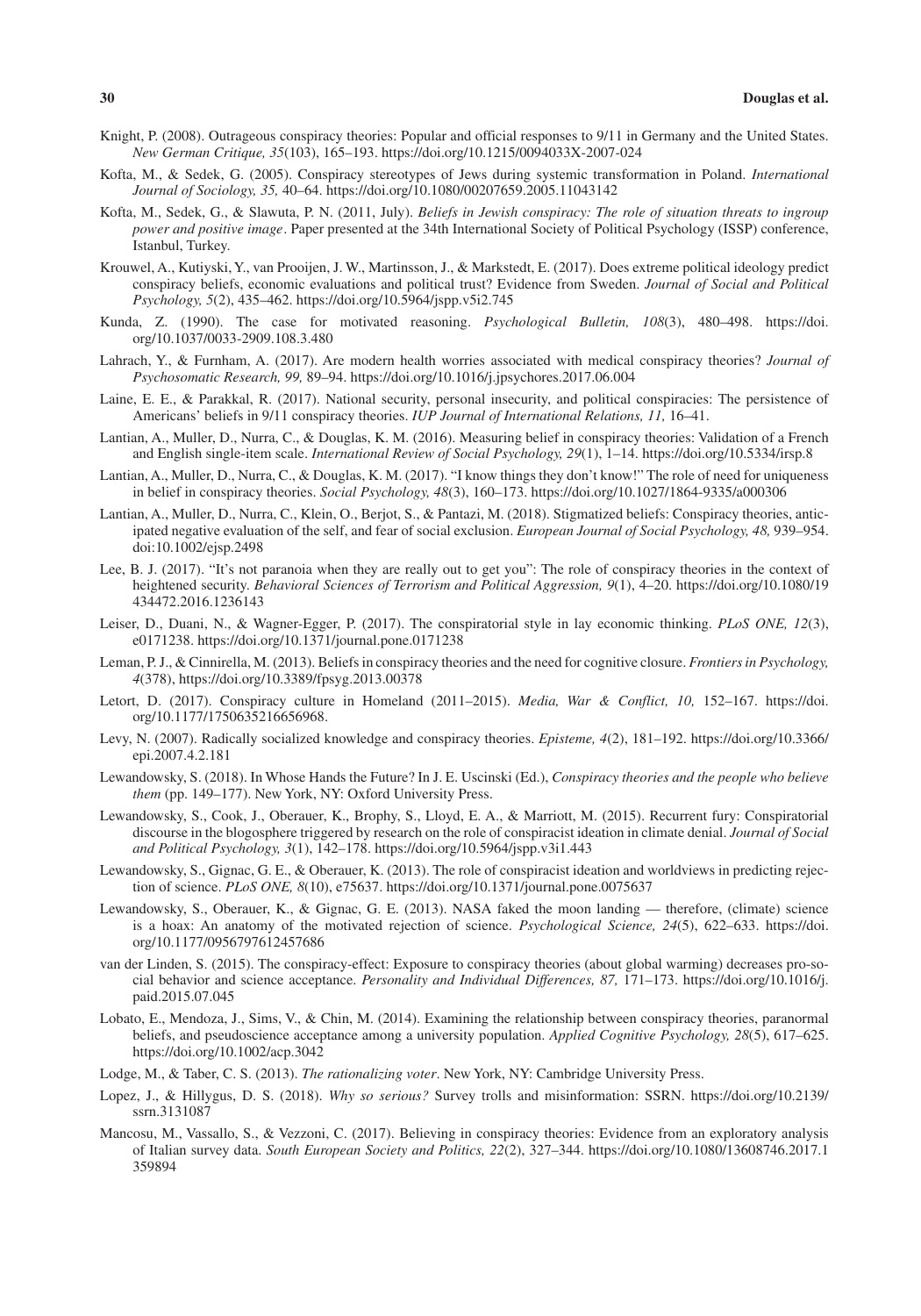- Marchlewska, M., Cichocka, A., & Kossowska, M. (2018). Addicted to answers: Need for cognitive closure and the endorsement of conspiracy beliefs. *European Journal of Social Psychology, 48,* 109–117.<https://doi.org/10.1002/ejsp.2308>
- Mashuri, A., & Zaduqisti, E. (2014). We believe in your conspiracy if we distrust you: The role of intergroup distrust in structuring the effect of Islamic identification, competitive victimhood, and group incompatibility on belief in a conspiracy theory. *Journal of Tropical Psychology, 4*(11), 1–14.<https://doi.org/10.1017/jtp.2014.11>
- McCauley, C., & Jacques, S. (1979). The popularity of conspiracy theories of presidential assassination: A Bayesian analysis. *Journal of Personality and Social Psychology, 37*(5), 637–644.<https://doi.org/10.1037/0022-3514.37.5.637>
- McClosky, H., & Chong, D. (1985). Similarities and differences between left-wing and right-wing radicals. *British Journal of Political Science, 15*(3), 329–363. <https://doi.org/10.1017/S0007123400004221>
- McCright, A. M., & Dunlap, R. E. (2011). Cool dudes: The denial of climate change among conservative white males in the United States. *Global Environmental Change, 21*(4), 1163–1172.<https://doi.org/10.1016/j.gloenvcha.2011.06.003>
- McHoskey, J. W. (1995). Case closed? On the John F. Kennedy assassination: Biased assimilation of evidence and attitude polarization. *Basic and Applied Social Psychology, 17*(3), 395–409. [https://doi.org/10.1207/s15324834basp1703\\_7](https://doi.org/10.1207/s15324834basp1703_7)
- McKenzie-McHarg, A. (2018). Conspiracy theory: The nineteenth-century prehistory of a twentieth-century concept. In J. E. Uscinski (Ed.), *Conspiracy theories and the people who believe them* (pp. 62–81). New York, NY: Oxford University Press.
- McKenzie-McHarg, A., & Fredheim, R. (2017). Cock-ups and slap-downs: A quantitative analysis of conspiracy rhetoric in the British Parliament 1916–2015. *Historical Methods: A Journal of Quantitative and Interdisciplinary History, 50*(3), 156–169.<https://doi.org/10.1080/01615440.2017.1320616>
- Mearsheimer, J. (2011). *Why leaders lie: The truth about lying in international politics*. New York, NY: Oxford University Press.
- Metaxas, P., & Finn, S. (2017). *The infamous "Pizzagate" conspiracy theory: Insights from a twittertrails investigation*. Evanston, IL: Computation and Journalism Symposium.
- Mikušková, E. B. (2017). Conspiracy beliefs of future teachers. *Current Psychology, 37*. [https://doi.org/10.1007/](https://doi.org/10.1007/s12144-017-9561-4) [s12144-017-9561-4](https://doi.org/10.1007/s12144-017-9561-4)
- Miller, J. M., Saunders, K. L., & Farhart, C. E. (2016). Conspiracy endorsement as motivated reasoning: The moderating roles of political knowledge and trust. *American Journal of Political Science, 60*(4), 824–844. [https://doi.org/10.1111/](https://doi.org/10.1111/ajps.12234) [ajps.12234](https://doi.org/10.1111/ajps.12234)
- Miller, S. (2002). Conspiracy theories: Public arguments as coded social critiques: A rhetorical analysis of the TWA Flight 800 conspiracy theories. *Argumentation and Advocacy, 39*(1), 40–56.<https://doi.org/10.1080/00028533.2002.11821576>
- Moore, A. (2016a). Hayek, conspiracy, and democracy. *Critical Review, 28*(1), 44–62. [https://doi.org/10.1080/08913811.20](https://doi.org/10.1080/08913811.2016.1167405) [16.1167405](https://doi.org/10.1080/08913811.2016.1167405)
- Moore, A. (2016b). Conspiracy and conspiracy theories in democratic politics. *Critical Review, 28*(1), 1–23. [https://doi.org/1](https://doi.org/10.1080/08913811.2016.1178894) [0.1080/08913811.2016.1178894](https://doi.org/10.1080/08913811.2016.1178894)
- Moore, A. (2018). On the democratic problem of conspiracy theory politics. In J. E. Uscinski (Ed.), *Conspiracy theories and the people who believe them* (pp. 111–121). New York, NY: Oxford University Press.
- Moran, M. B., Lucas, M., Everhart, K., Morgan, A., & Prickett, E. (2016). What makes anti-vaccine websites persuasive? A content analysis of techniques used by anti-vaccine websites to engender anti-vaccine sentiment. *Journal of Communication in Healthcare, 9*(3), 151–163. <https://doi.org/10.1080/17538068.2016.1235531>
- Morello, C. (2004, October 7). Conspiracy theories flourish on the internet. *Washington Post* . Retrieved from [http://www.](http://www.washingtonpost.com/wp-dyn/articles/A13059-2004Oct6.html) [washingtonpost.com/wp-dyn/articles/A13059-2004Oct6.html](http://www.washingtonpost.com/wp-dyn/articles/A13059-2004Oct6.html)
- Moscovici, S. (1961). *La psychanalyse, son image et son public: étude sur la représentation sociale de la psychanalyse*. Paris, France: Presses Universitaires de France.
- Moscovici, S. (1987). The conspiracy mentality. In C. F. Graumann & S. Moscovici (Eds.), *Changing conceptions of conspiracy* (pp. 151–169). London, United Kingdom: Springer.
- Mulligan, K., & Habel, P. (2013). The implications of fictional media for political beliefs. *American Politics Research, 41*(1), 122–146.<https://doi.org/10.1177/1532673X12453758>
- Nattrass, N. (2013). *The AIDS conspiracy: Science fights back*. New York, NY: Columbia University Press.
- Nefes, T. S. (2013). Political parties' perceptions and uses of anti-Semitic conspiracy theories in Turkey. *Sociological Review, 61*(2), 247–264. <https://doi.org/10.1111/1467-954X.12016>
- Nefes, T. S. (2014). Rationale of conspiracy theorizing: Who shot the President Chen Shui-bian? *Rationality and Society, 26*(3), 373–394. <https://doi.org/10.1177/1043463113519069>
- Nefes, T. S. (2015a). Scrutinizing impacts of conspiracy theories on readers' political views: A rational choice perspective on anti-Semitic rhetoric in Turkey. *British Journal of Sociology, 66*(3), 557–575.<https://doi.org/10.1111/1468-4446.12137>
- Nefes, T. S. (2015b). Understanding the anti-Semitic rhetoric in Turkey through the Sevres syndrome. *Turkish Studies, 16*(4), 572–587.<https://doi.org/10.1080/14683849.2015.1084876>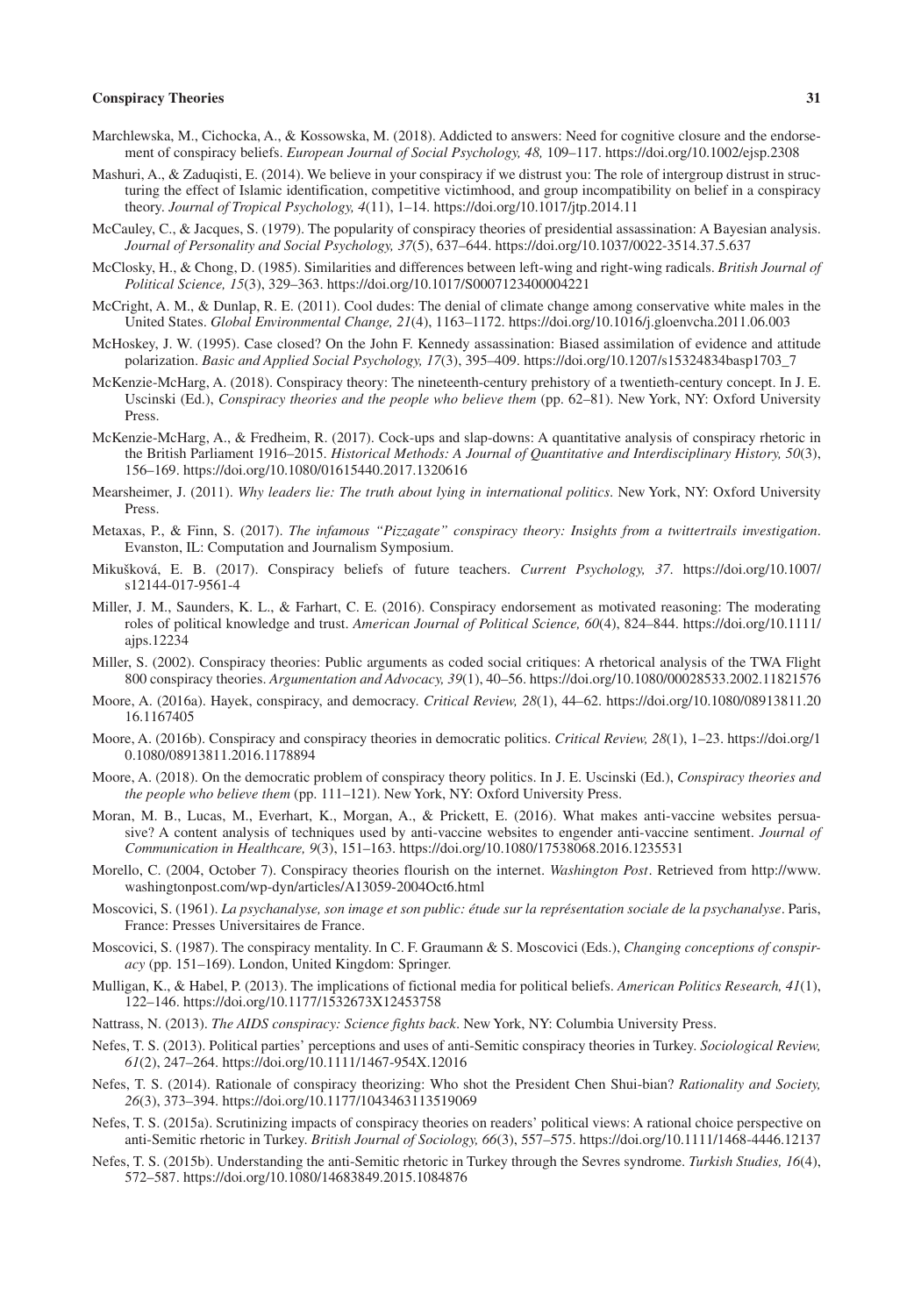- Nefes, T. S. (2017). The impacts of the Turkish Government's "interest rate lobby" theory about the Gezi Park Protests. *Social Movement Studies, 16*(5), 610–622.<https://doi.org/10.1080/14742837.2017.1319269>
- Nera, K., Pantazi, M., & Klein, O. (2018). "These are just stories, Mulder": Exposure to conspiracist fiction does not produce narrative persuasion. *Frontiers in Psychology, 9,* <https://doi.org/10.3389/fpsyg.2018.00684>
- Newheiser, A., Farias, M., & Tausch, N. (2011). The functional nature of conspiracy beliefs: Examining the underpinnings of belief in the Da Vinci Code conspiracy. *Personality and Individual Differences, 51*(8), 1007–1011. [https://doi.](https://doi.org/10.1016/j.paid.2011.08.011) [org/10.1016/j.paid.2011.08.011](https://doi.org/10.1016/j.paid.2011.08.011)
- Nyhan, B. (2010). Why the "death panel" myth wouldn't die: Misinformation in the health care reform debate. *The Forum, 8*(1), 1540–8884. <https://doi.org/10.2202/1540-8884.1354>
- Nyhan, B. (2017). Why more Democrats are now embracing conspiracy theories. Retrieved from [https://www.nytimes.](https://www.nytimes.com/2017/02/15/upshot/why-more-democrats-are-now-embracing-conspiracy-theories.html) [com/2017/02/15/upshot/why-more-democrats-are-now-embracing-conspiracy-theories.html](https://www.nytimes.com/2017/02/15/upshot/why-more-democrats-are-now-embracing-conspiracy-theories.html)
- Nyhan, B., & Reifler, J. (2010). When corrections fail: The persistence of political misperceptions. *Political Behaviour, 32*(2), 303–330. <https://doi.org/10.1007/s11109-010-9112-2>
- Nyhan, B., & Zeitzoff, T. (2018). Conspiracy and misperception belief in the Middle East and North Africa. *Journal of Politics, 80,* 1400–1404.<https://doi.org/10.1086/698663>
- Nyhan, B., Dickinson, F., Dudding, S., Dylgjeri, E., Neiley, E., Pullerits, C., … Walmsley, C. (2016). Classified or coverup? The effect of redactions on conspiracy theory beliefs. *Journal of Experimental Political Science, 3*(2), 109–123. [https://](https://doi.org/10.1017/XPS.2015.21) [doi.org/10.1017/XPS.2015.21](https://doi.org/10.1017/XPS.2015.21)
- Oliver, J. E., & Wood, T. J. (2014a). Conspiracy theories and the paranoid style(s) of mass opinion. *American Journal of Political Science, 58*(4), 952–966.<https://doi.org/10.1111/ajps.12084>
- Oliver, J. E., & Wood, T. J. (2014b). Medical conspiracy theories and health behaviors in the United States. *JAMA Internal Medicine, 174*(5), 817–818. <https://doi.org/10.1001/jamainternmed.2014.190>
- Oliver, J. E., & Wood, T. J. (2018). *Enchanted America: How intuition and reason divide our politics*. Chicago, IL: University of Chicago Press.
- Orosz, G., Krekó, P., Paskuj, B., Tóth-Király, I., Bothe, B., & Roland-Lévy, C. (2016). Changing conspiracy beliefs through rationality and ridiculing. *Frontiers in Psychology, 7*(1525),<https://doi.org/10.3389/fpsyg.2016.01525>
- Orr, M., & Husting, G. (2018). Media marginalization of racial minorities: "Conspiracy theorists" in U.S. ghettos and on the "Arab Street". In J. E. Uscinski (Ed.), *Conspiracy theories and the people who believe them* (pp. 82–93). New York, NY: Oxford University Press.
- Parsons, S., Simmons, W., Shinhoster, F., & Kilburn, J. (1999). A test of the grapevine: An empirical examination of the conspiracy theories among African Americans. *Sociological Spectrum, 19*(2), 201–222.<https://doi.org/10.1080/027321799280235>
- Pasek, J., Stark, T. H., Krosnick, J. A., & Tompson, T. (2014). What motivates a conspiracy theory? Birther beliefs, partisanship, liberal-conservative ideology, and anti-black attitudes. *Electoral Studies, 40,* 482–489.
- Pigden, C. (1995). Popper revisited, or what is wrong with conspiracy theories? *Philosophy of the Social Sciences, 25,* 3–34. <https://doi.org/10.1177/004839319502500101>
- Popper, K. R. (1972). *Conjectures and refutations*. London, United Kingdom: Routledge Kegan Paul.
- Pratt, R. (2003). Theorizing conspiracy. *Theory and Society, 32*(2), 255–271.<https://doi.org/10.1023/A:1023996501425>
- Prior, M., Sood, G., & Khanna, K. (2015). You cannot be serious: The impact of accuracy incentives on partisan bias in reports of economic perceptions. *Quarterly Journal of Political Science, 10,* 489–518.<https://doi.org/10.1561/100.00014127>
- van Prooijen, J.-W. (2017). Why education predicts decreased belief in conspiracy theories. *Applied Cognitive Psychology, 31*(1), 50–58. <https://doi.org/10.1002/acp.3301>
- van Prooijen, J.-W., & Acker, M. (2015). The influence of control on belief in conspiracy theories: Conceptual and applied extensions. *Applied Cognitive Psychology, 29*(5), 753–761. <https://doi.org/10.1002/acp.3161>
- van Prooijen, J.-W., & Douglas, K. M. (2017). Conspiracy theories as part of history: The role of societal crisis situations. *Memory Studies, 10*(3), 323–333. <0.1177/1750698017701615>
- van Prooijen, J.-W., Douglas, K., & De Inocencio, C. (2018). Connecting the dots: Illusory pattern perception predicts belief in conspiracies and the supernatural. *European Journal of Social Psychology, 48,* 320–335.
- van Prooijen, J.-W., & Jostmann, N. B. (2013). Belief in conspiracy theories: The influence of uncertainty and perceived morality. *European Journal of Social Psychology, 43*(1), 109–115. <https://doi.org/10.1002/ejsp.1922>
- van Prooijen, J.-W., Krouwel, A. P. M., & Pollet, T. (2015). Political extremism predicts belief in conspiracy theories. *Social Psychological and Personality Science, 6*(5), 570–578. <https://doi.org/10.1177/1948550614567356>
- van Prooijen, J.-W., & de Vries, R. E. (2016). Organisational conspiracy beliefs: Implications for leadership styles and employee outcomes. *Journal of Business and Psychology, 31*(4), 479–491.<https://doi.org/10.1007/s10869-015-9428-3>
- Public Policy Polling (2013). *Conspiracy theory poll results*. Retrieved from [http://www.publicpolicypolling.com/pdf/2011/](http://www.publicpolicypolling.com/pdf/2011/PPP_Release_National_ConspiracyTheories_004021.pdf) [PPP\\_Release\\_National\\_ConspiracyTheories\\_004021.pdf](http://www.publicpolicypolling.com/pdf/2011/PPP_Release_National_ConspiracyTheories_004021.pdf)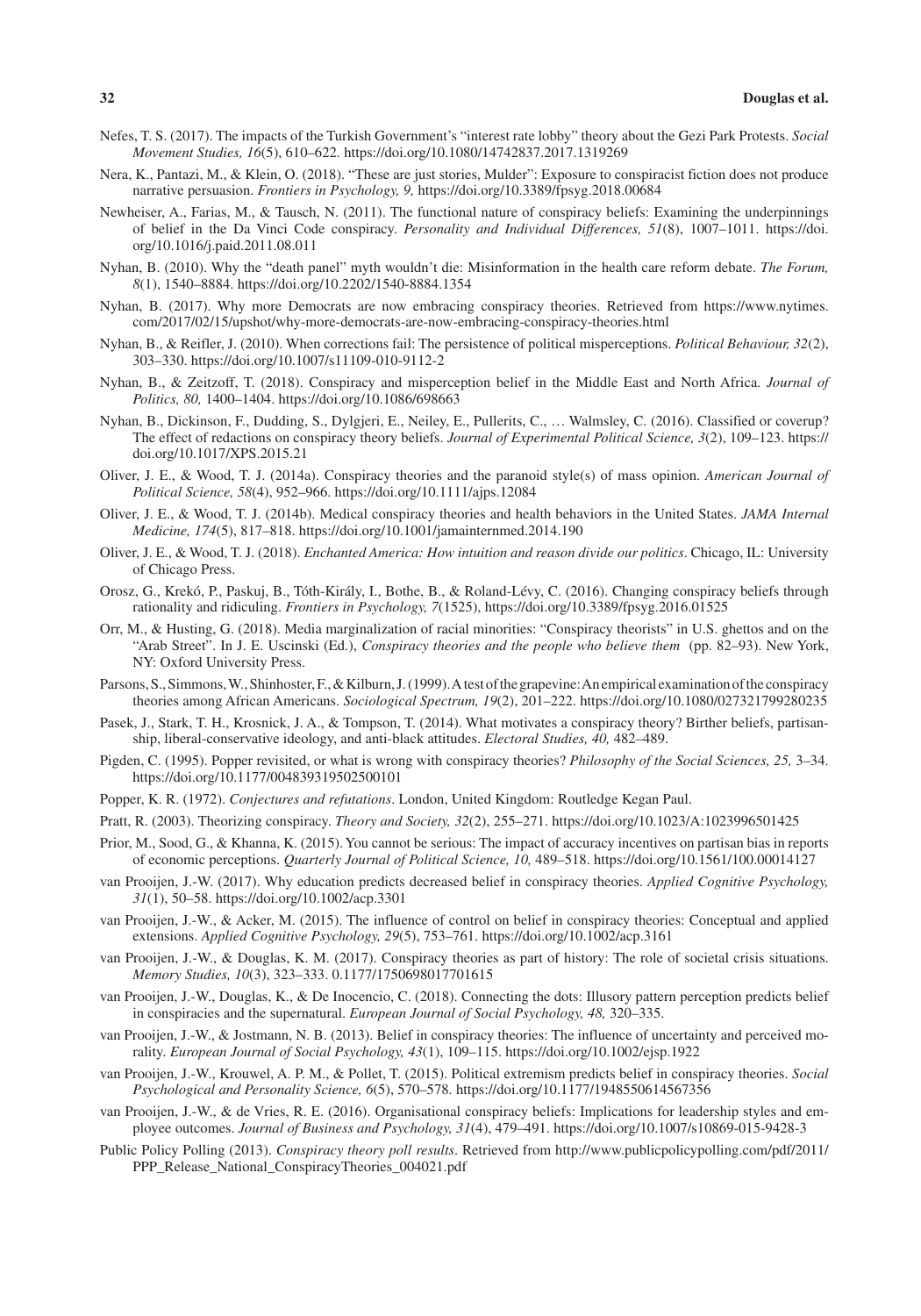- Raab, M. H., Ortlieb, S. A., Auer, N., Guthmann, K., & Carbon, C. C. (2013). Thirty shades of truth: Conspiracy theories as stories of individuation, not of pathological delusion. *Frontiers in Psychology, 4*(406), [https://doi.org/10.3389/](https://doi.org/10.3389/fpsyg.2013.00406) [fpsyg.2013.00406](https://doi.org/10.3389/fpsyg.2013.00406)
- Radnitz, S., & Underwood, P. (2017). Is belief in conspiracy theories pathological? A survey experiment on the cognitive roots of extreme suspicion. *British Journal of Political Science, 47*(1), 113–129.<https://doi.org/10.1017/S0007123414000556>
- Räikkä, J., & Basham, L. (2018). Conspiracy theory phobia. In J. E. Uscinski (Ed.), *Conspiracy theories and the people who believe them* (pp. 178–186). New York, NY: Oxford University Press.
- Richey, S. (2017). A birther and a truther: The influence of the authoritarian personality on conspiracy beliefs. *Politics & Policy, 45*(3), 465–485.<https://doi.org/10.1111/polp.12206>
- Robertson, D. G. (2015). Silver bullets and seed banks. A material analysis of conspiracist millennialism. *Nova Religio: Journal of Alternative and Emergent Religions, 19*(2), 83–99. <https://doi.org/10.1525/nr.2015.19.2.83>
- Rousseau, C., & Jamil, U. (2008). Meaning of 9/11 for two Pakistani communities: From external intruders to the internalisation of a negative self-image. *Anthropology & Medicine, 15*(3), 163–174.<https://doi.org/10.1080/13648470802355467>
- Rutjens, B. T., Heine, S. J., Sutton, R., & van Harreveld, F. (in press). Attitudes towards science. *Advances in Experimental Social Psychology*.<https://doi.org/10.1016/bs.aesp.2017.08.001>
- Safford, T., Hamilton, L. C., & Whitmore, E. (2017). *The Zika virus threat: How concerns about scientists may undermine efforts to combat the pandemic* (Regional Issue Brief 49). Retrieved from the Carsey School of Public Policy, University of New Hampshire. Retrieved from<http://scholars.unh.edu/carsey/299/>
- Sapountzis, A., & Condor, S. (2013). Conspiracy accounts as intergroup theories: Challenging dominant understandings of social power and political legitimacy. *Political Psychology, 43*(5), 731–752.<https://doi.org/10.1111/pops.12015>
- Saunders, K. L. (2017). The impact of elite frames and motivated reasoning on beliefs in a global warming conspiracy: The promise and limits of trust. *Research and Politics, 4*(3), 1–9.<https://doi.org/10.1177/2053168017717602>
- Sharma, M., Yadav, K., Yadav, N., & Ferdinand, K. C. (2017). Zika virus pandemic: analysis of Facebook as a social media health information platform. *American Journal of Infection Control, 45*(3), 301–302. [https://doi.org/10.1016/j.](https://doi.org/10.1016/j.ajic.2016.08.022) [ajic.2016.08.022](https://doi.org/10.1016/j.ajic.2016.08.022)
- Siddiqui, N. (in press). Who do you believe? Political parties and conspiracy theories in Pakistan. *Party Politics*. [https://doi.](https://doi.org/10.1177/1354068817749777) [org/10.1177/1354068817749777](https://doi.org/10.1177/1354068817749777)
- Simmons, W. P., & Parsons, S. (2005). Beliefs in conspiracy theories among African Americans: A comparison of elites and masses. *Social Science Quarterly, 86*(3), 582–598. <https://doi.org/10.1111/j.0038-4941.2005.00319.x>
- Singh, D. G. (2016). Conspiracy theories in a networked world. *Critical Review, 28*(1), 24–43. [https://doi.org/10.1080/0891](https://doi.org/10.1080/08913811.2016.1167404) [3811.2016.1167404](https://doi.org/10.1080/08913811.2016.1167404)
- Smallpage, S. M. (2018). Conspiracy thinking, tolerance, and democracy. In J. E. Uscinski (Ed.), *Conspiracy theories and the people who believe them* (pp. 187–200). New York, NY: Oxford University Press.
- Smallpage, S. M., Enders, A. M., & Uscinski, J. E. (2017). The partisan contours of conspiracy theory beliefs. *Research & Politics, 4,*<https://doi.org/10.1177/2053168017746554>
- Soral, W., Cichocka, A., Bilewicz, M., & Marchlewska, M. (2018). The collective conspiracy mentality in Poland. In J. E. Uscinski (Ed.), *Conspiracy theories and the people who believe them* (pp. 372–384). New York, NY: Oxford University Press.
- Southwell, B. G., Thorson, E. A., & Sheble, L. (2018). *Misinformation and mass audiences*. Austin: University of Texas Press.
- Spark, A. (2001). Conjuring order: The new world order and conspiracy theories of globalisation. *Sociological Review, 48*(52), 46–62. [https://doi.org/10.1111/j.1467-954X.2000.tb03520.x.](https://doi.org/10.1111/j.1467-954X.2000.tb03520.x)
- Ståhl, T., & Van Prooijen, J.-W. (2018). Epistemic rationality: Skepticism toward unfounded beliefs requires sufficient cognitive ability and motivation to be rational. *Personality and Individual Differences, 122,* 155–163. [https://doi.org/10.1016/j.](https://doi.org/10.1016/j.paid.2017.10.026) [paid.2017.10.026](https://doi.org/10.1016/j.paid.2017.10.026)
- Stempel, C., Hargrove, T., & Stempel, G. H. (2007). Media use, social structure, and belief in 9/11 conspiracy theories. *Journalism & Mass Communication Quarterly, 84*(2), 353–372. <https://doi.org/10.1177/107769900708400210>
- Stieger, S., Gumhalter, N., Tran, U. S., Voracek, M., & Swami, V. (2013). Girl in the cellar: A repeated cross-sectional investigation of belief in conspiracy theories about the kidnapping of Natascha Kampusch. *Frontiers in Psychology, 4*(297), <https://doi.org/10.3389/fpsyg.2013.00297>
- Stojanov, A. (2015). *Reducing conspiracy theory beliefs. Psihologija, 48*(3), 251–266. <https://doi.org/10.2298/PSI1503251S>
- Sunstein, C. R., & Vermeule, A. (2009). Conspiracy theories: Causes and cures. *Journal of Political Philosophy, 17,* 202–227. <https://doi.org/10.1111/j.1467-9760.2008.00325.x>
- Sutton, R. M., & Douglas, K. M. (2014). Examining the monological nature of conspiracy theories. Power, politics, and paranoia: Why people are suspicious of their leaders. In J.-W. van Prooijen & P. A. M. vanLange (Eds.), *Power, politics, and paranoia: Why people are suspicious of their leaders* (pp. 254–272). Cambridge, United Kingdom: Cambridge University Press.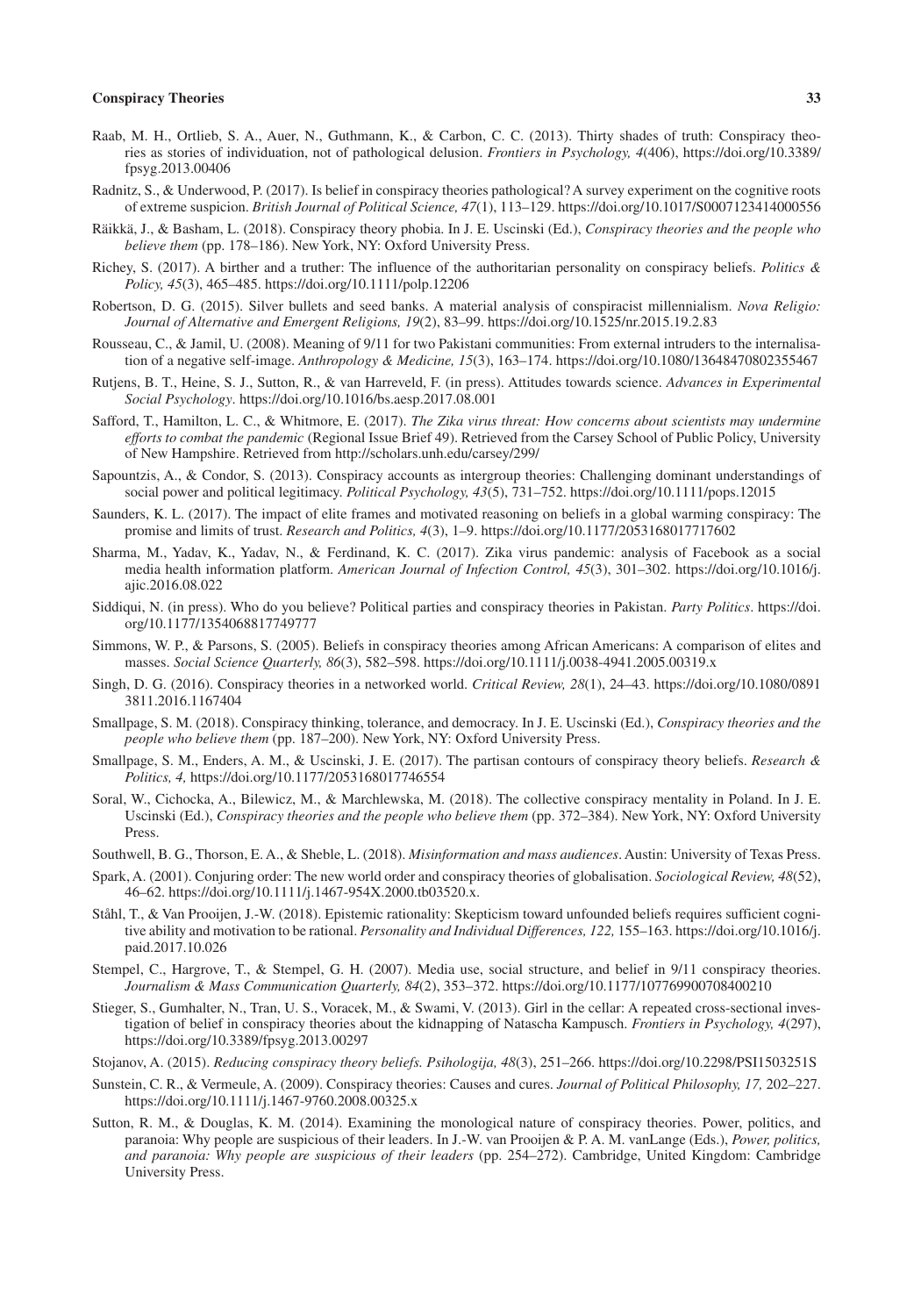- Swami, V. (2012). Social psychological origins of conspiracy theories: The case of the Jewish conspiracy theory in Malaysia. *Frontiers in Psychology, 3*(280), <https://doi.org/10.3389/fpsyg.2012.00280>
- Swami, V., Barron, D., Weis, L., & Furnham, A. (2018). To Brexit or not to Brexit: The roles of Islamophobia, conspiracist beliefs, and integrated threat in voting intentions for the United Kingdom European Union Membership Referendum. *British Journal of Psychology, 109,* 156–179. <https://doi.org/10.1111/bjop.12252>
- Swami, V., Barron, D., Weis, L., Voracek, M., Stieger, S., & Furnham, A. (2017). An examination of the factorial and convergent validity of four measures of conspiracist ideation, with recommendations for researchers. *PLoS ONE, 12*(2), e0172617.<https://doi.org/10.1371/journal.pone.0172617>
- Swami, V., & Coles, R. (2010). The truth is out there: Belief in conspiracy theories. *The Psychologist, 23*(7), 560–563. Retrieved from [http://www.thepsychologist.org.uk/archive/archive\\_home.cfm?volumeID=23&editionID=190&ArticleID=1694](http://www.thepsychologist.org.uk/archive/archive_home.cfm?volumeID=23&editionID=190&ArticleID=1694)
- Swami, V., Pietschnig, J., Tran, U. S., Nader, I. W., Stieger, S., & Voracek, M. (2013). Lunar lies: The impact of informational framing and individual differences in shaping conspiracist beliefs about the moon landings. *Applied Cognitive Psychology, 27*(1), 71–80.<https://doi.org/10.1002/acp.2873>
- Swami, V., Voracek, M., Stieger, S., Tran, U. S., & Furnham, A. (2014). Analytic thinking reduces belief in conspiracy theories. *Cognition, 133*(3), 572–585.<https://doi.org/10.1016/j.cognition.2014.08.006>
- van der Tempel, J., & Alcock, J. E. (2015). Relationships between conspiracy mentality, hyperactive agency detection, and Schizotypy: Supernatural forces at work? *Personality and Individual Differences, 82,* 136–141. [https://doi.org/10.1016/j.](https://doi.org/10.1016/j.paid.2015.03.010) [paid.2015.03.010](https://doi.org/10.1016/j.paid.2015.03.010)
- Thomas, S. B., & Quinn, S. C. (1991). The Tuskegee Syphilis study, 1932 to 1972: Implications for HIV education and AIDS risk education programs in the Black community. *American Journal of Public Health, 81,* 1498–1505. [https://doi.](https://doi.org/10.2105/AJPH.81.11.1498) [org/10.2105/AJPH.81.11.1498](https://doi.org/10.2105/AJPH.81.11.1498)
- Thomson, R., Ito, N., Suda, H., Lin, F., Liu, Y., Hayasaka, R., …Wang, Z. (2012, April). *Trusting tweets: The Fukushima disaster and information source credibility on Twitter* . Paper presented at Proceedings of the 9th International Conference on Information Systems for Crisis Response and Management*,* Vancouver, Canada.
- Thorburn, S., & Bogart, L. M. (2005). Conspiracy beliefs about birth control: Barriers to pregnancy prevention among African Americans of reproductive age. *Health Education & Behavior, 32*(4), 474–487. [https://doi.](https://doi.org/10.1177/1090198105276220) [org/10.1177/1090198105276220](https://doi.org/10.1177/1090198105276220)
- Thorson, E. (2015). Belief echoes: The persistent effects of misinformation and corrections. *Political Communication, 33*(3), 1–21. <https://doi.org/10.1080/10584609.2015.1102187>
- Tingley, D., & Wagner, G. (2018). Solar geoengineering and the chemtrails conspiracy on social media. *Palgrave Communications, 3,* 12.
- Tversky, A., & Kahneman, D. (1983). Extensional vs. intuitive reasoning: The conjunction fallacy in probability judgment. *Psychological Review, 90*(4), 293–3l5. <https://doi.org/10.1037/0033-295X.90.4.293>
- Udani, A., Kimball, D. C., & Fogarty, B. (2018). How local media coverage of voter fraud influences partisan perceptions in the United States. *State Politics & Policy Quarterly, 18,* 193–210.<https://doi.org/10.1177/1532440018766907>
- Uscinski, J. E., DeWitt, D., & Atkinson, M. (2018). Conspiracy theories and the Internet. In E. Asprem, A. Dyrendal, & D. Robinson (Eds.), *The Brill handbook of conspiracy theory and contemporary religion* (pp. 106–132). Leiden, Netherlands: Brill.
- Uscinski, J. E., Douglas, K. M., & Lewandowsky, S. (2017). Climate change conspiracy theories. *Climate Science*. [https://doi.](https://doi.org/10.1093/acrefore/9780190228620.013.328) [org/10.1093/acrefore/9780190228620.013.328](https://doi.org/10.1093/acrefore/9780190228620.013.328)
- Uscinski, J. E. (2018). Down the rabbit hole we go! In J. E. Uscinski (Ed.), *Conspiracy theories and the people who believe them* (pp. 1–32). New York, NY: Oxford University Press.
- Uscinski, J. E., Klofstad, C., & Atkinson, M. D. (2016). What drives conspiratorial beliefs? The role of informational cues and predispositions. *Political Research Quarterly, 69*(1), 57–71. <https://doi.org/10.1177/1065912915621621>
- Uscinski, J. E., & Olivella, S. (2017). The conditional effect of conspiracy thinking on attitudes toward climate change. *Research & Politics*.<https://doi.org/10.1177/2053168017743105>
- Uscinski, J. E., & Parent, J. M. (2014). *American conspiracy theories*. New York, NY: Oxford University Press.
- Vitriol, J. A., & Marsh, J. K. (2018). The illusion of explanatory depth and endorsement of conspiracy beliefs. *European Journal of Social Psychology, 48,* 955–969.
- Vosoughi, S., Roy, D., & Aral, S. (2018). The spread of true and false news online. *Science, 359,* 1146–1151. [https://doi.](https://doi.org/10.1126/science.aap9559) [org/10.1126/science.aap9559](https://doi.org/10.1126/science.aap9559)
- Wagner-Egger, P., Delouvée, S., Gauvrit, N., & Dieguez, S. (2018). Creationism and conspiracism share a common teleological bias. *Current Biology, 28,* R867–R868.<https://doi.org/10.1016/j.cub.2018.06.072>
- van der Wal, R. C., Sutton, R. M., Lange, J., & Braga, J. P. N. (2018). Suspicious binds: Conspiracy thinking and tenuous perceptions of causal connections between co-occurring and spuriously correlated events. *European Journal of Social Psychology, 48,* 970–989. doi[:10.1002/ejsp.2507](https://doi.org/10.1002/ejsp.2507)